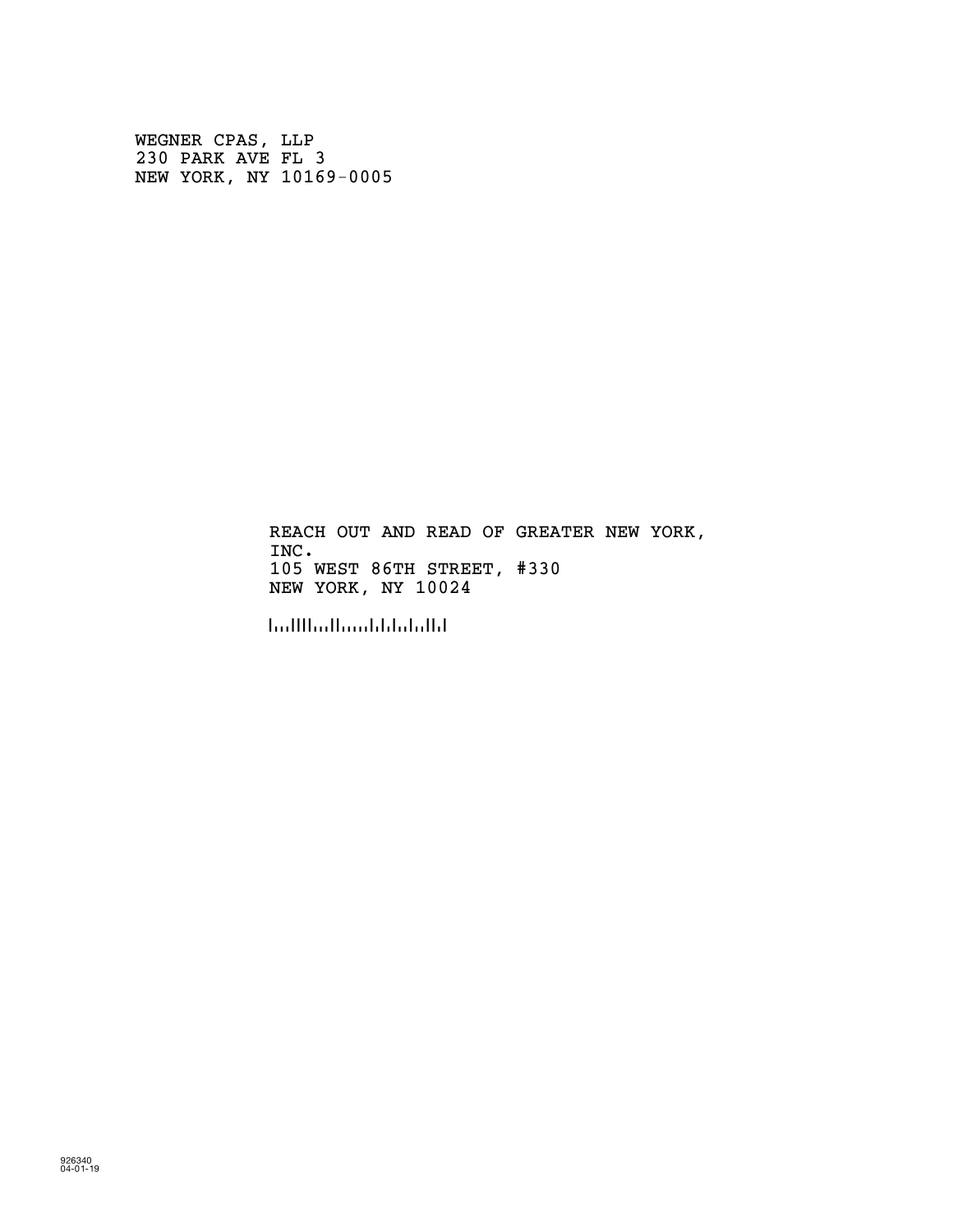|                         |                                  |                                                   | PUBLIC DISCLOSURE COPY - STATE REGISTRATION NO. 06-62-43                                                                                    |            |                                   |                              |                 |            |                                                                             |                   |                                                                                                                                                                            |
|-------------------------|----------------------------------|---------------------------------------------------|---------------------------------------------------------------------------------------------------------------------------------------------|------------|-----------------------------------|------------------------------|-----------------|------------|-----------------------------------------------------------------------------|-------------------|----------------------------------------------------------------------------------------------------------------------------------------------------------------------------|
|                         |                                  |                                                   |                                                                                                                                             |            |                                   |                              |                 |            | <b>Return of Organization Exempt From Income Tax</b>                        |                   | OMB No. 1545-0047                                                                                                                                                          |
| Form                    |                                  |                                                   | Under section 501(c), 527, or 4947(a)(1) of the Internal Revenue Code (except private foundations)                                          |            |                                   |                              |                 |            |                                                                             |                   |                                                                                                                                                                            |
|                         |                                  | (Rev. January 2020)<br>Department of the Treasury |                                                                                                                                             |            |                                   |                              |                 |            | Do not enter social security numbers on this form as it may be made public. |                   | <b>Open to Public</b>                                                                                                                                                      |
|                         |                                  | Internal Revenue Service                          |                                                                                                                                             |            |                                   |                              |                 |            | Go to www.irs.gov/Form990 for instructions and the latest information.      |                   | Inspection                                                                                                                                                                 |
|                         |                                  |                                                   | A For the 2019 calendar year, or tax year beginning $JUL$ 1, $2019$                                                                         |            |                                   |                              |                 |            | and ending JUN 30, 2020                                                     |                   |                                                                                                                                                                            |
|                         | <b>B</b> Check if<br>applicable: |                                                   | <b>C</b> Name of organization                                                                                                               |            |                                   |                              |                 |            |                                                                             |                   | D Employer identification number                                                                                                                                           |
|                         | X Address                        |                                                   | REACH OUT AND READ OF GREATER NEW YORK,                                                                                                     |            |                                   |                              |                 |            |                                                                             |                   |                                                                                                                                                                            |
|                         | Name<br>change                   | INC.                                              |                                                                                                                                             |            |                                   |                              |                 |            |                                                                             | 13-4080045        |                                                                                                                                                                            |
|                         | Initial                          |                                                   | Doing business as                                                                                                                           |            |                                   |                              |                 |            |                                                                             |                   |                                                                                                                                                                            |
|                         | return<br>Final                  |                                                   | Number and street (or P.O. box if mail is not delivered to street address)<br>105 WEST 86TH STREET, #330                                    |            |                                   |                              |                 | Room/suite | E Telephone number<br>(646)                                                 |                   | $237 - 0103$                                                                                                                                                               |
|                         | return/<br>termin-<br>ated       |                                                   | City or town, state or province, country, and ZIP or foreign postal code                                                                    |            |                                   |                              |                 |            | G Gross receipts \$                                                         |                   | 967,402.                                                                                                                                                                   |
|                         | Amended<br>Ireturn               |                                                   | NEW YORK, NY                                                                                                                                | 10024      |                                   |                              |                 |            | H(a) Is this a group return                                                 |                   |                                                                                                                                                                            |
|                         | Applica-<br>tion                 |                                                   | F Name and address of principal officer: EMILY MARCHESE                                                                                     |            |                                   |                              |                 |            |                                                                             | for subordinates? | $ {\mathsf Y}\mathsf{es} \mathrel{\mathop{\perp\!\!\!\!\!\!}\mathop{\perp\!\!\!\!\!\!}} \mathop{\mathop{\perp\!\!\!\!\!\!}}\nolimits X $ No                                |
|                         | pending                          |                                                   | SAME AS C ABOVE                                                                                                                             |            |                                   |                              |                 |            |                                                                             |                   | $H(b)$ Are all subordinates included? $\Box$ Yes $\Box$<br>No                                                                                                              |
|                         |                                  | <b>I</b> Tax-exempt status: $X \ 501(c)(3)$       |                                                                                                                                             | $501(c)$ ( | $\sqrt{\frac{1}{1}}$ (insert no.) |                              | $4947(a)(1)$ or | 527        |                                                                             |                   | If "No," attach a list. (see instructions)                                                                                                                                 |
|                         |                                  |                                                   | J Website: WWW.REACHOUTANDREADNYC.ORG                                                                                                       |            |                                   |                              |                 |            | $H(c)$ Group exemption number $\blacktriangleright$                         |                   |                                                                                                                                                                            |
|                         |                                  |                                                   | K Form of organization: $X$ Corporation                                                                                                     | Trust      | Association                       | Other $\blacktriangleright$  |                 |            |                                                                             |                   | L Year of formation: 1999 M State of legal domicile: NY                                                                                                                    |
|                         | Part I                           | <b>Summary</b>                                    |                                                                                                                                             |            |                                   |                              |                 |            |                                                                             |                   |                                                                                                                                                                            |
|                         | 1                                |                                                   | Briefly describe the organization's mission or most significant activities: TO PROVIDE SUPPORT, GUIDANCE,                                   |            |                                   |                              |                 |            |                                                                             |                   |                                                                                                                                                                            |
|                         |                                  |                                                   | TRAINING AND FINANCIAL AND TECHNICAL RESOURCES TO MEMBER PROGRAMS                                                                           |            |                                   |                              |                 |            |                                                                             |                   |                                                                                                                                                                            |
| Governance              | 2                                |                                                   | Check this box $\blacktriangleright$ $\Box$ if the organization discontinued its operations or disposed of more than 25% of its net assets. |            |                                   |                              |                 |            |                                                                             |                   |                                                                                                                                                                            |
|                         | 3                                |                                                   | Number of voting members of the governing body (Part VI, line 1a)                                                                           |            |                                   |                              |                 |            |                                                                             | 3                 | 18                                                                                                                                                                         |
|                         | 4                                |                                                   |                                                                                                                                             |            |                                   |                              |                 |            |                                                                             | 4                 | $\overline{18}$                                                                                                                                                            |
|                         | 5                                |                                                   |                                                                                                                                             |            |                                   |                              |                 |            |                                                                             | 5                 | 7                                                                                                                                                                          |
| <b>Activities &amp;</b> | 6                                |                                                   |                                                                                                                                             |            |                                   |                              |                 |            |                                                                             | 6                 | $\overline{50}$                                                                                                                                                            |
|                         |                                  |                                                   |                                                                                                                                             |            |                                   |                              |                 |            |                                                                             | 7a                | $\overline{0}$ .                                                                                                                                                           |
|                         |                                  |                                                   |                                                                                                                                             |            |                                   |                              |                 |            |                                                                             | 7b                | σ.                                                                                                                                                                         |
|                         |                                  |                                                   |                                                                                                                                             |            |                                   |                              |                 |            | <b>Prior Year</b>                                                           | 946,689.          | <b>Current Year</b><br>963,978.                                                                                                                                            |
|                         | 8                                |                                                   |                                                                                                                                             |            |                                   |                              |                 |            |                                                                             | 14,781.           | о.                                                                                                                                                                         |
| Revenue                 | 9                                |                                                   | Program service revenue (Part VIII, line 2g)                                                                                                |            |                                   |                              |                 |            |                                                                             | 739.              | 651.                                                                                                                                                                       |
|                         | 10<br>11                         |                                                   | Other revenue (Part VIII, column (A), lines 5, 6d, 8c, 9c, 10c, and 11e)                                                                    |            |                                   |                              |                 |            |                                                                             | $-30, 463.$       | 2,773.                                                                                                                                                                     |
|                         | 12                               |                                                   | Total revenue - add lines 8 through 11 (must equal Part VIII, column (A), line 12)                                                          |            |                                   |                              |                 |            |                                                                             | 931,746.          | 967,402.                                                                                                                                                                   |
|                         | 13                               |                                                   | Grants and similar amounts paid (Part IX, column (A), lines 1-3)                                                                            |            |                                   |                              |                 |            |                                                                             | 473,989.          | 410,732.                                                                                                                                                                   |
|                         | 14                               |                                                   | Benefits paid to or for members (Part IX, column (A), line 4)                                                                               |            |                                   |                              |                 |            |                                                                             | $\overline{0}$ .  | $\overline{0}$ .                                                                                                                                                           |
|                         |                                  |                                                   | 15 Salaries, other compensation, employee benefits (Part IX, column (A), lines 5-10)                                                        |            |                                   |                              |                 |            |                                                                             | 382, 370.         | 381,185.                                                                                                                                                                   |
| Expenses                |                                  |                                                   |                                                                                                                                             |            |                                   |                              |                 |            |                                                                             | $\Omega$          | 0.                                                                                                                                                                         |
|                         |                                  |                                                   |                                                                                                                                             |            |                                   |                              |                 |            |                                                                             |                   |                                                                                                                                                                            |
|                         |                                  |                                                   |                                                                                                                                             |            |                                   |                              |                 |            |                                                                             | 234,554.          | 270, 739.                                                                                                                                                                  |
|                         | 18                               |                                                   | Total expenses. Add lines 13-17 (must equal Part IX, column (A), line 25)                                                                   |            |                                   |                              |                 |            | 1,090,913.                                                                  |                   | 1,062,656.                                                                                                                                                                 |
|                         | 19                               |                                                   |                                                                                                                                             |            |                                   |                              |                 |            | $-159, 167$ .                                                               |                   | $-95, 254.$                                                                                                                                                                |
| Net Assets or           |                                  |                                                   |                                                                                                                                             |            |                                   |                              |                 |            | <b>Beginning of Current Year</b>                                            |                   | <b>End of Year</b>                                                                                                                                                         |
|                         | 20                               |                                                   | Total assets (Part X, line 16)                                                                                                              |            |                                   |                              |                 |            |                                                                             | 615, 208.         | 816,574.                                                                                                                                                                   |
|                         | 21                               |                                                   | Total liabilities (Part X, line 26)                                                                                                         |            |                                   |                              |                 |            |                                                                             | 115,019.          | 410,970.                                                                                                                                                                   |
|                         | 22                               |                                                   |                                                                                                                                             |            |                                   |                              |                 |            |                                                                             | 500, 189.         | 405,604.                                                                                                                                                                   |
|                         | Part II                          | <b>Signature Block</b>                            |                                                                                                                                             |            |                                   |                              |                 |            |                                                                             |                   |                                                                                                                                                                            |
|                         |                                  |                                                   |                                                                                                                                             |            |                                   |                              |                 |            |                                                                             |                   | Under penalties of perjury, I declare that I have examined this return, including accompanying schedules and statements, and to the best of my knowledge and belief, it is |
|                         |                                  |                                                   | true, correct, and complete. Declaration of preparer (other than officer) is based on all information of which preparer has any knowledge.  |            |                                   |                              |                 |            | 5/17/21                                                                     |                   |                                                                                                                                                                            |
|                         |                                  | <u>Each</u> Marchase                              | Signature of officer                                                                                                                        |            |                                   |                              |                 |            | Date                                                                        |                   |                                                                                                                                                                            |
| Sign                    |                                  |                                                   | EMILY MARCHESE,                                                                                                                             |            | <b>EXECUTIVE DIRECTOR</b>         |                              |                 |            |                                                                             |                   |                                                                                                                                                                            |
| Here                    |                                  |                                                   | Type or print name and title                                                                                                                |            |                                   |                              |                 |            |                                                                             |                   |                                                                                                                                                                            |
|                         |                                  | Print/Type preparer's name                        |                                                                                                                                             |            |                                   | Preparer's signature / $\mu$ |                 |            | Date                                                                        | Check             | PTIN                                                                                                                                                                       |
|                         |                                  |                                                   |                                                                                                                                             |            |                                   |                              |                 |            |                                                                             |                   |                                                                                                                                                                            |

| Paid                                                                                                                  | YIGIT UCTUM, CPA                 | متطلالا                                                                | $\int_{self\text{-employed}}^{\text{II}}$ $\left[\text{P01269549}\right]$<br>5/5/21 |  |  |  |  |  |  |  |
|-----------------------------------------------------------------------------------------------------------------------|----------------------------------|------------------------------------------------------------------------|-------------------------------------------------------------------------------------|--|--|--|--|--|--|--|
| Preparer                                                                                                              | Firm's name WEGNER CPAS, LLP     |                                                                        | $I$ Firm's EIN 39 - 0974031                                                         |  |  |  |  |  |  |  |
| Use Only                                                                                                              | Firm's address 230 PARK AVE FL 3 |                                                                        |                                                                                     |  |  |  |  |  |  |  |
|                                                                                                                       | NEW YORK, NY 10169-0005          |                                                                        | Phone no. $212 - 551 - 1724$                                                        |  |  |  |  |  |  |  |
| $X \mid Y_{\mathsf{es}}$<br>l No<br>May the IRS discuss this return with the preparer shown above? (see instructions) |                                  |                                                                        |                                                                                     |  |  |  |  |  |  |  |
| 932001 01-20-20                                                                                                       |                                  | LHA For Paperwork Reduction Act Notice, see the separate instructions. | Form 990 (2019)                                                                     |  |  |  |  |  |  |  |

|  |  |  |  | SEE SCHEDULE O FOR ORGANIZATION MISSION STATEMENT CONTINUATION |  |  |  |
|--|--|--|--|----------------------------------------------------------------|--|--|--|
|--|--|--|--|----------------------------------------------------------------|--|--|--|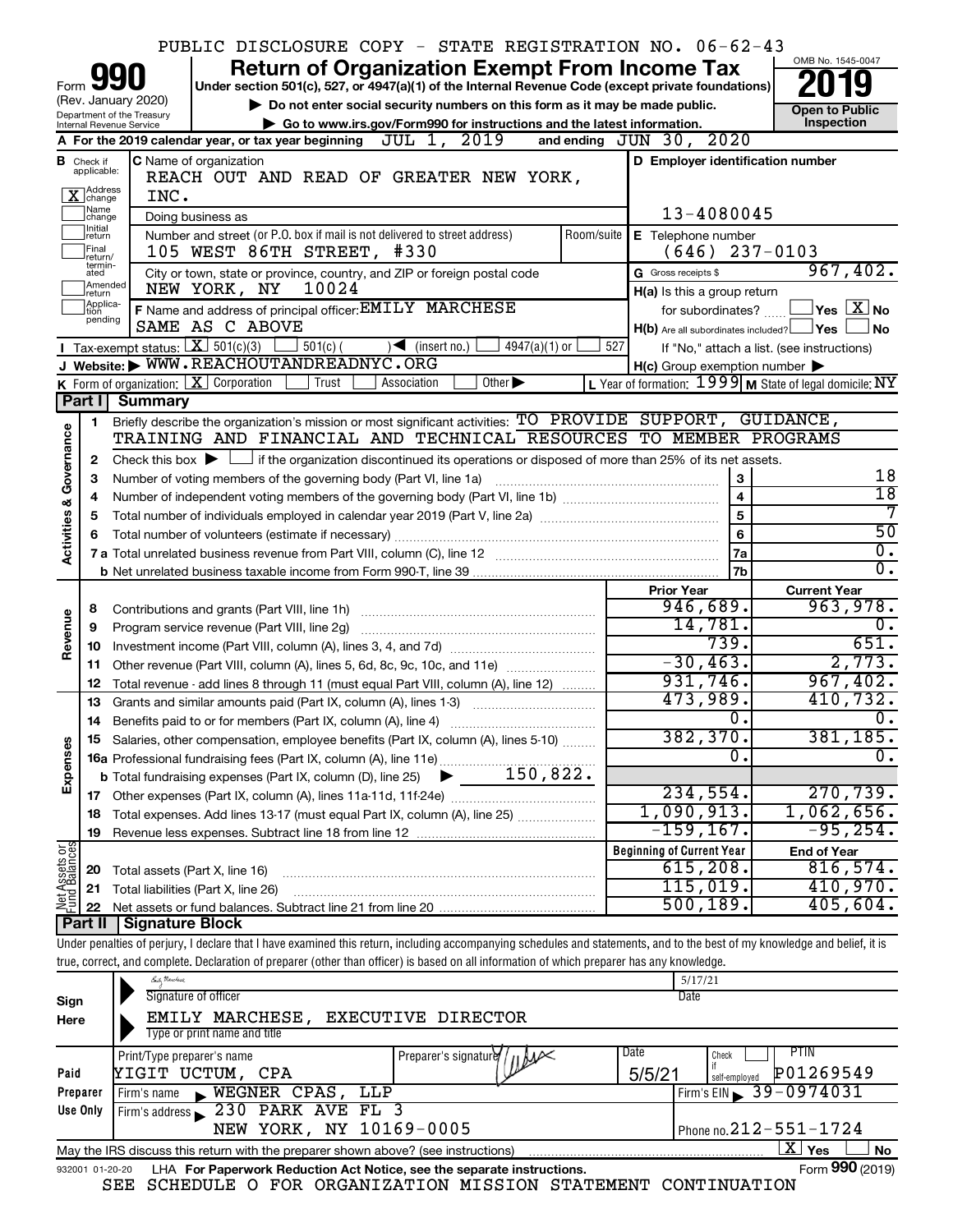|              | 13-4080045<br>INC.<br>Page 2<br>Form 990 (2019)<br>Part III   Statement of Program Service Accomplishments                                                                                                                                                                           |
|--------------|--------------------------------------------------------------------------------------------------------------------------------------------------------------------------------------------------------------------------------------------------------------------------------------|
|              |                                                                                                                                                                                                                                                                                      |
| 1            | Briefly describe the organization's mission:<br>REACH OUT AND READ PREPARES AMERICA'S YOUNGEST CHILDREN TO SUCCEED IN                                                                                                                                                                |
|              | SCHOOL BY PARTNERING WITH DOCTORS TO PRESCRIBE BOOKS AND ENCOURAGE                                                                                                                                                                                                                   |
|              | FAMILIES TO READ TOGETHER. WE BUILD ON THE UNIQUE RELATIONSHIP BETWEEN                                                                                                                                                                                                               |
|              | PARENTS AND MEDICAL PROVIDERS TO DEVELOP ESSENTIAL EARLY LITERACY                                                                                                                                                                                                                    |
| $\mathbf{2}$ | Did the organization undertake any significant program services during the year which were not listed on the<br>$\Box$ Yes $[\overline{\mathrm{X}}]$ No<br>prior Form 990 or 990-EZ?                                                                                                 |
| 3            | If "Yes," describe these new services on Schedule O.<br>$\Box$ Yes $\boxed{\text{X}}$ No<br>Did the organization cease conducting, or make significant changes in how it conducts, any program services?<br>If "Yes," describe these changes on Schedule O.                          |
| 4            | Describe the organization's program service accomplishments for each of its three largest program services, as measured by expenses.<br>Section 501(c)(3) and 501(c)(4) organizations are required to report the amount of grants and allocations to others, the total expenses, and |
|              | revenue, if any, for each program service reported.                                                                                                                                                                                                                                  |
| 4a l         | $725, 266$ including grants of \$410, $732$ o $($ Revenue \$<br>) (Expenses \$<br>(Code:                                                                                                                                                                                             |
|              | REACH OUT AND READ OF GREATER NEW YORK PREPARES NEW YORK'S YOUNGEST                                                                                                                                                                                                                  |
|              | CHILDREN TO SUCCEED IN SCHOOL BY PARTNERING WITH DOCTORS TO PRESCRIBE<br>BOOKS AND ENCOURAGE FAMILIES TO READ TOGETHER. MEDICAL PROFESSIONALS                                                                                                                                        |
|              | INCORPORATE REACH OUT AND READ'S EVIDENCE-BASED MODEL INTO REGULAR                                                                                                                                                                                                                   |
|              | PEDIATRIC CHECKUPS, BY ADVISING PARENTS ABOUT THE IMPORTANCE OF READING                                                                                                                                                                                                              |
|              | ALOUD AND GIVING FREE, DEVELOPMENTALLY APPROPRIATE BOOKS TO CHILDREN.                                                                                                                                                                                                                |
|              | THE PROGRAM BEGINS AT THE 6 MONTH CHECK UP AND CONTINUES THROUGH AGE 5,                                                                                                                                                                                                              |
|              | WITH A SPECIAL EMPHASIS ON CHILDREN GROWING UP IN LOW-INCOME                                                                                                                                                                                                                         |
|              | COMMUNITIES. PRIMARILY SERVING NEW YORK CITY, WE ALSO HAVE PROGRAMS                                                                                                                                                                                                                  |
|              | THROUGHOUT LONG ISLAND, WESTCHESTER, ROCKLAND, DUTCHESS, SULLIVAN,                                                                                                                                                                                                                   |
|              | ORANGE, PUTNAM, COLUMBIA, AND ULSTER COUNTIES.                                                                                                                                                                                                                                       |
|              |                                                                                                                                                                                                                                                                                      |
|              |                                                                                                                                                                                                                                                                                      |
|              |                                                                                                                                                                                                                                                                                      |
|              |                                                                                                                                                                                                                                                                                      |
|              |                                                                                                                                                                                                                                                                                      |
|              |                                                                                                                                                                                                                                                                                      |
|              |                                                                                                                                                                                                                                                                                      |
|              |                                                                                                                                                                                                                                                                                      |
|              |                                                                                                                                                                                                                                                                                      |
|              |                                                                                                                                                                                                                                                                                      |
| 4с           | $\left(\text{Code:}\right)$<br>) (Expenses \$<br>) (Revenue \$<br>including grants of \$                                                                                                                                                                                             |
|              |                                                                                                                                                                                                                                                                                      |
|              |                                                                                                                                                                                                                                                                                      |
|              |                                                                                                                                                                                                                                                                                      |
|              |                                                                                                                                                                                                                                                                                      |
|              |                                                                                                                                                                                                                                                                                      |
|              |                                                                                                                                                                                                                                                                                      |
|              |                                                                                                                                                                                                                                                                                      |
|              |                                                                                                                                                                                                                                                                                      |
|              | Other program services (Describe on Schedule O.)                                                                                                                                                                                                                                     |
| 4d           | (Expenses \$<br>) (Revenue \$<br>including grants of \$                                                                                                                                                                                                                              |
|              | 725, 266.<br>4e Total program service expenses<br>Form 990 (2019)                                                                                                                                                                                                                    |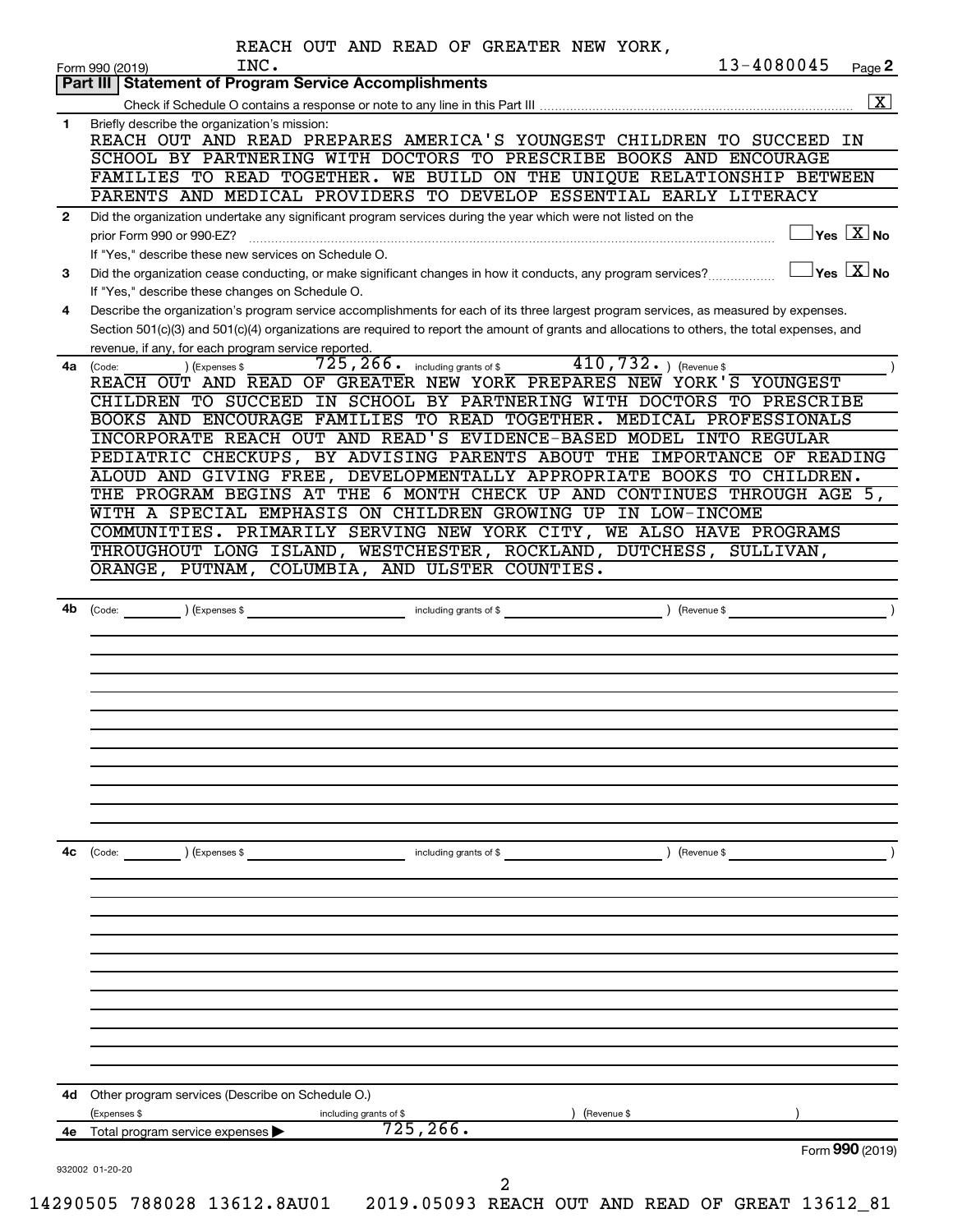|     | <b>Part IV   Checklist of Required Schedules</b>                                                                                                                                                                                   |                 |                         |                             |
|-----|------------------------------------------------------------------------------------------------------------------------------------------------------------------------------------------------------------------------------------|-----------------|-------------------------|-----------------------------|
|     |                                                                                                                                                                                                                                    |                 | Yes                     | No                          |
| 1.  | Is the organization described in section 501(c)(3) or 4947(a)(1) (other than a private foundation)?                                                                                                                                |                 |                         |                             |
|     |                                                                                                                                                                                                                                    | 1               | X                       |                             |
| 2   | Is the organization required to complete Schedule B, Schedule of Contributors? [11] the organization required to complete Schedule B, Schedule of Contributors?                                                                    | $\mathbf{2}$    | $\overline{\mathbf{X}}$ |                             |
| З   | Did the organization engage in direct or indirect political campaign activities on behalf of or in opposition to candidates for                                                                                                    |                 |                         |                             |
|     |                                                                                                                                                                                                                                    | 3               |                         | x                           |
| 4   | Section 501(c)(3) organizations. Did the organization engage in lobbying activities, or have a section 501(h) election in effect                                                                                                   |                 |                         |                             |
|     |                                                                                                                                                                                                                                    | 4               | X                       |                             |
| 5   | Is the organization a section 501(c)(4), 501(c)(5), or 501(c)(6) organization that receives membership dues, assessments, or                                                                                                       |                 |                         |                             |
|     |                                                                                                                                                                                                                                    | 5               |                         | x                           |
| 6   | Did the organization maintain any donor advised funds or any similar funds or accounts for which donors have the right to                                                                                                          |                 |                         |                             |
|     | provide advice on the distribution or investment of amounts in such funds or accounts? If "Yes," complete Schedule D, Part I                                                                                                       | 6               |                         | х                           |
| 7   | Did the organization receive or hold a conservation easement, including easements to preserve open space,                                                                                                                          |                 |                         |                             |
|     |                                                                                                                                                                                                                                    | $\overline{7}$  |                         | х                           |
| 8   | Did the organization maintain collections of works of art, historical treasures, or other similar assets? If "Yes," complete                                                                                                       |                 |                         |                             |
|     |                                                                                                                                                                                                                                    |                 |                         | X                           |
|     | Schedule D, Part III <b>Martin Communication</b> and the Contract of Technical Communication and the Contract of Technical Communication and Communication and Communication and Communication and Communication and Communication | 8               |                         |                             |
| 9   | Did the organization report an amount in Part X, line 21, for escrow or custodial account liability, serve as a custodian for                                                                                                      |                 |                         |                             |
|     | amounts not listed in Part X; or provide credit counseling, debt management, credit repair, or debt negotiation services?                                                                                                          |                 |                         | х                           |
|     |                                                                                                                                                                                                                                    | 9               |                         |                             |
| 10  | Did the organization, directly or through a related organization, hold assets in donor-restricted endowments                                                                                                                       |                 |                         | х                           |
|     |                                                                                                                                                                                                                                    | 10              |                         |                             |
| 11  | If the organization's answer to any of the following questions is "Yes," then complete Schedule D, Parts VI, VII, VIII, IX, or X                                                                                                   |                 |                         |                             |
|     | as applicable.                                                                                                                                                                                                                     |                 |                         |                             |
|     | a Did the organization report an amount for land, buildings, and equipment in Part X, line 10? If "Yes," complete Schedule D,                                                                                                      |                 | х                       |                             |
|     |                                                                                                                                                                                                                                    | 11a             |                         |                             |
|     | <b>b</b> Did the organization report an amount for investments - other securities in Part X, line 12, that is 5% or more of its total                                                                                              |                 |                         |                             |
|     | assets reported in Part X, line 16? If "Yes," complete Schedule D, Part VII [11] [11] [12] [12] [12] [12] [12] [                                                                                                                   | 11b             |                         | x                           |
|     | c Did the organization report an amount for investments - program related in Part X, line 13, that is 5% or more of its total                                                                                                      |                 |                         | х                           |
|     |                                                                                                                                                                                                                                    | 11c             |                         |                             |
|     | d Did the organization report an amount for other assets in Part X, line 15, that is 5% or more of its total assets reported in                                                                                                    | 11d             |                         | х                           |
|     | e Did the organization report an amount for other liabilities in Part X, line 25? If "Yes," complete Schedule D, Part X                                                                                                            | 11e             |                         | $\overline{\texttt{x}}$     |
|     | f Did the organization's separate or consolidated financial statements for the tax year include a footnote that addresses                                                                                                          |                 |                         |                             |
|     | the organization's liability for uncertain tax positions under FIN 48 (ASC 740)? If "Yes," complete Schedule D, Part X                                                                                                             | 11f             |                         | X                           |
|     | 12a Did the organization obtain separate, independent audited financial statements for the tax year? If "Yes," complete                                                                                                            |                 |                         |                             |
|     |                                                                                                                                                                                                                                    | 12a             | х                       |                             |
|     | <b>b</b> Was the organization included in consolidated, independent audited financial statements for the tax year?                                                                                                                 |                 |                         |                             |
|     | If "Yes," and if the organization answered "No" to line 12a, then completing Schedule D, Parts XI and XII is optional <i>manum</i>                                                                                                 | 12 <sub>b</sub> |                         | х                           |
| 13  |                                                                                                                                                                                                                                    | 13              |                         | $\overline{\textbf{x}}$     |
| 14a |                                                                                                                                                                                                                                    | 14a             |                         | $\overline{\textbf{x}}$     |
|     | <b>b</b> Did the organization have aggregate revenues or expenses of more than \$10,000 from grantmaking, fundraising, business,                                                                                                   |                 |                         |                             |
|     | investment, and program service activities outside the United States, or aggregate foreign investments valued at \$100,000                                                                                                         |                 |                         |                             |
|     |                                                                                                                                                                                                                                    | 14b             |                         | х                           |
| 15  | Did the organization report on Part IX, column (A), line 3, more than \$5,000 of grants or other assistance to or for any                                                                                                          |                 |                         |                             |
|     |                                                                                                                                                                                                                                    | 15              |                         | х                           |
| 16  | Did the organization report on Part IX, column (A), line 3, more than \$5,000 of aggregate grants or other assistance to                                                                                                           |                 |                         |                             |
|     |                                                                                                                                                                                                                                    | 16              |                         | х                           |
| 17  | Did the organization report a total of more than \$15,000 of expenses for professional fundraising services on Part IX,                                                                                                            |                 |                         |                             |
|     |                                                                                                                                                                                                                                    | 17              |                         | х                           |
| 18  | Did the organization report more than \$15,000 total of fundraising event gross income and contributions on Part VIII, lines                                                                                                       |                 |                         |                             |
|     |                                                                                                                                                                                                                                    | 18              |                         | х                           |
| 19  | Did the organization report more than \$15,000 of gross income from gaming activities on Part VIII, line 9a? If "Yes,"                                                                                                             |                 |                         |                             |
|     |                                                                                                                                                                                                                                    | 19              |                         | x                           |
|     |                                                                                                                                                                                                                                    | 20a             |                         | $\overline{\textnormal{x}}$ |
| b   |                                                                                                                                                                                                                                    | 20 <sub>b</sub> |                         |                             |
| 21  | Did the organization report more than \$5,000 of grants or other assistance to any domestic organization or                                                                                                                        |                 |                         |                             |
|     | domestic government on Part IX, column (A), line 1? If "Yes," complete Schedule I, Parts I and II                                                                                                                                  | 21              | х                       |                             |
|     | 932003 01-20-20                                                                                                                                                                                                                    |                 |                         | Form 990 (2019)             |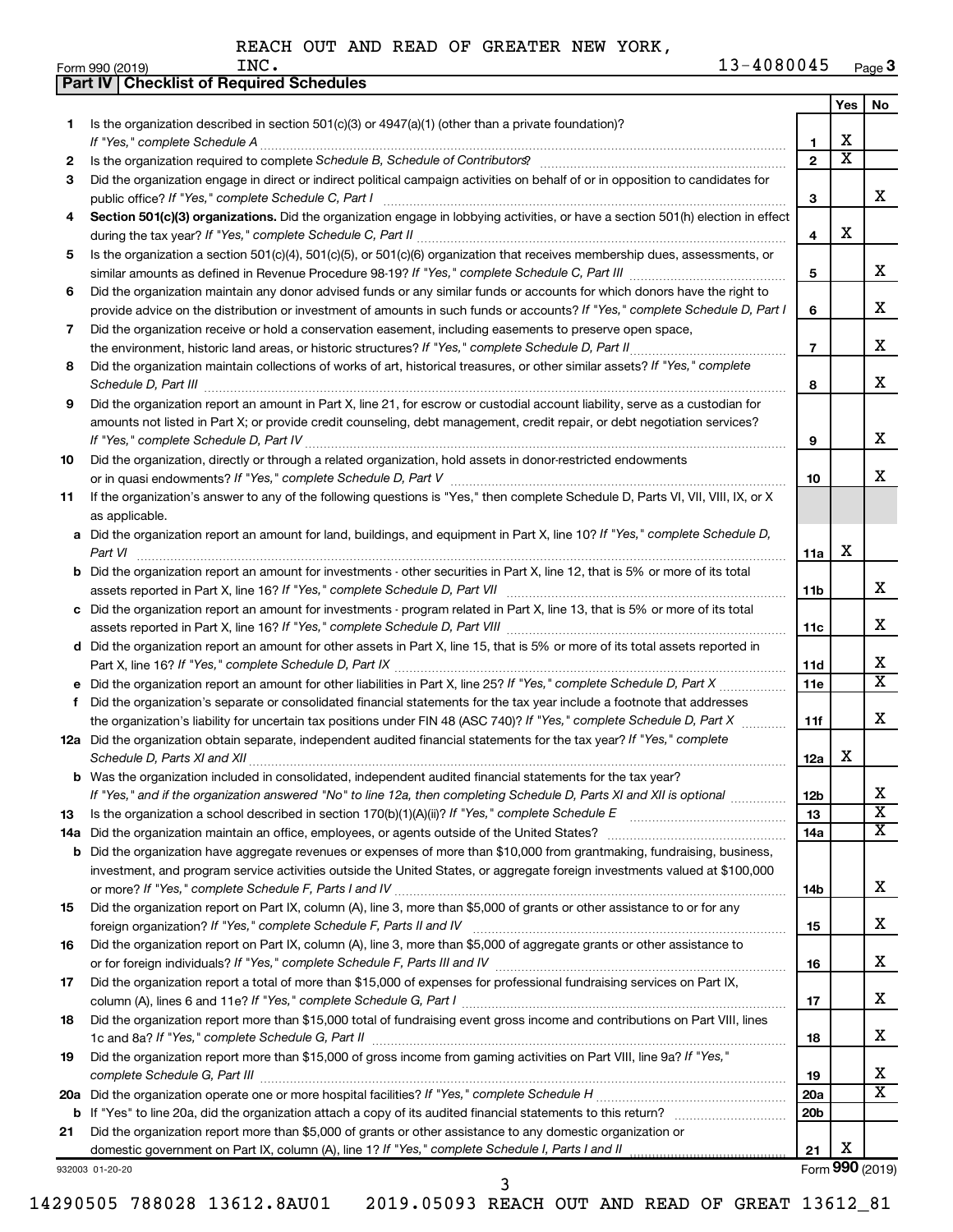|               |                                                                                                                                                                                                                                                                                    |            | Yes                     | No                           |
|---------------|------------------------------------------------------------------------------------------------------------------------------------------------------------------------------------------------------------------------------------------------------------------------------------|------------|-------------------------|------------------------------|
| 22            | Did the organization report more than \$5,000 of grants or other assistance to or for domestic individuals on                                                                                                                                                                      | 22         |                         | х                            |
| 23            | Did the organization answer "Yes" to Part VII, Section A, line 3, 4, or 5 about compensation of the organization's current<br>and former officers, directors, trustees, key employees, and highest compensated employees? If "Yes," complete<br>Schedule J                         | 23         |                         | х                            |
|               | 24a Did the organization have a tax-exempt bond issue with an outstanding principal amount of more than \$100,000 as of the<br>last day of the year, that was issued after December 31, 2002? If "Yes," answer lines 24b through 24d and complete                                  |            |                         |                              |
|               |                                                                                                                                                                                                                                                                                    | 24a        |                         | x                            |
|               |                                                                                                                                                                                                                                                                                    | 24b        |                         |                              |
|               | c Did the organization maintain an escrow account other than a refunding escrow at any time during the year to defease                                                                                                                                                             | 24с        |                         |                              |
|               |                                                                                                                                                                                                                                                                                    | 24d        |                         |                              |
|               | 25a Section 501(c)(3), 501(c)(4), and 501(c)(29) organizations. Did the organization engage in an excess benefit                                                                                                                                                                   | 25a        |                         | x                            |
|               | <b>b</b> Is the organization aware that it engaged in an excess benefit transaction with a disqualified person in a prior year, and<br>that the transaction has not been reported on any of the organization's prior Forms 990 or 990-EZ? If "Yes," complete<br>Schedule L. Part I | 25b        |                         | X                            |
| 26            | Did the organization report any amount on Part X, line 5 or 22, for receivables from or payables to any current                                                                                                                                                                    |            |                         |                              |
|               | or former officer, director, trustee, key employee, creator or founder, substantial contributor, or 35%                                                                                                                                                                            | 26         |                         | X                            |
| 27            | Did the organization provide a grant or other assistance to any current or former officer, director, trustee, key employee,<br>creator or founder, substantial contributor or employee thereof, a grant selection committee member, or to a 35% controlled                         |            |                         |                              |
| 28            | entity (including an employee thereof) or family member of any of these persons? If "Yes," complete Schedule L, Part III<br>Was the organization a party to a business transaction with one of the following parties (see Schedule L, Part IV                                      | 27         |                         | X                            |
|               | instructions, for applicable filing thresholds, conditions, and exceptions):<br>a A current or former officer, director, trustee, key employee, creator or founder, or substantial contributor? If                                                                                 |            |                         |                              |
|               |                                                                                                                                                                                                                                                                                    | 28a        |                         | х<br>$\overline{\mathbf{x}}$ |
|               | c A 35% controlled entity of one or more individuals and/or organizations described in lines 28a or 28b?/f                                                                                                                                                                         | 28b        |                         | X                            |
| 29            |                                                                                                                                                                                                                                                                                    | 28c<br>29  | $\overline{\textbf{x}}$ |                              |
| 30            | Did the organization receive contributions of art, historical treasures, or other similar assets, or qualified conservation                                                                                                                                                        |            |                         | х                            |
| 31            | Did the organization liquidate, terminate, or dissolve and cease operations? If "Yes," complete Schedule N, Part I                                                                                                                                                                 | 30<br>31   |                         | X                            |
| 32            | Did the organization sell, exchange, dispose of, or transfer more than 25% of its net assets? If "Yes," complete                                                                                                                                                                   | 32         |                         | ᅀ                            |
| 33            | Did the organization own 100% of an entity disregarded as separate from the organization under Regulations                                                                                                                                                                         | 33         |                         | x                            |
| 34            | Was the organization related to any tax-exempt or taxable entity? If "Yes," complete Schedule R, Part II, III, or IV, and<br>Part V, line 1                                                                                                                                        | 34         |                         | x                            |
|               |                                                                                                                                                                                                                                                                                    | <b>35a</b> |                         | $\overline{\mathbf{X}}$      |
|               | b If "Yes" to line 35a, did the organization receive any payment from or engage in any transaction with a controlled entity                                                                                                                                                        | 35b        |                         |                              |
| 36            | Section 501(c)(3) organizations. Did the organization make any transfers to an exempt non-charitable related organization?                                                                                                                                                         |            |                         |                              |
|               | Did the organization conduct more than 5% of its activities through an entity that is not a related organization                                                                                                                                                                   | 36         |                         | х                            |
| 37            |                                                                                                                                                                                                                                                                                    | 37         |                         | x                            |
| 38            | Did the organization complete Schedule O and provide explanations in Schedule O for Part VI, lines 11b and 19?                                                                                                                                                                     | 38         | X                       |                              |
| <b>Part V</b> | <b>Statements Regarding Other IRS Filings and Tax Compliance</b>                                                                                                                                                                                                                   |            |                         |                              |
|               |                                                                                                                                                                                                                                                                                    |            | Yes I                   | No                           |
|               | 12                                                                                                                                                                                                                                                                                 |            |                         |                              |
|               | 1 <sub>b</sub>                                                                                                                                                                                                                                                                     |            |                         |                              |
|               | c Did the organization comply with backup withholding rules for reportable payments to vendors and reportable gaming                                                                                                                                                               | 1c         |                         |                              |
|               |                                                                                                                                                                                                                                                                                    |            |                         |                              |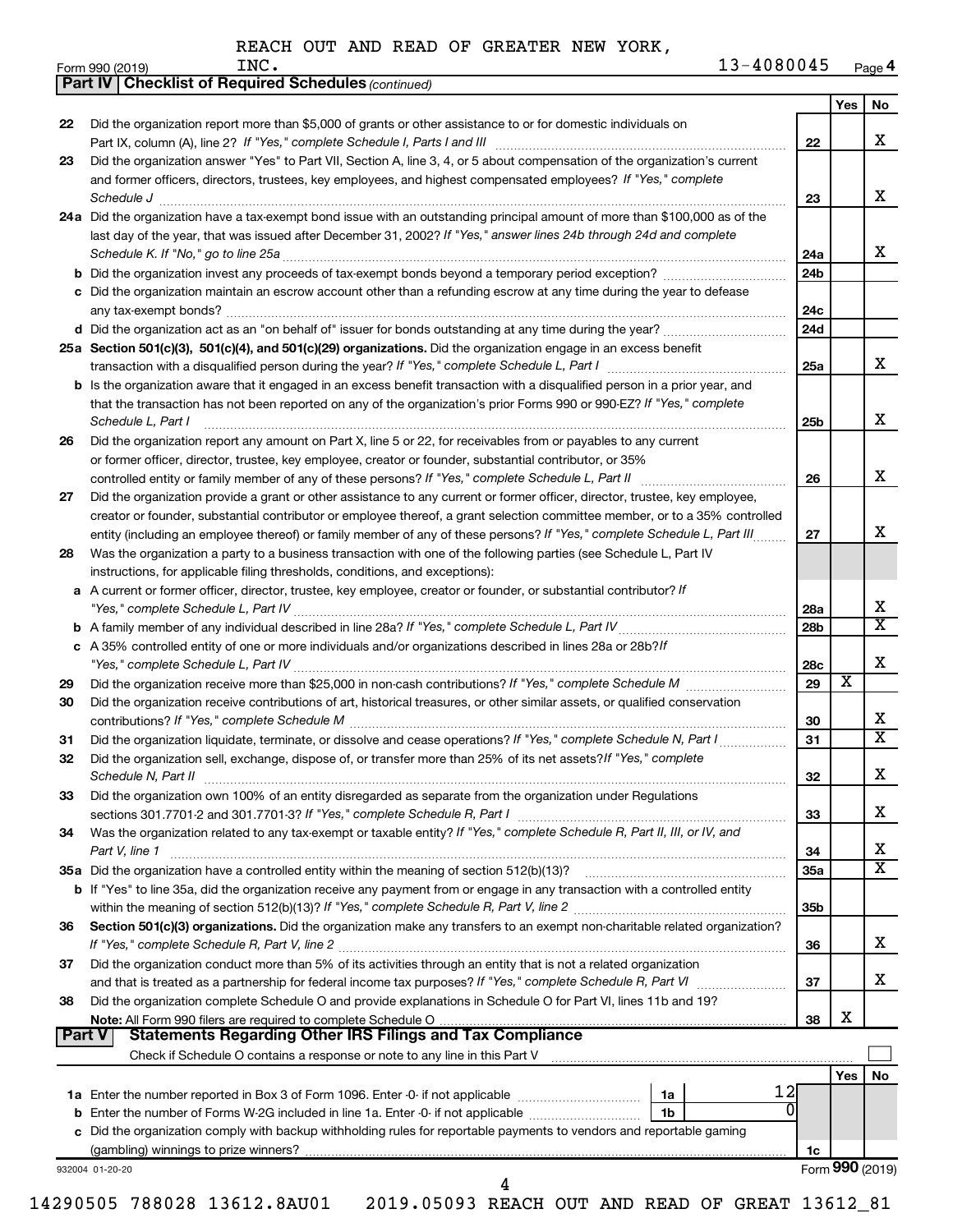| Yes<br>2a Enter the number of employees reported on Form W-3, Transmittal of Wage and Tax Statements,<br>7<br>filed for the calendar year ending with or within the year covered by this return<br>2a<br>X<br>If at least one is reported on line 2a, did the organization file all required federal employment tax returns?<br>2 <sub>b</sub><br>b<br>Note: If the sum of lines 1a and 2a is greater than 250, you may be required to e-file (see instructions) <i></i><br>Did the organization have unrelated business gross income of \$1,000 or more during the year?<br>За<br>За<br>3b<br>b<br>4a At any time during the calendar year, did the organization have an interest in, or a signature or other authority over, a<br>financial account in a foreign country (such as a bank account, securities account, or other financial account)?<br>4a<br><b>b</b> If "Yes," enter the name of the foreign country $\blacktriangleright$<br>See instructions for filing requirements for FinCEN Form 114, Report of Foreign Bank and Financial Accounts (FBAR).<br>5a<br>5a<br>5b<br>b<br>5с<br>6a Does the organization have annual gross receipts that are normally greater than \$100,000, and did the organization solicit<br>any contributions that were not tax deductible as charitable contributions?<br>6a<br>If "Yes," did the organization include with every solicitation an express statement that such contributions or gifts<br>b<br>were not tax deductible?<br>6b<br>Organizations that may receive deductible contributions under section 170(c).<br>7<br>Did the organization receive a payment in excess of \$75 made partly as a contribution and partly for goods and services provided to the payor?<br>7a<br>a<br>7b<br>b<br>Did the organization sell, exchange, or otherwise dispose of tangible personal property for which it was required<br>7c<br>7d<br>d<br>Did the organization receive any funds, directly or indirectly, to pay premiums on a personal benefit contract?<br>7e<br>7f<br>f<br>If the organization received a contribution of qualified intellectual property, did the organization file Form 8899 as required?<br>7g<br>g<br>7h<br>If the organization received a contribution of cars, boats, airplanes, or other vehicles, did the organization file a Form 1098-C?<br>h<br>Sponsoring organizations maintaining donor advised funds. Did a donor advised fund maintained by the<br>8<br>8<br>Sponsoring organizations maintaining donor advised funds.<br>9<br>9а<br>Did the sponsoring organization make any taxable distributions under section 4966?<br>а<br>9b<br>b<br>Section 501(c)(7) organizations. Enter:<br>10<br>10a<br>а<br>Gross receipts, included on Form 990, Part VIII, line 12, for public use of club facilities<br>10b<br>Section 501(c)(12) organizations. Enter:<br>11,<br>11a<br>а<br>Gross income from other sources (Do not net amounts due or paid to other sources against<br>b<br>amounts due or received from them.)<br>11b<br>12a Section 4947(a)(1) non-exempt charitable trusts. Is the organization filing Form 990 in lieu of Form 1041?<br>12a<br><b>b</b> If "Yes," enter the amount of tax-exempt interest received or accrued during the year<br>12b<br>Section 501(c)(29) qualified nonprofit health insurance issuers.<br>13<br>a Is the organization licensed to issue qualified health plans in more than one state?<br>13a<br><b>Note:</b> See the instructions for additional information the organization must report on Schedule O.<br>Enter the amount of reserves the organization is required to maintain by the states in which the<br>b<br>13b<br>13c<br>с<br>14a Did the organization receive any payments for indoor tanning services during the tax year?<br>14a<br><b>b</b> If "Yes," has it filed a Form 720 to report these payments? If "No," provide an explanation on Schedule O<br>14b<br>Is the organization subject to the section 4960 tax on payment(s) of more than \$1,000,000 in remuneration or<br>15<br>excess parachute payment(s) during the year?<br>15<br>If "Yes," see instructions and file Form 4720, Schedule N.<br>Is the organization an educational institution subject to the section 4968 excise tax on net investment income?<br>16<br>16 | <b>Part V</b> | Statements Regarding Other IRS Filings and Tax Compliance (continued) |  |                         |
|---------------------------------------------------------------------------------------------------------------------------------------------------------------------------------------------------------------------------------------------------------------------------------------------------------------------------------------------------------------------------------------------------------------------------------------------------------------------------------------------------------------------------------------------------------------------------------------------------------------------------------------------------------------------------------------------------------------------------------------------------------------------------------------------------------------------------------------------------------------------------------------------------------------------------------------------------------------------------------------------------------------------------------------------------------------------------------------------------------------------------------------------------------------------------------------------------------------------------------------------------------------------------------------------------------------------------------------------------------------------------------------------------------------------------------------------------------------------------------------------------------------------------------------------------------------------------------------------------------------------------------------------------------------------------------------------------------------------------------------------------------------------------------------------------------------------------------------------------------------------------------------------------------------------------------------------------------------------------------------------------------------------------------------------------------------------------------------------------------------------------------------------------------------------------------------------------------------------------------------------------------------------------------------------------------------------------------------------------------------------------------------------------------------------------------------------------------------------------------------------------------------------------------------------------------------------------------------------------------------------------------------------------------------------------------------------------------------------------------------------------------------------------------------------------------------------------------------------------------------------------------------------------------------------------------------------------------------------------------------------------------------------------------------------------------------------------------------------------------------------------------------------------------------------------------------------------------------------------------------------------------------------------------------------------------------------------------------------------------------------------------------------------------------------------------------------------------------------------------------------------------------------------------------------------------------------------------------------------------------------------------------------------------------------------------------------------------------------------------------------------------------------------------------------------------------------------------------------------------------------------------------------------------------------------------------------------------------------------------------------------------------------------------------------------------------------------------------------------------------------------------------------------------------------------------------------------------------------------------------------------------------------------------------|---------------|-----------------------------------------------------------------------|--|-------------------------|
|                                                                                                                                                                                                                                                                                                                                                                                                                                                                                                                                                                                                                                                                                                                                                                                                                                                                                                                                                                                                                                                                                                                                                                                                                                                                                                                                                                                                                                                                                                                                                                                                                                                                                                                                                                                                                                                                                                                                                                                                                                                                                                                                                                                                                                                                                                                                                                                                                                                                                                                                                                                                                                                                                                                                                                                                                                                                                                                                                                                                                                                                                                                                                                                                                                                                                                                                                                                                                                                                                                                                                                                                                                                                                                                                                                                                                                                                                                                                                                                                                                                                                                                                                                                                                                                                                       |               |                                                                       |  | No                      |
|                                                                                                                                                                                                                                                                                                                                                                                                                                                                                                                                                                                                                                                                                                                                                                                                                                                                                                                                                                                                                                                                                                                                                                                                                                                                                                                                                                                                                                                                                                                                                                                                                                                                                                                                                                                                                                                                                                                                                                                                                                                                                                                                                                                                                                                                                                                                                                                                                                                                                                                                                                                                                                                                                                                                                                                                                                                                                                                                                                                                                                                                                                                                                                                                                                                                                                                                                                                                                                                                                                                                                                                                                                                                                                                                                                                                                                                                                                                                                                                                                                                                                                                                                                                                                                                                                       |               |                                                                       |  |                         |
|                                                                                                                                                                                                                                                                                                                                                                                                                                                                                                                                                                                                                                                                                                                                                                                                                                                                                                                                                                                                                                                                                                                                                                                                                                                                                                                                                                                                                                                                                                                                                                                                                                                                                                                                                                                                                                                                                                                                                                                                                                                                                                                                                                                                                                                                                                                                                                                                                                                                                                                                                                                                                                                                                                                                                                                                                                                                                                                                                                                                                                                                                                                                                                                                                                                                                                                                                                                                                                                                                                                                                                                                                                                                                                                                                                                                                                                                                                                                                                                                                                                                                                                                                                                                                                                                                       |               |                                                                       |  |                         |
|                                                                                                                                                                                                                                                                                                                                                                                                                                                                                                                                                                                                                                                                                                                                                                                                                                                                                                                                                                                                                                                                                                                                                                                                                                                                                                                                                                                                                                                                                                                                                                                                                                                                                                                                                                                                                                                                                                                                                                                                                                                                                                                                                                                                                                                                                                                                                                                                                                                                                                                                                                                                                                                                                                                                                                                                                                                                                                                                                                                                                                                                                                                                                                                                                                                                                                                                                                                                                                                                                                                                                                                                                                                                                                                                                                                                                                                                                                                                                                                                                                                                                                                                                                                                                                                                                       |               |                                                                       |  |                         |
|                                                                                                                                                                                                                                                                                                                                                                                                                                                                                                                                                                                                                                                                                                                                                                                                                                                                                                                                                                                                                                                                                                                                                                                                                                                                                                                                                                                                                                                                                                                                                                                                                                                                                                                                                                                                                                                                                                                                                                                                                                                                                                                                                                                                                                                                                                                                                                                                                                                                                                                                                                                                                                                                                                                                                                                                                                                                                                                                                                                                                                                                                                                                                                                                                                                                                                                                                                                                                                                                                                                                                                                                                                                                                                                                                                                                                                                                                                                                                                                                                                                                                                                                                                                                                                                                                       |               |                                                                       |  |                         |
|                                                                                                                                                                                                                                                                                                                                                                                                                                                                                                                                                                                                                                                                                                                                                                                                                                                                                                                                                                                                                                                                                                                                                                                                                                                                                                                                                                                                                                                                                                                                                                                                                                                                                                                                                                                                                                                                                                                                                                                                                                                                                                                                                                                                                                                                                                                                                                                                                                                                                                                                                                                                                                                                                                                                                                                                                                                                                                                                                                                                                                                                                                                                                                                                                                                                                                                                                                                                                                                                                                                                                                                                                                                                                                                                                                                                                                                                                                                                                                                                                                                                                                                                                                                                                                                                                       |               |                                                                       |  | х                       |
|                                                                                                                                                                                                                                                                                                                                                                                                                                                                                                                                                                                                                                                                                                                                                                                                                                                                                                                                                                                                                                                                                                                                                                                                                                                                                                                                                                                                                                                                                                                                                                                                                                                                                                                                                                                                                                                                                                                                                                                                                                                                                                                                                                                                                                                                                                                                                                                                                                                                                                                                                                                                                                                                                                                                                                                                                                                                                                                                                                                                                                                                                                                                                                                                                                                                                                                                                                                                                                                                                                                                                                                                                                                                                                                                                                                                                                                                                                                                                                                                                                                                                                                                                                                                                                                                                       |               |                                                                       |  |                         |
|                                                                                                                                                                                                                                                                                                                                                                                                                                                                                                                                                                                                                                                                                                                                                                                                                                                                                                                                                                                                                                                                                                                                                                                                                                                                                                                                                                                                                                                                                                                                                                                                                                                                                                                                                                                                                                                                                                                                                                                                                                                                                                                                                                                                                                                                                                                                                                                                                                                                                                                                                                                                                                                                                                                                                                                                                                                                                                                                                                                                                                                                                                                                                                                                                                                                                                                                                                                                                                                                                                                                                                                                                                                                                                                                                                                                                                                                                                                                                                                                                                                                                                                                                                                                                                                                                       |               |                                                                       |  |                         |
|                                                                                                                                                                                                                                                                                                                                                                                                                                                                                                                                                                                                                                                                                                                                                                                                                                                                                                                                                                                                                                                                                                                                                                                                                                                                                                                                                                                                                                                                                                                                                                                                                                                                                                                                                                                                                                                                                                                                                                                                                                                                                                                                                                                                                                                                                                                                                                                                                                                                                                                                                                                                                                                                                                                                                                                                                                                                                                                                                                                                                                                                                                                                                                                                                                                                                                                                                                                                                                                                                                                                                                                                                                                                                                                                                                                                                                                                                                                                                                                                                                                                                                                                                                                                                                                                                       |               |                                                                       |  | х                       |
|                                                                                                                                                                                                                                                                                                                                                                                                                                                                                                                                                                                                                                                                                                                                                                                                                                                                                                                                                                                                                                                                                                                                                                                                                                                                                                                                                                                                                                                                                                                                                                                                                                                                                                                                                                                                                                                                                                                                                                                                                                                                                                                                                                                                                                                                                                                                                                                                                                                                                                                                                                                                                                                                                                                                                                                                                                                                                                                                                                                                                                                                                                                                                                                                                                                                                                                                                                                                                                                                                                                                                                                                                                                                                                                                                                                                                                                                                                                                                                                                                                                                                                                                                                                                                                                                                       |               |                                                                       |  |                         |
|                                                                                                                                                                                                                                                                                                                                                                                                                                                                                                                                                                                                                                                                                                                                                                                                                                                                                                                                                                                                                                                                                                                                                                                                                                                                                                                                                                                                                                                                                                                                                                                                                                                                                                                                                                                                                                                                                                                                                                                                                                                                                                                                                                                                                                                                                                                                                                                                                                                                                                                                                                                                                                                                                                                                                                                                                                                                                                                                                                                                                                                                                                                                                                                                                                                                                                                                                                                                                                                                                                                                                                                                                                                                                                                                                                                                                                                                                                                                                                                                                                                                                                                                                                                                                                                                                       |               |                                                                       |  |                         |
|                                                                                                                                                                                                                                                                                                                                                                                                                                                                                                                                                                                                                                                                                                                                                                                                                                                                                                                                                                                                                                                                                                                                                                                                                                                                                                                                                                                                                                                                                                                                                                                                                                                                                                                                                                                                                                                                                                                                                                                                                                                                                                                                                                                                                                                                                                                                                                                                                                                                                                                                                                                                                                                                                                                                                                                                                                                                                                                                                                                                                                                                                                                                                                                                                                                                                                                                                                                                                                                                                                                                                                                                                                                                                                                                                                                                                                                                                                                                                                                                                                                                                                                                                                                                                                                                                       |               |                                                                       |  | х                       |
|                                                                                                                                                                                                                                                                                                                                                                                                                                                                                                                                                                                                                                                                                                                                                                                                                                                                                                                                                                                                                                                                                                                                                                                                                                                                                                                                                                                                                                                                                                                                                                                                                                                                                                                                                                                                                                                                                                                                                                                                                                                                                                                                                                                                                                                                                                                                                                                                                                                                                                                                                                                                                                                                                                                                                                                                                                                                                                                                                                                                                                                                                                                                                                                                                                                                                                                                                                                                                                                                                                                                                                                                                                                                                                                                                                                                                                                                                                                                                                                                                                                                                                                                                                                                                                                                                       |               |                                                                       |  | $\overline{\mathbf{X}}$ |
|                                                                                                                                                                                                                                                                                                                                                                                                                                                                                                                                                                                                                                                                                                                                                                                                                                                                                                                                                                                                                                                                                                                                                                                                                                                                                                                                                                                                                                                                                                                                                                                                                                                                                                                                                                                                                                                                                                                                                                                                                                                                                                                                                                                                                                                                                                                                                                                                                                                                                                                                                                                                                                                                                                                                                                                                                                                                                                                                                                                                                                                                                                                                                                                                                                                                                                                                                                                                                                                                                                                                                                                                                                                                                                                                                                                                                                                                                                                                                                                                                                                                                                                                                                                                                                                                                       |               |                                                                       |  |                         |
|                                                                                                                                                                                                                                                                                                                                                                                                                                                                                                                                                                                                                                                                                                                                                                                                                                                                                                                                                                                                                                                                                                                                                                                                                                                                                                                                                                                                                                                                                                                                                                                                                                                                                                                                                                                                                                                                                                                                                                                                                                                                                                                                                                                                                                                                                                                                                                                                                                                                                                                                                                                                                                                                                                                                                                                                                                                                                                                                                                                                                                                                                                                                                                                                                                                                                                                                                                                                                                                                                                                                                                                                                                                                                                                                                                                                                                                                                                                                                                                                                                                                                                                                                                                                                                                                                       |               |                                                                       |  |                         |
|                                                                                                                                                                                                                                                                                                                                                                                                                                                                                                                                                                                                                                                                                                                                                                                                                                                                                                                                                                                                                                                                                                                                                                                                                                                                                                                                                                                                                                                                                                                                                                                                                                                                                                                                                                                                                                                                                                                                                                                                                                                                                                                                                                                                                                                                                                                                                                                                                                                                                                                                                                                                                                                                                                                                                                                                                                                                                                                                                                                                                                                                                                                                                                                                                                                                                                                                                                                                                                                                                                                                                                                                                                                                                                                                                                                                                                                                                                                                                                                                                                                                                                                                                                                                                                                                                       |               |                                                                       |  | x                       |
|                                                                                                                                                                                                                                                                                                                                                                                                                                                                                                                                                                                                                                                                                                                                                                                                                                                                                                                                                                                                                                                                                                                                                                                                                                                                                                                                                                                                                                                                                                                                                                                                                                                                                                                                                                                                                                                                                                                                                                                                                                                                                                                                                                                                                                                                                                                                                                                                                                                                                                                                                                                                                                                                                                                                                                                                                                                                                                                                                                                                                                                                                                                                                                                                                                                                                                                                                                                                                                                                                                                                                                                                                                                                                                                                                                                                                                                                                                                                                                                                                                                                                                                                                                                                                                                                                       |               |                                                                       |  |                         |
|                                                                                                                                                                                                                                                                                                                                                                                                                                                                                                                                                                                                                                                                                                                                                                                                                                                                                                                                                                                                                                                                                                                                                                                                                                                                                                                                                                                                                                                                                                                                                                                                                                                                                                                                                                                                                                                                                                                                                                                                                                                                                                                                                                                                                                                                                                                                                                                                                                                                                                                                                                                                                                                                                                                                                                                                                                                                                                                                                                                                                                                                                                                                                                                                                                                                                                                                                                                                                                                                                                                                                                                                                                                                                                                                                                                                                                                                                                                                                                                                                                                                                                                                                                                                                                                                                       |               |                                                                       |  |                         |
|                                                                                                                                                                                                                                                                                                                                                                                                                                                                                                                                                                                                                                                                                                                                                                                                                                                                                                                                                                                                                                                                                                                                                                                                                                                                                                                                                                                                                                                                                                                                                                                                                                                                                                                                                                                                                                                                                                                                                                                                                                                                                                                                                                                                                                                                                                                                                                                                                                                                                                                                                                                                                                                                                                                                                                                                                                                                                                                                                                                                                                                                                                                                                                                                                                                                                                                                                                                                                                                                                                                                                                                                                                                                                                                                                                                                                                                                                                                                                                                                                                                                                                                                                                                                                                                                                       |               |                                                                       |  |                         |
|                                                                                                                                                                                                                                                                                                                                                                                                                                                                                                                                                                                                                                                                                                                                                                                                                                                                                                                                                                                                                                                                                                                                                                                                                                                                                                                                                                                                                                                                                                                                                                                                                                                                                                                                                                                                                                                                                                                                                                                                                                                                                                                                                                                                                                                                                                                                                                                                                                                                                                                                                                                                                                                                                                                                                                                                                                                                                                                                                                                                                                                                                                                                                                                                                                                                                                                                                                                                                                                                                                                                                                                                                                                                                                                                                                                                                                                                                                                                                                                                                                                                                                                                                                                                                                                                                       |               |                                                                       |  | x                       |
|                                                                                                                                                                                                                                                                                                                                                                                                                                                                                                                                                                                                                                                                                                                                                                                                                                                                                                                                                                                                                                                                                                                                                                                                                                                                                                                                                                                                                                                                                                                                                                                                                                                                                                                                                                                                                                                                                                                                                                                                                                                                                                                                                                                                                                                                                                                                                                                                                                                                                                                                                                                                                                                                                                                                                                                                                                                                                                                                                                                                                                                                                                                                                                                                                                                                                                                                                                                                                                                                                                                                                                                                                                                                                                                                                                                                                                                                                                                                                                                                                                                                                                                                                                                                                                                                                       |               |                                                                       |  |                         |
|                                                                                                                                                                                                                                                                                                                                                                                                                                                                                                                                                                                                                                                                                                                                                                                                                                                                                                                                                                                                                                                                                                                                                                                                                                                                                                                                                                                                                                                                                                                                                                                                                                                                                                                                                                                                                                                                                                                                                                                                                                                                                                                                                                                                                                                                                                                                                                                                                                                                                                                                                                                                                                                                                                                                                                                                                                                                                                                                                                                                                                                                                                                                                                                                                                                                                                                                                                                                                                                                                                                                                                                                                                                                                                                                                                                                                                                                                                                                                                                                                                                                                                                                                                                                                                                                                       |               |                                                                       |  |                         |
|                                                                                                                                                                                                                                                                                                                                                                                                                                                                                                                                                                                                                                                                                                                                                                                                                                                                                                                                                                                                                                                                                                                                                                                                                                                                                                                                                                                                                                                                                                                                                                                                                                                                                                                                                                                                                                                                                                                                                                                                                                                                                                                                                                                                                                                                                                                                                                                                                                                                                                                                                                                                                                                                                                                                                                                                                                                                                                                                                                                                                                                                                                                                                                                                                                                                                                                                                                                                                                                                                                                                                                                                                                                                                                                                                                                                                                                                                                                                                                                                                                                                                                                                                                                                                                                                                       |               |                                                                       |  | х                       |
|                                                                                                                                                                                                                                                                                                                                                                                                                                                                                                                                                                                                                                                                                                                                                                                                                                                                                                                                                                                                                                                                                                                                                                                                                                                                                                                                                                                                                                                                                                                                                                                                                                                                                                                                                                                                                                                                                                                                                                                                                                                                                                                                                                                                                                                                                                                                                                                                                                                                                                                                                                                                                                                                                                                                                                                                                                                                                                                                                                                                                                                                                                                                                                                                                                                                                                                                                                                                                                                                                                                                                                                                                                                                                                                                                                                                                                                                                                                                                                                                                                                                                                                                                                                                                                                                                       |               |                                                                       |  |                         |
|                                                                                                                                                                                                                                                                                                                                                                                                                                                                                                                                                                                                                                                                                                                                                                                                                                                                                                                                                                                                                                                                                                                                                                                                                                                                                                                                                                                                                                                                                                                                                                                                                                                                                                                                                                                                                                                                                                                                                                                                                                                                                                                                                                                                                                                                                                                                                                                                                                                                                                                                                                                                                                                                                                                                                                                                                                                                                                                                                                                                                                                                                                                                                                                                                                                                                                                                                                                                                                                                                                                                                                                                                                                                                                                                                                                                                                                                                                                                                                                                                                                                                                                                                                                                                                                                                       |               |                                                                       |  | х                       |
|                                                                                                                                                                                                                                                                                                                                                                                                                                                                                                                                                                                                                                                                                                                                                                                                                                                                                                                                                                                                                                                                                                                                                                                                                                                                                                                                                                                                                                                                                                                                                                                                                                                                                                                                                                                                                                                                                                                                                                                                                                                                                                                                                                                                                                                                                                                                                                                                                                                                                                                                                                                                                                                                                                                                                                                                                                                                                                                                                                                                                                                                                                                                                                                                                                                                                                                                                                                                                                                                                                                                                                                                                                                                                                                                                                                                                                                                                                                                                                                                                                                                                                                                                                                                                                                                                       |               |                                                                       |  | $\overline{\mathbf{X}}$ |
|                                                                                                                                                                                                                                                                                                                                                                                                                                                                                                                                                                                                                                                                                                                                                                                                                                                                                                                                                                                                                                                                                                                                                                                                                                                                                                                                                                                                                                                                                                                                                                                                                                                                                                                                                                                                                                                                                                                                                                                                                                                                                                                                                                                                                                                                                                                                                                                                                                                                                                                                                                                                                                                                                                                                                                                                                                                                                                                                                                                                                                                                                                                                                                                                                                                                                                                                                                                                                                                                                                                                                                                                                                                                                                                                                                                                                                                                                                                                                                                                                                                                                                                                                                                                                                                                                       |               |                                                                       |  |                         |
|                                                                                                                                                                                                                                                                                                                                                                                                                                                                                                                                                                                                                                                                                                                                                                                                                                                                                                                                                                                                                                                                                                                                                                                                                                                                                                                                                                                                                                                                                                                                                                                                                                                                                                                                                                                                                                                                                                                                                                                                                                                                                                                                                                                                                                                                                                                                                                                                                                                                                                                                                                                                                                                                                                                                                                                                                                                                                                                                                                                                                                                                                                                                                                                                                                                                                                                                                                                                                                                                                                                                                                                                                                                                                                                                                                                                                                                                                                                                                                                                                                                                                                                                                                                                                                                                                       |               |                                                                       |  |                         |
|                                                                                                                                                                                                                                                                                                                                                                                                                                                                                                                                                                                                                                                                                                                                                                                                                                                                                                                                                                                                                                                                                                                                                                                                                                                                                                                                                                                                                                                                                                                                                                                                                                                                                                                                                                                                                                                                                                                                                                                                                                                                                                                                                                                                                                                                                                                                                                                                                                                                                                                                                                                                                                                                                                                                                                                                                                                                                                                                                                                                                                                                                                                                                                                                                                                                                                                                                                                                                                                                                                                                                                                                                                                                                                                                                                                                                                                                                                                                                                                                                                                                                                                                                                                                                                                                                       |               |                                                                       |  |                         |
|                                                                                                                                                                                                                                                                                                                                                                                                                                                                                                                                                                                                                                                                                                                                                                                                                                                                                                                                                                                                                                                                                                                                                                                                                                                                                                                                                                                                                                                                                                                                                                                                                                                                                                                                                                                                                                                                                                                                                                                                                                                                                                                                                                                                                                                                                                                                                                                                                                                                                                                                                                                                                                                                                                                                                                                                                                                                                                                                                                                                                                                                                                                                                                                                                                                                                                                                                                                                                                                                                                                                                                                                                                                                                                                                                                                                                                                                                                                                                                                                                                                                                                                                                                                                                                                                                       |               |                                                                       |  |                         |
|                                                                                                                                                                                                                                                                                                                                                                                                                                                                                                                                                                                                                                                                                                                                                                                                                                                                                                                                                                                                                                                                                                                                                                                                                                                                                                                                                                                                                                                                                                                                                                                                                                                                                                                                                                                                                                                                                                                                                                                                                                                                                                                                                                                                                                                                                                                                                                                                                                                                                                                                                                                                                                                                                                                                                                                                                                                                                                                                                                                                                                                                                                                                                                                                                                                                                                                                                                                                                                                                                                                                                                                                                                                                                                                                                                                                                                                                                                                                                                                                                                                                                                                                                                                                                                                                                       |               |                                                                       |  |                         |
|                                                                                                                                                                                                                                                                                                                                                                                                                                                                                                                                                                                                                                                                                                                                                                                                                                                                                                                                                                                                                                                                                                                                                                                                                                                                                                                                                                                                                                                                                                                                                                                                                                                                                                                                                                                                                                                                                                                                                                                                                                                                                                                                                                                                                                                                                                                                                                                                                                                                                                                                                                                                                                                                                                                                                                                                                                                                                                                                                                                                                                                                                                                                                                                                                                                                                                                                                                                                                                                                                                                                                                                                                                                                                                                                                                                                                                                                                                                                                                                                                                                                                                                                                                                                                                                                                       |               |                                                                       |  |                         |
|                                                                                                                                                                                                                                                                                                                                                                                                                                                                                                                                                                                                                                                                                                                                                                                                                                                                                                                                                                                                                                                                                                                                                                                                                                                                                                                                                                                                                                                                                                                                                                                                                                                                                                                                                                                                                                                                                                                                                                                                                                                                                                                                                                                                                                                                                                                                                                                                                                                                                                                                                                                                                                                                                                                                                                                                                                                                                                                                                                                                                                                                                                                                                                                                                                                                                                                                                                                                                                                                                                                                                                                                                                                                                                                                                                                                                                                                                                                                                                                                                                                                                                                                                                                                                                                                                       |               |                                                                       |  |                         |
|                                                                                                                                                                                                                                                                                                                                                                                                                                                                                                                                                                                                                                                                                                                                                                                                                                                                                                                                                                                                                                                                                                                                                                                                                                                                                                                                                                                                                                                                                                                                                                                                                                                                                                                                                                                                                                                                                                                                                                                                                                                                                                                                                                                                                                                                                                                                                                                                                                                                                                                                                                                                                                                                                                                                                                                                                                                                                                                                                                                                                                                                                                                                                                                                                                                                                                                                                                                                                                                                                                                                                                                                                                                                                                                                                                                                                                                                                                                                                                                                                                                                                                                                                                                                                                                                                       |               |                                                                       |  |                         |
|                                                                                                                                                                                                                                                                                                                                                                                                                                                                                                                                                                                                                                                                                                                                                                                                                                                                                                                                                                                                                                                                                                                                                                                                                                                                                                                                                                                                                                                                                                                                                                                                                                                                                                                                                                                                                                                                                                                                                                                                                                                                                                                                                                                                                                                                                                                                                                                                                                                                                                                                                                                                                                                                                                                                                                                                                                                                                                                                                                                                                                                                                                                                                                                                                                                                                                                                                                                                                                                                                                                                                                                                                                                                                                                                                                                                                                                                                                                                                                                                                                                                                                                                                                                                                                                                                       |               |                                                                       |  |                         |
|                                                                                                                                                                                                                                                                                                                                                                                                                                                                                                                                                                                                                                                                                                                                                                                                                                                                                                                                                                                                                                                                                                                                                                                                                                                                                                                                                                                                                                                                                                                                                                                                                                                                                                                                                                                                                                                                                                                                                                                                                                                                                                                                                                                                                                                                                                                                                                                                                                                                                                                                                                                                                                                                                                                                                                                                                                                                                                                                                                                                                                                                                                                                                                                                                                                                                                                                                                                                                                                                                                                                                                                                                                                                                                                                                                                                                                                                                                                                                                                                                                                                                                                                                                                                                                                                                       |               |                                                                       |  |                         |
|                                                                                                                                                                                                                                                                                                                                                                                                                                                                                                                                                                                                                                                                                                                                                                                                                                                                                                                                                                                                                                                                                                                                                                                                                                                                                                                                                                                                                                                                                                                                                                                                                                                                                                                                                                                                                                                                                                                                                                                                                                                                                                                                                                                                                                                                                                                                                                                                                                                                                                                                                                                                                                                                                                                                                                                                                                                                                                                                                                                                                                                                                                                                                                                                                                                                                                                                                                                                                                                                                                                                                                                                                                                                                                                                                                                                                                                                                                                                                                                                                                                                                                                                                                                                                                                                                       |               |                                                                       |  |                         |
|                                                                                                                                                                                                                                                                                                                                                                                                                                                                                                                                                                                                                                                                                                                                                                                                                                                                                                                                                                                                                                                                                                                                                                                                                                                                                                                                                                                                                                                                                                                                                                                                                                                                                                                                                                                                                                                                                                                                                                                                                                                                                                                                                                                                                                                                                                                                                                                                                                                                                                                                                                                                                                                                                                                                                                                                                                                                                                                                                                                                                                                                                                                                                                                                                                                                                                                                                                                                                                                                                                                                                                                                                                                                                                                                                                                                                                                                                                                                                                                                                                                                                                                                                                                                                                                                                       |               |                                                                       |  |                         |
|                                                                                                                                                                                                                                                                                                                                                                                                                                                                                                                                                                                                                                                                                                                                                                                                                                                                                                                                                                                                                                                                                                                                                                                                                                                                                                                                                                                                                                                                                                                                                                                                                                                                                                                                                                                                                                                                                                                                                                                                                                                                                                                                                                                                                                                                                                                                                                                                                                                                                                                                                                                                                                                                                                                                                                                                                                                                                                                                                                                                                                                                                                                                                                                                                                                                                                                                                                                                                                                                                                                                                                                                                                                                                                                                                                                                                                                                                                                                                                                                                                                                                                                                                                                                                                                                                       |               |                                                                       |  |                         |
|                                                                                                                                                                                                                                                                                                                                                                                                                                                                                                                                                                                                                                                                                                                                                                                                                                                                                                                                                                                                                                                                                                                                                                                                                                                                                                                                                                                                                                                                                                                                                                                                                                                                                                                                                                                                                                                                                                                                                                                                                                                                                                                                                                                                                                                                                                                                                                                                                                                                                                                                                                                                                                                                                                                                                                                                                                                                                                                                                                                                                                                                                                                                                                                                                                                                                                                                                                                                                                                                                                                                                                                                                                                                                                                                                                                                                                                                                                                                                                                                                                                                                                                                                                                                                                                                                       |               |                                                                       |  |                         |
|                                                                                                                                                                                                                                                                                                                                                                                                                                                                                                                                                                                                                                                                                                                                                                                                                                                                                                                                                                                                                                                                                                                                                                                                                                                                                                                                                                                                                                                                                                                                                                                                                                                                                                                                                                                                                                                                                                                                                                                                                                                                                                                                                                                                                                                                                                                                                                                                                                                                                                                                                                                                                                                                                                                                                                                                                                                                                                                                                                                                                                                                                                                                                                                                                                                                                                                                                                                                                                                                                                                                                                                                                                                                                                                                                                                                                                                                                                                                                                                                                                                                                                                                                                                                                                                                                       |               |                                                                       |  |                         |
|                                                                                                                                                                                                                                                                                                                                                                                                                                                                                                                                                                                                                                                                                                                                                                                                                                                                                                                                                                                                                                                                                                                                                                                                                                                                                                                                                                                                                                                                                                                                                                                                                                                                                                                                                                                                                                                                                                                                                                                                                                                                                                                                                                                                                                                                                                                                                                                                                                                                                                                                                                                                                                                                                                                                                                                                                                                                                                                                                                                                                                                                                                                                                                                                                                                                                                                                                                                                                                                                                                                                                                                                                                                                                                                                                                                                                                                                                                                                                                                                                                                                                                                                                                                                                                                                                       |               |                                                                       |  |                         |
|                                                                                                                                                                                                                                                                                                                                                                                                                                                                                                                                                                                                                                                                                                                                                                                                                                                                                                                                                                                                                                                                                                                                                                                                                                                                                                                                                                                                                                                                                                                                                                                                                                                                                                                                                                                                                                                                                                                                                                                                                                                                                                                                                                                                                                                                                                                                                                                                                                                                                                                                                                                                                                                                                                                                                                                                                                                                                                                                                                                                                                                                                                                                                                                                                                                                                                                                                                                                                                                                                                                                                                                                                                                                                                                                                                                                                                                                                                                                                                                                                                                                                                                                                                                                                                                                                       |               |                                                                       |  |                         |
|                                                                                                                                                                                                                                                                                                                                                                                                                                                                                                                                                                                                                                                                                                                                                                                                                                                                                                                                                                                                                                                                                                                                                                                                                                                                                                                                                                                                                                                                                                                                                                                                                                                                                                                                                                                                                                                                                                                                                                                                                                                                                                                                                                                                                                                                                                                                                                                                                                                                                                                                                                                                                                                                                                                                                                                                                                                                                                                                                                                                                                                                                                                                                                                                                                                                                                                                                                                                                                                                                                                                                                                                                                                                                                                                                                                                                                                                                                                                                                                                                                                                                                                                                                                                                                                                                       |               |                                                                       |  |                         |
|                                                                                                                                                                                                                                                                                                                                                                                                                                                                                                                                                                                                                                                                                                                                                                                                                                                                                                                                                                                                                                                                                                                                                                                                                                                                                                                                                                                                                                                                                                                                                                                                                                                                                                                                                                                                                                                                                                                                                                                                                                                                                                                                                                                                                                                                                                                                                                                                                                                                                                                                                                                                                                                                                                                                                                                                                                                                                                                                                                                                                                                                                                                                                                                                                                                                                                                                                                                                                                                                                                                                                                                                                                                                                                                                                                                                                                                                                                                                                                                                                                                                                                                                                                                                                                                                                       |               |                                                                       |  |                         |
|                                                                                                                                                                                                                                                                                                                                                                                                                                                                                                                                                                                                                                                                                                                                                                                                                                                                                                                                                                                                                                                                                                                                                                                                                                                                                                                                                                                                                                                                                                                                                                                                                                                                                                                                                                                                                                                                                                                                                                                                                                                                                                                                                                                                                                                                                                                                                                                                                                                                                                                                                                                                                                                                                                                                                                                                                                                                                                                                                                                                                                                                                                                                                                                                                                                                                                                                                                                                                                                                                                                                                                                                                                                                                                                                                                                                                                                                                                                                                                                                                                                                                                                                                                                                                                                                                       |               |                                                                       |  |                         |
|                                                                                                                                                                                                                                                                                                                                                                                                                                                                                                                                                                                                                                                                                                                                                                                                                                                                                                                                                                                                                                                                                                                                                                                                                                                                                                                                                                                                                                                                                                                                                                                                                                                                                                                                                                                                                                                                                                                                                                                                                                                                                                                                                                                                                                                                                                                                                                                                                                                                                                                                                                                                                                                                                                                                                                                                                                                                                                                                                                                                                                                                                                                                                                                                                                                                                                                                                                                                                                                                                                                                                                                                                                                                                                                                                                                                                                                                                                                                                                                                                                                                                                                                                                                                                                                                                       |               |                                                                       |  |                         |
|                                                                                                                                                                                                                                                                                                                                                                                                                                                                                                                                                                                                                                                                                                                                                                                                                                                                                                                                                                                                                                                                                                                                                                                                                                                                                                                                                                                                                                                                                                                                                                                                                                                                                                                                                                                                                                                                                                                                                                                                                                                                                                                                                                                                                                                                                                                                                                                                                                                                                                                                                                                                                                                                                                                                                                                                                                                                                                                                                                                                                                                                                                                                                                                                                                                                                                                                                                                                                                                                                                                                                                                                                                                                                                                                                                                                                                                                                                                                                                                                                                                                                                                                                                                                                                                                                       |               |                                                                       |  | $\overline{\mathbf{X}}$ |
|                                                                                                                                                                                                                                                                                                                                                                                                                                                                                                                                                                                                                                                                                                                                                                                                                                                                                                                                                                                                                                                                                                                                                                                                                                                                                                                                                                                                                                                                                                                                                                                                                                                                                                                                                                                                                                                                                                                                                                                                                                                                                                                                                                                                                                                                                                                                                                                                                                                                                                                                                                                                                                                                                                                                                                                                                                                                                                                                                                                                                                                                                                                                                                                                                                                                                                                                                                                                                                                                                                                                                                                                                                                                                                                                                                                                                                                                                                                                                                                                                                                                                                                                                                                                                                                                                       |               |                                                                       |  |                         |
|                                                                                                                                                                                                                                                                                                                                                                                                                                                                                                                                                                                                                                                                                                                                                                                                                                                                                                                                                                                                                                                                                                                                                                                                                                                                                                                                                                                                                                                                                                                                                                                                                                                                                                                                                                                                                                                                                                                                                                                                                                                                                                                                                                                                                                                                                                                                                                                                                                                                                                                                                                                                                                                                                                                                                                                                                                                                                                                                                                                                                                                                                                                                                                                                                                                                                                                                                                                                                                                                                                                                                                                                                                                                                                                                                                                                                                                                                                                                                                                                                                                                                                                                                                                                                                                                                       |               |                                                                       |  |                         |
|                                                                                                                                                                                                                                                                                                                                                                                                                                                                                                                                                                                                                                                                                                                                                                                                                                                                                                                                                                                                                                                                                                                                                                                                                                                                                                                                                                                                                                                                                                                                                                                                                                                                                                                                                                                                                                                                                                                                                                                                                                                                                                                                                                                                                                                                                                                                                                                                                                                                                                                                                                                                                                                                                                                                                                                                                                                                                                                                                                                                                                                                                                                                                                                                                                                                                                                                                                                                                                                                                                                                                                                                                                                                                                                                                                                                                                                                                                                                                                                                                                                                                                                                                                                                                                                                                       |               |                                                                       |  | х                       |
|                                                                                                                                                                                                                                                                                                                                                                                                                                                                                                                                                                                                                                                                                                                                                                                                                                                                                                                                                                                                                                                                                                                                                                                                                                                                                                                                                                                                                                                                                                                                                                                                                                                                                                                                                                                                                                                                                                                                                                                                                                                                                                                                                                                                                                                                                                                                                                                                                                                                                                                                                                                                                                                                                                                                                                                                                                                                                                                                                                                                                                                                                                                                                                                                                                                                                                                                                                                                                                                                                                                                                                                                                                                                                                                                                                                                                                                                                                                                                                                                                                                                                                                                                                                                                                                                                       |               |                                                                       |  |                         |
|                                                                                                                                                                                                                                                                                                                                                                                                                                                                                                                                                                                                                                                                                                                                                                                                                                                                                                                                                                                                                                                                                                                                                                                                                                                                                                                                                                                                                                                                                                                                                                                                                                                                                                                                                                                                                                                                                                                                                                                                                                                                                                                                                                                                                                                                                                                                                                                                                                                                                                                                                                                                                                                                                                                                                                                                                                                                                                                                                                                                                                                                                                                                                                                                                                                                                                                                                                                                                                                                                                                                                                                                                                                                                                                                                                                                                                                                                                                                                                                                                                                                                                                                                                                                                                                                                       |               |                                                                       |  | x                       |
|                                                                                                                                                                                                                                                                                                                                                                                                                                                                                                                                                                                                                                                                                                                                                                                                                                                                                                                                                                                                                                                                                                                                                                                                                                                                                                                                                                                                                                                                                                                                                                                                                                                                                                                                                                                                                                                                                                                                                                                                                                                                                                                                                                                                                                                                                                                                                                                                                                                                                                                                                                                                                                                                                                                                                                                                                                                                                                                                                                                                                                                                                                                                                                                                                                                                                                                                                                                                                                                                                                                                                                                                                                                                                                                                                                                                                                                                                                                                                                                                                                                                                                                                                                                                                                                                                       |               | If "Yes," complete Form 4720, Schedule O.                             |  |                         |

Form (2019) **990**

932005 01-20-20

l,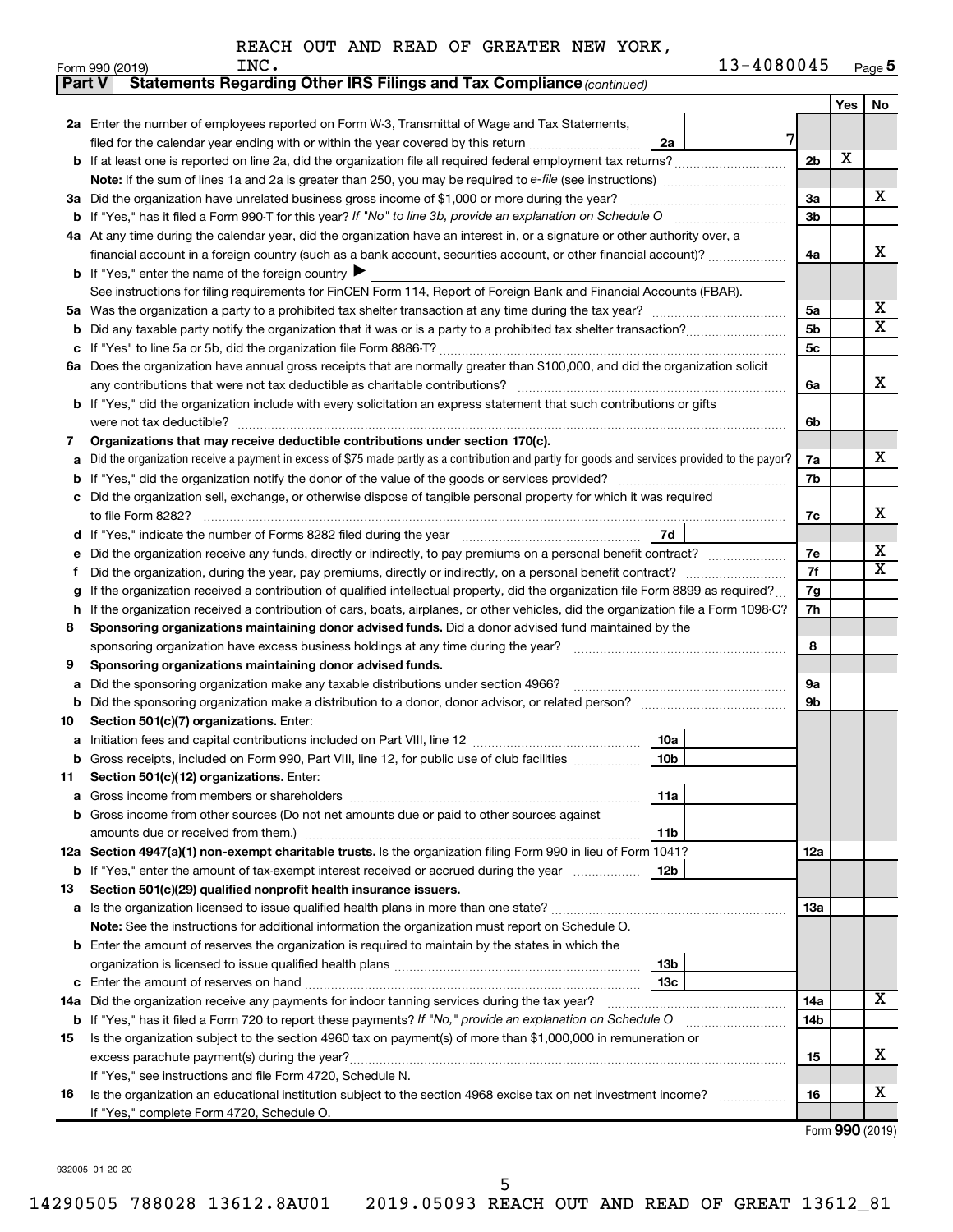|  |  |  |  |  |  | REACH OUT AND READ OF GREATER NEW YORK, |  |  |
|--|--|--|--|--|--|-----------------------------------------|--|--|
|--|--|--|--|--|--|-----------------------------------------|--|--|

|     | <b>Section A. Governing Body and Management</b>                                                                                                  |    |    |                         |                         | $\boxed{\textbf{X}}$ |
|-----|--------------------------------------------------------------------------------------------------------------------------------------------------|----|----|-------------------------|-------------------------|----------------------|
|     |                                                                                                                                                  |    |    |                         | Yes                     | No                   |
|     | 1a Enter the number of voting members of the governing body at the end of the tax year                                                           | 1a | 18 |                         |                         |                      |
|     | If there are material differences in voting rights among members of the governing body, or if the governing                                      |    |    |                         |                         |                      |
|     | body delegated broad authority to an executive committee or similar committee, explain on Schedule O.                                            |    |    |                         |                         |                      |
|     | <b>b</b> Enter the number of voting members included on line 1a, above, who are independent                                                      | 1b | 18 |                         |                         |                      |
| 2   | Did any officer, director, trustee, or key employee have a family relationship or a business relationship with any other                         |    |    |                         |                         |                      |
|     | officer, director, trustee, or key employee?                                                                                                     |    |    | $\mathbf{2}$            |                         |                      |
| 3   | Did the organization delegate control over management duties customarily performed by or under the direct supervision                            |    |    |                         |                         |                      |
|     |                                                                                                                                                  |    |    | 3                       |                         |                      |
|     |                                                                                                                                                  |    |    | $\overline{\mathbf{4}}$ |                         |                      |
| 4   | Did the organization make any significant changes to its governing documents since the prior Form 990 was filed?                                 |    |    | 5                       |                         |                      |
| 5   |                                                                                                                                                  |    |    | 6                       |                         |                      |
| 6   |                                                                                                                                                  |    |    |                         |                         |                      |
| 7a  | Did the organization have members, stockholders, or other persons who had the power to elect or appoint one or                                   |    |    |                         |                         |                      |
|     |                                                                                                                                                  |    |    | 7a                      |                         |                      |
|     | <b>b</b> Are any governance decisions of the organization reserved to (or subject to approval by) members, stockholders, or                      |    |    |                         |                         |                      |
|     | persons other than the governing body?                                                                                                           |    |    | 7b                      |                         |                      |
| 8   | Did the organization contemporaneously document the meetings held or written actions undertaken during the year by the following:                |    |    |                         |                         |                      |
|     |                                                                                                                                                  |    |    | 8а                      | х                       |                      |
|     |                                                                                                                                                  |    |    | 8b                      | $\overline{\mathtt{x}}$ |                      |
| 9   | Is there any officer, director, trustee, or key employee listed in Part VII, Section A, who cannot be reached at the                             |    |    |                         |                         |                      |
|     |                                                                                                                                                  |    |    | 9                       |                         |                      |
|     | Section B. Policies (This Section B requests information about policies not required by the Internal Revenue Code.)                              |    |    |                         |                         |                      |
|     |                                                                                                                                                  |    |    |                         | Yes                     |                      |
|     |                                                                                                                                                  |    |    | 10a                     |                         |                      |
|     | b If "Yes," did the organization have written policies and procedures governing the activities of such chapters, affiliates,                     |    |    |                         |                         |                      |
|     |                                                                                                                                                  |    |    | 10b                     |                         |                      |
|     | 11a Has the organization provided a complete copy of this Form 990 to all members of its governing body before filing the form?                  |    |    | 11a                     | $\overline{\mathbf{X}}$ |                      |
|     | <b>b</b> Describe in Schedule O the process, if any, used by the organization to review this Form 990.                                           |    |    |                         |                         |                      |
| 12a |                                                                                                                                                  |    |    | 12a                     | x                       |                      |
|     | Were officers, directors, or trustees, and key employees required to disclose annually interests that could give rise to conflicts? [            |    |    | 12 <sub>b</sub>         | $\overline{\mathbf{X}}$ |                      |
|     | c Did the organization regularly and consistently monitor and enforce compliance with the policy? If "Yes," describe                             |    |    |                         |                         |                      |
|     | in Schedule O how this was done manufactured and continuum and contact the schedule O how this was done                                          |    |    | 12c                     | х                       |                      |
| 13  |                                                                                                                                                  |    |    | 13                      | $\overline{\text{x}}$   |                      |
| 14  | Did the organization have a written document retention and destruction policy? [11] manufaction manufaction in                                   |    |    | 14                      | $\overline{\mathtt{x}}$ |                      |
| 15  | Did the process for determining compensation of the following persons include a review and approval by independent                               |    |    |                         |                         |                      |
|     | persons, comparability data, and contemporaneous substantiation of the deliberation and decision?                                                |    |    |                         |                         |                      |
|     |                                                                                                                                                  |    |    | 15a                     | х                       |                      |
|     |                                                                                                                                                  |    |    | 15b                     |                         |                      |
|     | If "Yes" to line 15a or 15b, describe the process in Schedule O (see instructions).                                                              |    |    |                         |                         |                      |
|     | 16a Did the organization invest in, contribute assets to, or participate in a joint venture or similar arrangement with a                        |    |    |                         |                         |                      |
|     | taxable entity during the year?                                                                                                                  |    |    | 16a                     |                         |                      |
|     | <b>b</b> If "Yes," did the organization follow a written policy or procedure requiring the organization to evaluate its participation            |    |    |                         |                         |                      |
|     |                                                                                                                                                  |    |    |                         |                         |                      |
|     | in joint venture arrangements under applicable federal tax law, and take steps to safeguard the organization's                                   |    |    |                         |                         |                      |
|     | exempt status with respect to such arrangements?                                                                                                 |    |    | 16b                     |                         |                      |
|     | <b>Section C. Disclosure</b>                                                                                                                     |    |    |                         |                         |                      |
| 17  | List the states with which a copy of this Form 990 is required to be filed $\blacktriangleright\text{NY}$                                        |    |    |                         |                         |                      |
| 18  | Section 6104 requires an organization to make its Forms 1023 (1024 or 1024-A, if applicable), 990, and 990-T (Section 501(c)(3)s only) available |    |    |                         |                         |                      |
|     | for public inspection. Indicate how you made these available. Check all that apply.                                                              |    |    |                         |                         |                      |
|     | $X$ Own website<br>$\lfloor x \rfloor$ Upon request<br>Another's website<br>Other (explain on Schedule O)                                        |    |    |                         |                         |                      |
| 19  | Describe on Schedule O whether (and if so, how) the organization made its governing documents, conflict of interest policy, and financial        |    |    |                         |                         |                      |
|     | statements available to the public during the tax year.                                                                                          |    |    |                         |                         |                      |
| 20  | State the name, address, and telephone number of the person who possesses the organization's books and records                                   |    |    |                         |                         |                      |
|     | JACK E. PACE III - 646-237-0103                                                                                                                  |    |    |                         |                         |                      |
|     | 105 WEST 86TH STREET, #330, NEW YORK, NY<br>10024                                                                                                |    |    |                         |                         |                      |
|     |                                                                                                                                                  |    |    |                         | Form 990 (2019)         |                      |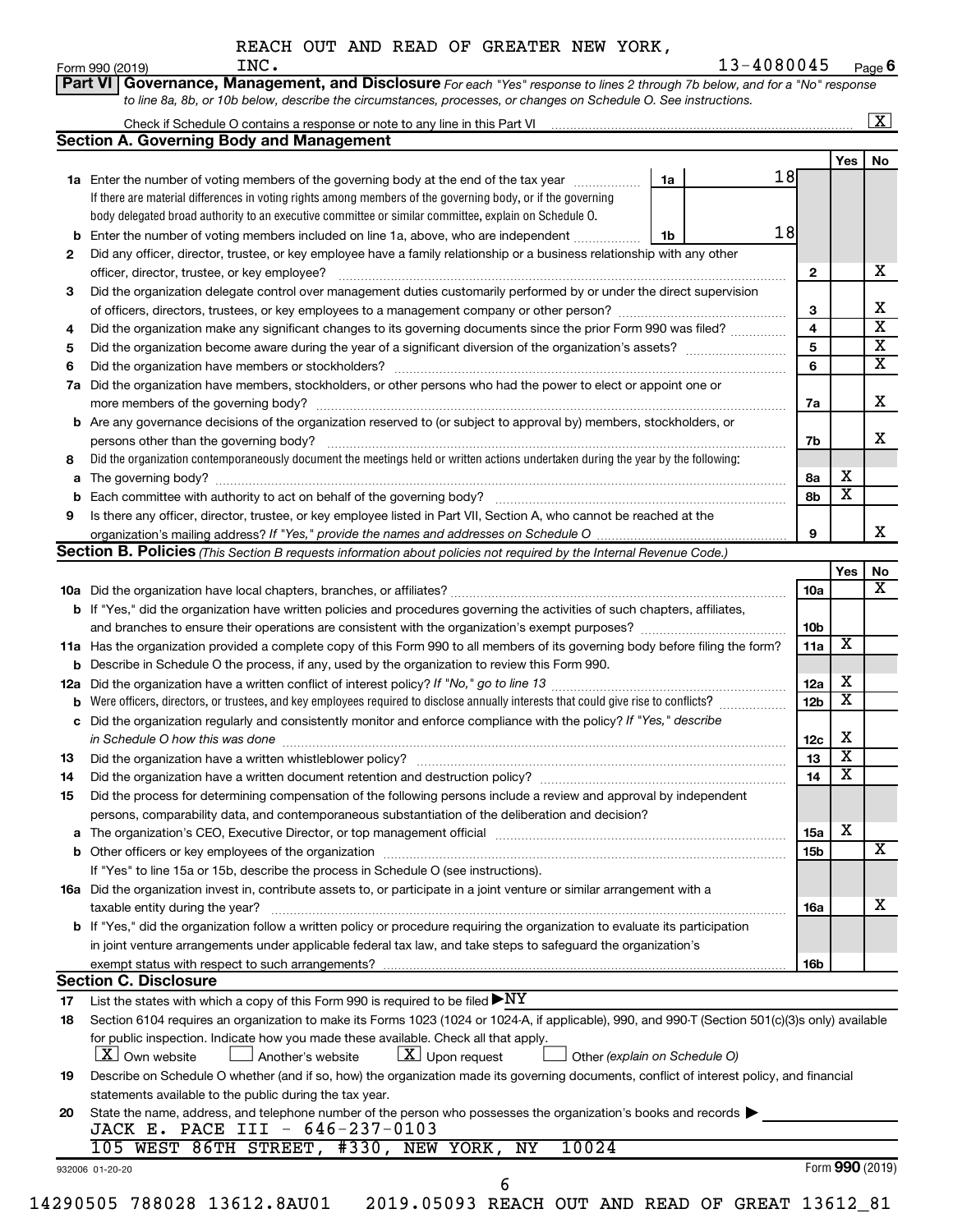$\Box$ 

| Form 990 (2019) |                                               | INC. |  | $13 - 40$                                                                                  |
|-----------------|-----------------------------------------------|------|--|--------------------------------------------------------------------------------------------|
|                 |                                               |      |  | Part VII Compensation of Officers, Directors, Trustees, Key Employees, Highest Compensated |
|                 | <b>Employees, and Independent Contractors</b> |      |  |                                                                                            |

Check if Schedule O contains a response or note to any line in this Part VII

**Section A. Officers, Directors, Trustees, Key Employees, and Highest Compensated Employees**

**1a**  Complete this table for all persons required to be listed. Report compensation for the calendar year ending with or within the organization's tax year.  $\bullet$  List all of the organization's current officers, directors, trustees (whether individuals or organizations), regardless of amount of compensation.

Enter -0- in columns (D), (E), and (F) if no compensation was paid.

**•** List all of the organization's current key employees, if any. See instructions for definition of "key employee."

• List the organization's five *current* highest compensated employees (other than an officer, director, trustee, or key employee) who received reportable compensation (Box 5 of Form W-2 and/or Box 7 of Form 1099-MISC) of more than \$100,000 from the organization and any related organizations.

 $\bullet$  List all of the organization's former officers, key employees, and highest compensated employees who received more than \$100,000 of reportable compensation from the organization and any related organizations.

**•** List all of the organization's former directors or trustees that received, in the capacity as a former director or trustee of the organization, more than \$10,000 of reportable compensation from the organization and any related organizations.

See instructions for the order in which to list the persons above.

Check this box if neither the organization nor any related organization compensated any current officer, director, or trustee.  $\Box$ 

| (A)                               | (B)                  |                                |                                                                  | (C)         |              |                                 |        | (D)                             | (E)             | (F)                         |
|-----------------------------------|----------------------|--------------------------------|------------------------------------------------------------------|-------------|--------------|---------------------------------|--------|---------------------------------|-----------------|-----------------------------|
| Name and title                    | Average              |                                | (do not check more than one                                      |             | Position     |                                 |        | Reportable                      | Reportable      | Estimated                   |
|                                   | hours per            |                                | box, unless person is both an<br>officer and a director/trustee) |             |              |                                 |        | compensation                    | compensation    | amount of                   |
|                                   | week                 |                                |                                                                  |             |              |                                 |        | from                            | from related    | other                       |
|                                   | (list any            |                                |                                                                  |             |              |                                 |        | the                             | organizations   | compensation                |
|                                   | hours for<br>related |                                |                                                                  |             |              |                                 |        | organization<br>(W-2/1099-MISC) | (W-2/1099-MISC) | from the                    |
|                                   | organizations        |                                |                                                                  |             |              |                                 |        |                                 |                 | organization<br>and related |
|                                   | below                |                                |                                                                  |             |              |                                 |        |                                 |                 | organizations               |
|                                   | line)                | Individual trustee or director | nstitutional trustee                                             | Officer     | Key employee | Highest compensated<br>employee | Former |                                 |                 |                             |
| (1)<br>JACK E. PACE III           | 5.00                 |                                |                                                                  |             |              |                                 |        |                                 |                 |                             |
| CHAIRPERSON                       |                      | $\rm X$                        |                                                                  | $\mathbf X$ |              |                                 |        | $\mathbf 0$ .                   | $\mathbf 0$ .   | $\boldsymbol{0}$ .          |
| LEORA MOGILNER, MD<br>(2)         | 2.00                 |                                |                                                                  |             |              |                                 |        |                                 |                 |                             |
| VICE CHAIR                        |                      | $\mathbf X$                    |                                                                  | $\mathbf x$ |              |                                 |        | $\mathbf 0$ .                   | $\mathbf 0$ .   | $\mathbf 0$ .               |
| (3)<br>GOLDIE ALFASI-SIFFERT, PHD | 2.00                 |                                |                                                                  |             |              |                                 |        |                                 |                 |                             |
| <b>SECRETARY</b>                  |                      | $\mathbf X$                    |                                                                  | $\mathbf x$ |              |                                 |        | $\mathbf 0$ .                   | $\mathbf 0$ .   | $0$ .                       |
| STEPHEN DELLA NOCE<br>(4)         | 2.00                 |                                |                                                                  |             |              |                                 |        |                                 |                 |                             |
| TREASURER                         |                      | $\mathbf X$                    |                                                                  | $\mathbf X$ |              |                                 |        | $\mathbf 0$ .                   | $\mathbf 0$ .   | $\mathbf 0$ .               |
| RITA BRAUSE<br>(5)                | 2.00                 |                                |                                                                  |             |              |                                 |        |                                 |                 |                             |
| <b>MEMBER</b>                     |                      | X                              |                                                                  |             |              |                                 |        | $\mathbf 0$ .                   | $\mathbf 0$     | $\mathbf 0$ .               |
| (6)<br>SUSAN ELBE                 | 2.00                 |                                |                                                                  |             |              |                                 |        |                                 |                 |                             |
| MEMBER                            |                      | $\mathbf X$                    |                                                                  |             |              |                                 |        | $\mathbf 0$ .                   | $\mathbf 0$     | $\mathbf 0$ .               |
| (7)<br><b>JOSHUA GREEN</b>        | 2.00                 |                                |                                                                  |             |              |                                 |        |                                 |                 |                             |
| <b>MEMBER</b>                     |                      | $\mathbf X$                    |                                                                  |             |              |                                 |        | $\mathbf 0$ .                   | $\mathbf 0$ .   | $\mathbf 0$ .               |
| SIMON HODGKINSON<br>(8)           | 2.00                 |                                |                                                                  |             |              |                                 |        |                                 |                 |                             |
| MEMBER                            |                      | $\mathbf X$                    |                                                                  |             |              |                                 |        | $\mathbf{0}$ .                  | $\mathbf 0$     | $\mathbf 0$ .               |
| ADAM KAUFMAN<br>(9)               | 2.00                 |                                |                                                                  |             |              |                                 |        |                                 |                 |                             |
| MEMBER                            |                      | X                              |                                                                  |             |              |                                 |        | $\mathbf 0$ .                   | $\mathbf 0$ .   | $\mathbf 0$ .               |
| (10) SUSAN KAUFMAN                | 2.00                 |                                |                                                                  |             |              |                                 |        |                                 |                 |                             |
| <b>MEMBER</b>                     |                      | X                              |                                                                  |             |              |                                 |        | $\mathbf 0$ .                   | $\mathbf 0$ .   | $0$ .                       |
| (11) SERGEY KRAYTMAN              | 2.00                 |                                |                                                                  |             |              |                                 |        |                                 |                 |                             |
| <b>MEMBER</b>                     |                      | $\mathbf X$                    |                                                                  |             |              |                                 |        | $\mathbf 0$ .                   | $\mathbf 0$ .   | $\mathbf 0$ .               |
| (12) JUDITH LEVINE                | 2.00                 |                                |                                                                  |             |              |                                 |        |                                 |                 |                             |
| <b>MEMBER</b>                     |                      | $\mathbf X$                    |                                                                  |             |              |                                 |        | 0.                              | $\mathbf 0$ .   | $\mathbf 0$ .               |
| (13) BIANCA MASON                 | 2.00                 |                                |                                                                  |             |              |                                 |        |                                 |                 |                             |
| <b>MEMBER</b>                     |                      | X                              |                                                                  |             |              |                                 |        | $\mathbf 0$                     | $\mathbf 0$ .   | $\mathbf 0$ .               |
| (14) BONNIE LIEBERMAN             | 2.00                 |                                |                                                                  |             |              |                                 |        |                                 |                 |                             |
| <b>MEMBER</b>                     |                      | $\mathbf X$                    |                                                                  |             |              |                                 |        | $\mathbf 0$                     | $\mathbf 0$     | $\mathbf 0$ .               |
| (15) GARY TANNENBAUM              | 2.00                 |                                |                                                                  |             |              |                                 |        |                                 |                 |                             |
| <b>MEMBER</b>                     |                      | $\mathbf X$                    |                                                                  |             |              |                                 |        | $\mathbf 0$ .                   | 0.              | $\mathbf 0$ .               |
| (16) CRAIG TESSIMOND              | 2.00                 |                                |                                                                  |             |              |                                 |        |                                 |                 |                             |
| <b>MEMBER</b>                     |                      | $\mathbf X$                    |                                                                  |             |              |                                 |        | $\mathbf 0$ .                   | $\mathbf 0$ .   | $\mathbf 0$ .               |
| (17) ANJALI THADANI               | 2.00                 |                                |                                                                  |             |              |                                 |        |                                 |                 |                             |
| <b>MEMBER</b>                     |                      | $\overline{\mathbf{X}}$        |                                                                  |             |              |                                 |        | $\mathbf 0$ .                   | $\mathbf 0$ .   | 0.                          |
|                                   |                      |                                |                                                                  |             |              |                                 |        |                                 |                 | $000$ ( $0.212$ )           |

932007 01-20-20

14290505 788028 13612.8AU01 2019.05093 REACH OUT AND READ OF GREAT 13612\_81

Form (2019) **990**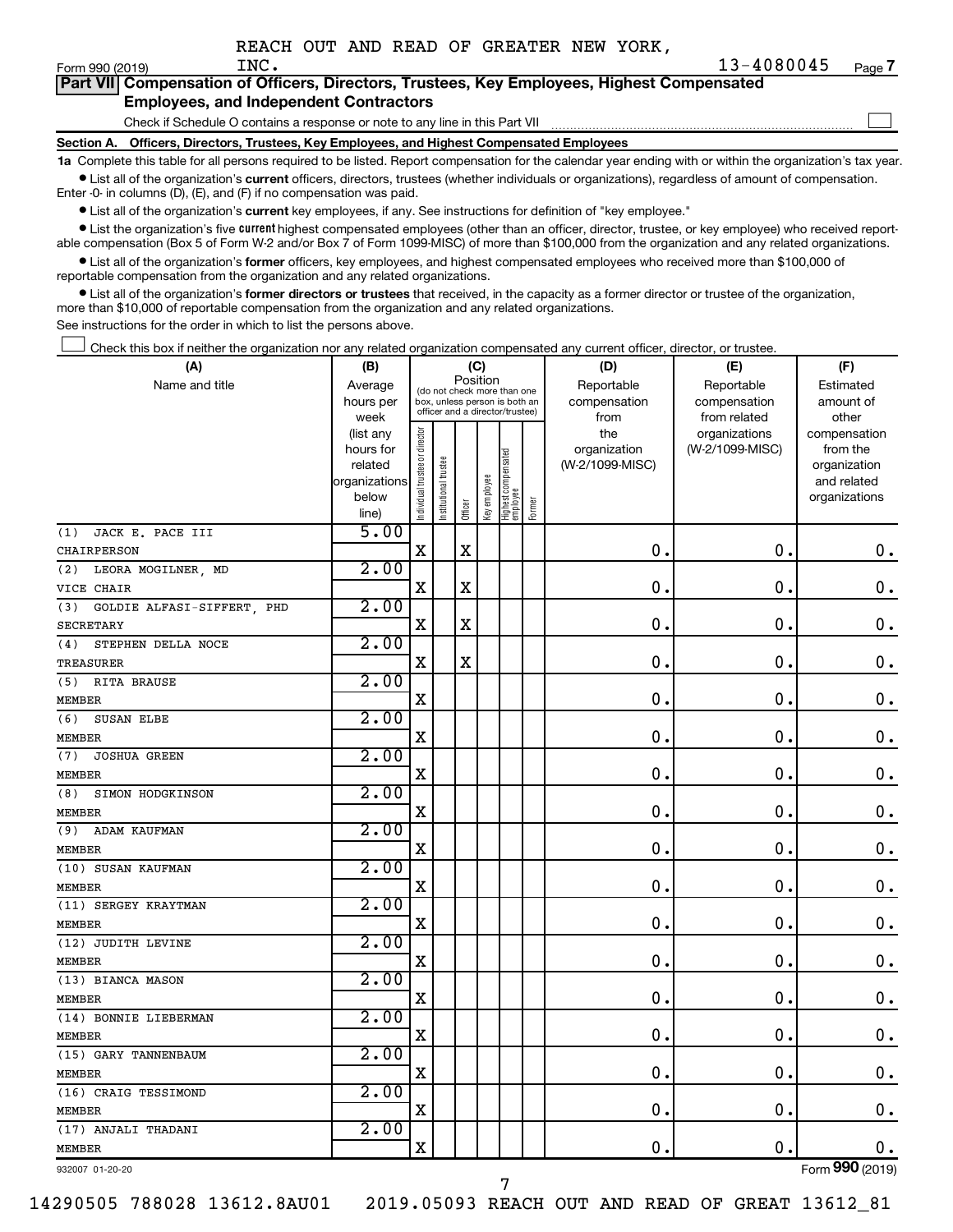| REACH OUT AND READ OF GREATER NEW YORK, |  |  |  |  |  |  |  |  |
|-----------------------------------------|--|--|--|--|--|--|--|--|
|-----------------------------------------|--|--|--|--|--|--|--|--|

| INC.<br>Form 990 (2019)                                                                                                                                                                                                                                      |                                                                      |                                |                       |          |              |                                                                                                 |        |                                           | 13-4080045                                        |    |                 |                                                                          | Page 8           |
|--------------------------------------------------------------------------------------------------------------------------------------------------------------------------------------------------------------------------------------------------------------|----------------------------------------------------------------------|--------------------------------|-----------------------|----------|--------------|-------------------------------------------------------------------------------------------------|--------|-------------------------------------------|---------------------------------------------------|----|-----------------|--------------------------------------------------------------------------|------------------|
| <b>Part VII</b><br>Section A. Officers, Directors, Trustees, Key Employees, and Highest Compensated Employees (continued)                                                                                                                                    |                                                                      |                                |                       |          |              |                                                                                                 |        |                                           |                                                   |    |                 |                                                                          |                  |
| (A)<br>Name and title                                                                                                                                                                                                                                        | (B)<br>Average<br>hours per<br>week                                  |                                |                       | Position | (C)          | (do not check more than one<br>box, unless person is both an<br>officer and a director/trustee) |        | (D)<br>Reportable<br>compensation<br>from | (E)<br>Reportable<br>compensation<br>from related |    |                 | (F)<br>Estimated<br>amount of<br>other                                   |                  |
|                                                                                                                                                                                                                                                              | (list any<br>hours for<br>related<br>organizations<br>below<br>line) | Individual trustee or director | Institutional trustee | Officer  | Key employee | Highest compensated<br>  employee                                                               | Former | the<br>organization<br>(W-2/1099-MISC)    | organizations<br>(W-2/1099-MISC)                  |    |                 | compensation<br>from the<br>organization<br>and related<br>organizations |                  |
| (18) DOROTHY WEINTRAUB                                                                                                                                                                                                                                       | 2.00                                                                 |                                |                       |          |              |                                                                                                 |        |                                           |                                                   |    |                 |                                                                          |                  |
| MEMBER                                                                                                                                                                                                                                                       |                                                                      | X                              |                       |          |              |                                                                                                 |        | 0.                                        |                                                   | 0. |                 |                                                                          | $0$ .            |
| (19) LESLIE K. BROWN                                                                                                                                                                                                                                         | 40.00                                                                |                                |                       |          |              |                                                                                                 |        |                                           |                                                   |    |                 |                                                                          |                  |
| EXECUTIVE DIRECTOR (THRU JANUARY)                                                                                                                                                                                                                            |                                                                      |                                |                       | Χ        |              |                                                                                                 |        | 137,703.                                  |                                                   | 0. |                 |                                                                          | 0.               |
| (20) EMILY MARCHESE<br>EXECUTIVE DIRECTOR                                                                                                                                                                                                                    | 40.00                                                                |                                |                       | Χ        |              |                                                                                                 |        | 9,425.                                    |                                                   | 0. |                 |                                                                          | 128.             |
|                                                                                                                                                                                                                                                              |                                                                      |                                |                       |          |              |                                                                                                 |        |                                           |                                                   |    |                 |                                                                          |                  |
|                                                                                                                                                                                                                                                              |                                                                      |                                |                       |          |              |                                                                                                 |        |                                           |                                                   |    |                 |                                                                          |                  |
| 1b Subtotal                                                                                                                                                                                                                                                  |                                                                      |                                |                       |          |              |                                                                                                 |        | 147,128.                                  |                                                   | σ. |                 |                                                                          | 128.             |
| c Total from continuation sheets to Part VII, Section A manuscription.                                                                                                                                                                                       |                                                                      |                                |                       |          |              |                                                                                                 |        | $\overline{0}$                            |                                                   | σ. |                 |                                                                          | $\overline{0}$ . |
|                                                                                                                                                                                                                                                              |                                                                      |                                |                       |          |              |                                                                                                 |        | 147, 128.                                 |                                                   | σ. |                 |                                                                          | 128.             |
| Total number of individuals (including but not limited to those listed above) who received more than \$100,000 of reportable<br>$\mathbf{2}$                                                                                                                 |                                                                      |                                |                       |          |              |                                                                                                 |        |                                           |                                                   |    |                 |                                                                          | 1                |
| compensation from the organization $\blacktriangleright$                                                                                                                                                                                                     |                                                                      |                                |                       |          |              |                                                                                                 |        |                                           |                                                   |    |                 | Yes                                                                      | No               |
| 3<br>Did the organization list any former officer, director, trustee, key employee, or highest compensated employee on                                                                                                                                       |                                                                      |                                |                       |          |              |                                                                                                 |        |                                           |                                                   |    |                 |                                                                          | X                |
| line 1a? If "Yes," complete Schedule J for such individual [11] manufacture manufacture in the set of the set o<br>For any individual listed on line 1a, is the sum of reportable compensation and other compensation from the organization                  |                                                                      |                                |                       |          |              |                                                                                                 |        |                                           |                                                   |    | 3               |                                                                          |                  |
| and related organizations greater than \$150,000? If "Yes," complete Schedule J for such individual                                                                                                                                                          |                                                                      |                                |                       |          |              |                                                                                                 |        |                                           |                                                   |    | 4               |                                                                          | х                |
| Did any person listed on line 1a receive or accrue compensation from any unrelated organization or individual for services<br>5                                                                                                                              |                                                                      |                                |                       |          |              |                                                                                                 |        |                                           |                                                   |    |                 |                                                                          |                  |
|                                                                                                                                                                                                                                                              |                                                                      |                                |                       |          |              |                                                                                                 |        |                                           |                                                   |    | 5               |                                                                          | х                |
| <b>Section B. Independent Contractors</b>                                                                                                                                                                                                                    |                                                                      |                                |                       |          |              |                                                                                                 |        |                                           |                                                   |    |                 |                                                                          |                  |
| Complete this table for your five highest compensated independent contractors that received more than \$100,000 of compensation from<br>1.<br>the organization. Report compensation for the calendar year ending with or within the organization's tax year. |                                                                      |                                |                       |          |              |                                                                                                 |        |                                           |                                                   |    |                 |                                                                          |                  |
| (A)                                                                                                                                                                                                                                                          |                                                                      |                                |                       |          |              |                                                                                                 |        | (B)                                       |                                                   |    | (C)             |                                                                          |                  |
| Name and business address                                                                                                                                                                                                                                    |                                                                      |                                | <b>NONE</b>           |          |              |                                                                                                 |        | Description of services                   |                                                   |    | Compensation    |                                                                          |                  |
|                                                                                                                                                                                                                                                              |                                                                      |                                |                       |          |              |                                                                                                 |        |                                           |                                                   |    |                 |                                                                          |                  |
|                                                                                                                                                                                                                                                              |                                                                      |                                |                       |          |              |                                                                                                 |        |                                           |                                                   |    |                 |                                                                          |                  |
|                                                                                                                                                                                                                                                              |                                                                      |                                |                       |          |              |                                                                                                 |        |                                           |                                                   |    |                 |                                                                          |                  |
|                                                                                                                                                                                                                                                              |                                                                      |                                |                       |          |              |                                                                                                 |        |                                           |                                                   |    |                 |                                                                          |                  |
|                                                                                                                                                                                                                                                              |                                                                      |                                |                       |          |              |                                                                                                 |        |                                           |                                                   |    |                 |                                                                          |                  |
| Total number of independent contractors (including but not limited to those listed above) who received more than<br>2                                                                                                                                        |                                                                      |                                |                       |          |              | 0                                                                                               |        |                                           |                                                   |    |                 |                                                                          |                  |
| \$100,000 of compensation from the organization                                                                                                                                                                                                              |                                                                      |                                |                       |          |              |                                                                                                 |        |                                           |                                                   |    | Form 990 (2019) |                                                                          |                  |

932008 01-20-20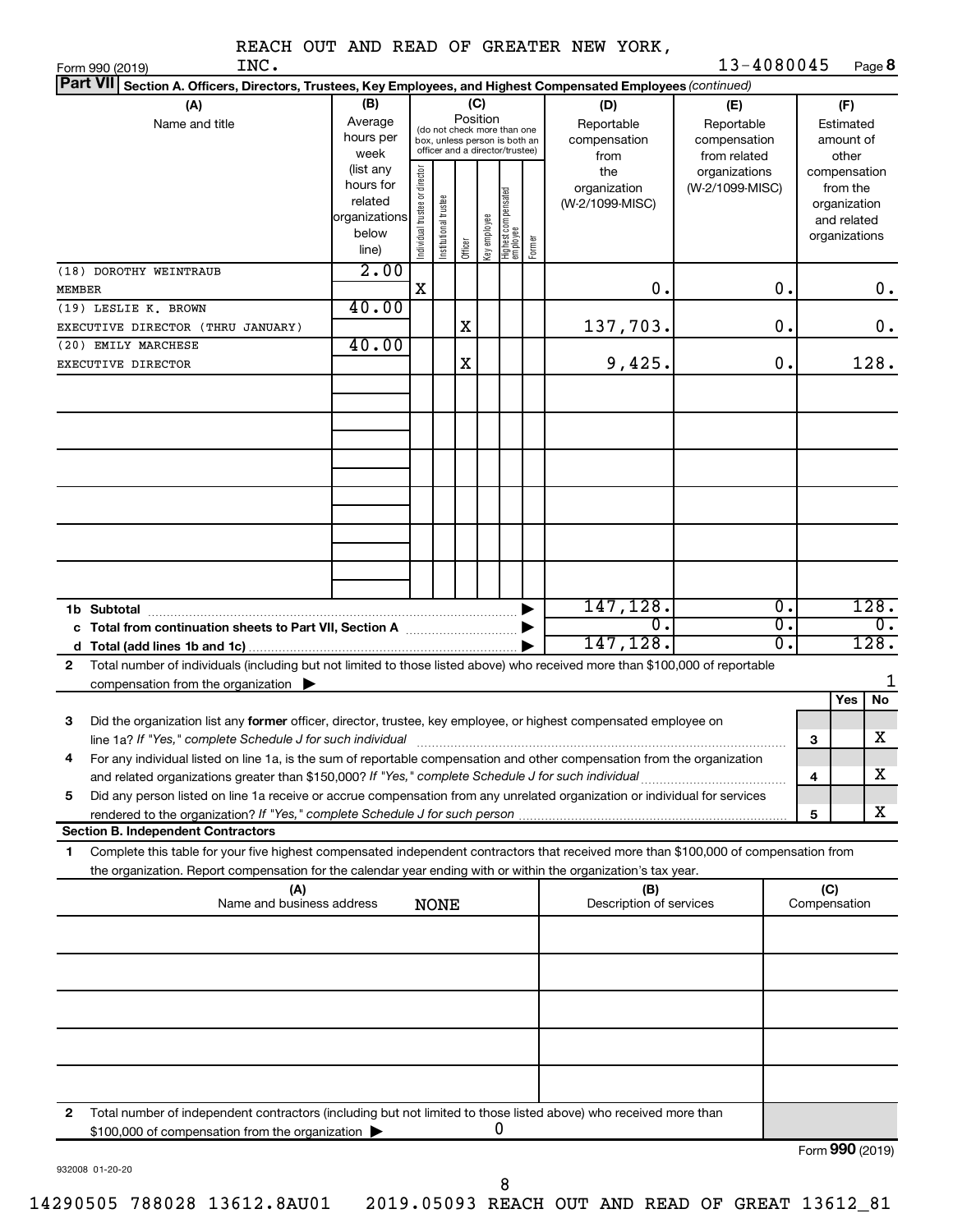| REACH OUT AND READ OF GREATER NEW YORK, |
|-----------------------------------------|
|-----------------------------------------|

|                                                           |      | INC.<br>Form 990 (2019)                                                                        |                      |               |                                                        | 13-4080045       | Page 9                                                   |
|-----------------------------------------------------------|------|------------------------------------------------------------------------------------------------|----------------------|---------------|--------------------------------------------------------|------------------|----------------------------------------------------------|
| <b>Part VIII</b>                                          |      | <b>Statement of Revenue</b>                                                                    |                      |               |                                                        |                  |                                                          |
|                                                           |      |                                                                                                |                      | (A)           | (B)                                                    | $\overline{C}$   | (D)                                                      |
|                                                           |      |                                                                                                |                      | Total revenue | Related or exempt<br>function revenue business revenue | Unrelated        | Revenue excluded<br>from tax under<br>sections 512 - 514 |
|                                                           |      | 1 a Federated campaigns<br>1a                                                                  |                      |               |                                                        |                  |                                                          |
| Contributions, Gifts, Grants<br>and Other Similar Amounts |      | 1 <sub>b</sub><br><b>b</b> Membership dues                                                     |                      |               |                                                        |                  |                                                          |
|                                                           |      | 1c<br>c Fundraising events                                                                     |                      |               |                                                        |                  |                                                          |
|                                                           |      | 1d<br>d Related organizations                                                                  |                      |               |                                                        |                  |                                                          |
|                                                           |      | e Government grants (contributions)<br>1e                                                      | 406,500.             |               |                                                        |                  |                                                          |
|                                                           |      | f All other contributions, gifts, grants, and                                                  |                      |               |                                                        |                  |                                                          |
|                                                           |      | similar amounts not included above<br>1f                                                       | 557,478.             |               |                                                        |                  |                                                          |
|                                                           |      | $1g$ \$<br>Noncash contributions included in lines 1a-1f<br>g                                  | 82,740.              |               |                                                        |                  |                                                          |
|                                                           |      |                                                                                                |                      | 963,978.      |                                                        |                  |                                                          |
|                                                           |      |                                                                                                | <b>Business Code</b> |               |                                                        |                  |                                                          |
|                                                           | 2a   |                                                                                                |                      |               |                                                        |                  |                                                          |
|                                                           |      | b<br>the control of the control of the control of the control of the control of                |                      |               |                                                        |                  |                                                          |
|                                                           |      | с<br>the control of the control of the control of the control of the control of the control of |                      |               |                                                        |                  |                                                          |
|                                                           |      | d<br>the control of the control of the control of the control of the control of                |                      |               |                                                        |                  |                                                          |
| Program Service<br>Revenue                                |      | е                                                                                              |                      |               |                                                        |                  |                                                          |
|                                                           |      | All other program service revenue<br>f.                                                        |                      |               |                                                        |                  |                                                          |
|                                                           |      |                                                                                                | ▶                    |               |                                                        |                  |                                                          |
|                                                           | 3    | Investment income (including dividends, interest, and                                          |                      |               |                                                        |                  |                                                          |
|                                                           |      |                                                                                                | ▶                    | 651.          |                                                        |                  | 651.                                                     |
|                                                           | 4    | Income from investment of tax-exempt bond proceeds                                             | ▶                    |               |                                                        |                  |                                                          |
|                                                           | 5    | (i) Real                                                                                       | (ii) Personal        |               |                                                        |                  |                                                          |
|                                                           |      |                                                                                                |                      |               |                                                        |                  |                                                          |
|                                                           |      | 6 a Gross rents<br>6a<br>.                                                                     |                      |               |                                                        |                  |                                                          |
|                                                           |      | <b>b</b> Less: rental expenses $\ldots$<br>6b<br>Rental income or (loss)<br>6c                 |                      |               |                                                        |                  |                                                          |
|                                                           |      | С<br>d Net rental income or (loss)                                                             |                      |               |                                                        |                  |                                                          |
|                                                           |      | (i) Securities<br>7 a Gross amount from sales of                                               | (ii) Other           |               |                                                        |                  |                                                          |
|                                                           |      | assets other than inventory<br>7a                                                              |                      |               |                                                        |                  |                                                          |
|                                                           |      | <b>b</b> Less: cost or other basis                                                             |                      |               |                                                        |                  |                                                          |
|                                                           |      | and sales expenses<br>7b                                                                       |                      |               |                                                        |                  |                                                          |
| venue                                                     |      | 7c<br>c Gain or (loss)                                                                         |                      |               |                                                        |                  |                                                          |
| œ                                                         |      |                                                                                                |                      |               |                                                        |                  |                                                          |
| Other                                                     |      | 8 a Gross income from fundraising events (not                                                  |                      |               |                                                        |                  |                                                          |
|                                                           |      | including \$                                                                                   |                      |               |                                                        |                  |                                                          |
|                                                           |      | contributions reported on line 1c). See                                                        |                      |               |                                                        |                  |                                                          |
|                                                           |      | l 8a                                                                                           | 2,409.               |               |                                                        |                  |                                                          |
|                                                           |      | 8b<br>b Less: direct expenses                                                                  | 0.                   |               |                                                        |                  |                                                          |
|                                                           |      | c Net income or (loss) from fundraising events                                                 | .                    | 2,409.        |                                                        |                  | 2,409.                                                   |
|                                                           |      | 9 a Gross income from gaming activities. See                                                   |                      |               |                                                        |                  |                                                          |
|                                                           |      | 9a                                                                                             |                      |               |                                                        |                  |                                                          |
|                                                           |      | 9 <sub>b</sub>                                                                                 |                      |               |                                                        |                  |                                                          |
|                                                           |      | c Net income or (loss) from gaming activities                                                  | .                    |               |                                                        |                  |                                                          |
|                                                           |      | 10 a Gross sales of inventory, less returns                                                    |                      |               |                                                        |                  |                                                          |
|                                                           |      | <b>10a</b>                                                                                     |                      |               |                                                        |                  |                                                          |
|                                                           |      | 10 <sub>b</sub><br><b>b</b> Less: cost of goods sold                                           |                      |               |                                                        |                  |                                                          |
|                                                           |      | c Net income or (loss) from sales of inventory                                                 | <b>Business Code</b> |               |                                                        |                  |                                                          |
|                                                           | 11 a |                                                                                                |                      |               |                                                        |                  |                                                          |
|                                                           |      | b                                                                                              |                      |               |                                                        |                  |                                                          |
|                                                           |      | c                                                                                              |                      |               |                                                        |                  |                                                          |
| Miscellaneous<br>Revenue                                  |      |                                                                                                | 900099               | 364.          |                                                        |                  | 364.                                                     |
|                                                           |      |                                                                                                |                      | 364.          |                                                        |                  |                                                          |
|                                                           | 12   |                                                                                                |                      | 967,402.      | $\overline{0}$ .                                       | $\overline{0}$ . | 3,424.                                                   |
|                                                           |      | 932009 01-20-20                                                                                |                      |               |                                                        |                  | Form 990 (2019)                                          |

14290505 788028 13612.8AU01 2019.05093 REACH OUT AND READ OF GREAT 13612\_81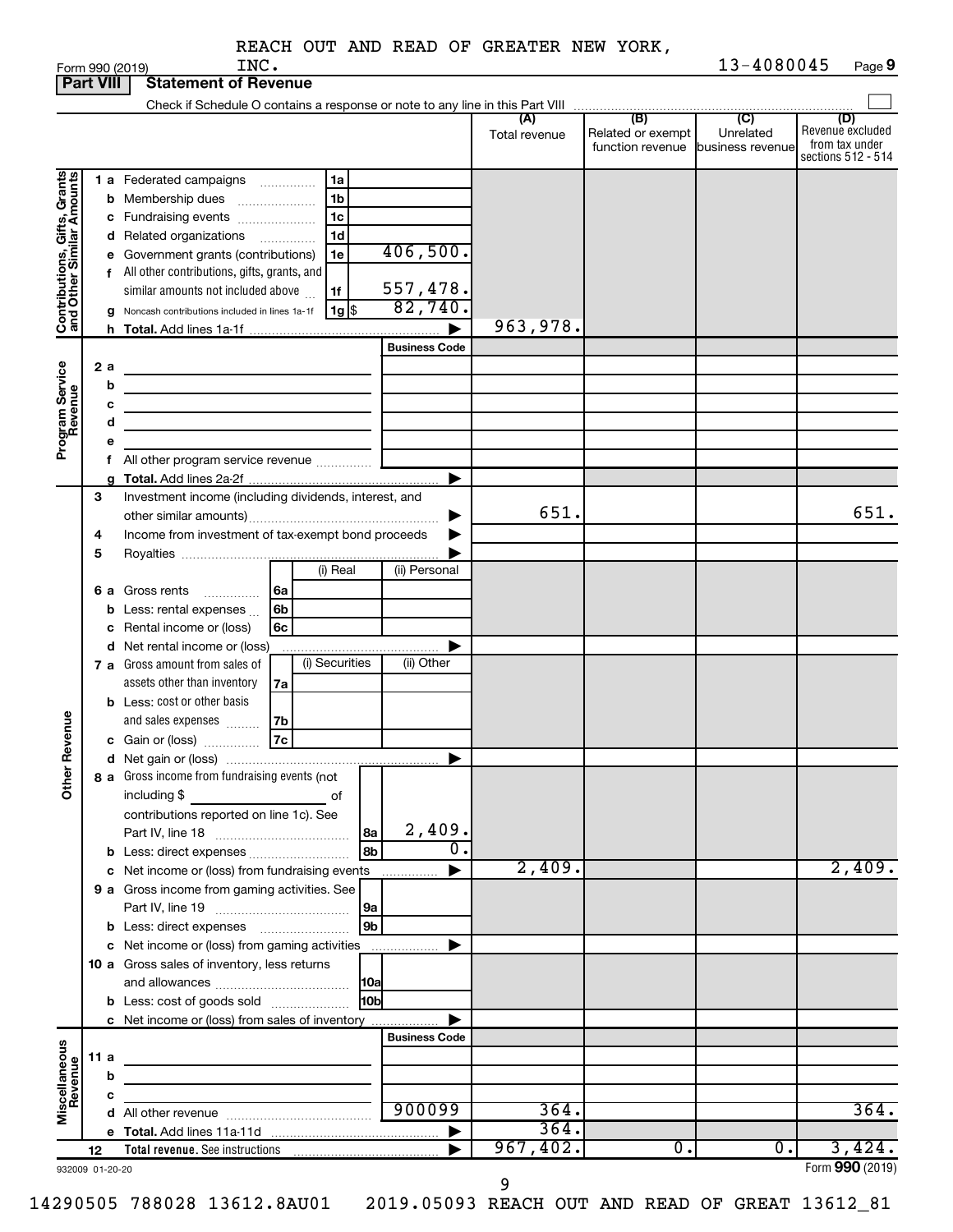**Part IX | Statement of Functional Expenses** 

*Section 501(c)(3) and 501(c)(4) organizations must complete all columns. All other organizations must complete column (A).*

|              |                                                                                                      |                |                 |                                    | $\overline{\mathbf{x}}$ |
|--------------|------------------------------------------------------------------------------------------------------|----------------|-----------------|------------------------------------|-------------------------|
|              | Do not include amounts reported on lines 6b,                                                         | (A)            | (B)             | (C)                                | (D)                     |
|              | 7b, 8b, 9b, and 10b of Part VIII.                                                                    | Total expenses | Program service | Management and<br>general expenses | Fundraising             |
|              |                                                                                                      |                | expenses        |                                    | expenses                |
| 1.           | Grants and other assistance to domestic organizations                                                | 410,732.       | 410,732.        |                                    |                         |
|              | and domestic governments. See Part IV, line 21                                                       |                |                 |                                    |                         |
| $\mathbf{2}$ | Grants and other assistance to domestic                                                              |                |                 |                                    |                         |
|              | individuals. See Part IV, line 22                                                                    |                |                 |                                    |                         |
| 3            | Grants and other assistance to foreign                                                               |                |                 |                                    |                         |
|              | organizations, foreign governments, and foreign                                                      |                |                 |                                    |                         |
|              | individuals. See Part IV, lines 15 and 16                                                            |                |                 |                                    |                         |
| 4            | Benefits paid to or for members                                                                      |                |                 |                                    |                         |
| 5            | Compensation of current officers, directors,                                                         |                |                 |                                    |                         |
|              | trustees, and key employees                                                                          | 166,208.       | 54,849.         | 54,849.                            | 56, 510.                |
| 6            | Compensation not included above to disqualified                                                      |                |                 |                                    |                         |
|              | persons (as defined under section 4958(f)(1)) and                                                    |                |                 |                                    |                         |
|              | persons described in section 4958(c)(3)(B)                                                           |                |                 |                                    |                         |
| 7            | Other salaries and wages                                                                             | 152,075.       | 133,402.        | 9,037.                             | 9,636.                  |
| 8            | Pension plan accruals and contributions (include                                                     |                |                 |                                    |                         |
|              | section 401(k) and 403(b) employer contributions)                                                    |                |                 |                                    |                         |
| 9            | Other employee benefits                                                                              | 39,258.        | 23, 219.        | 7,880.                             | $\frac{8,159.}{4,914.}$ |
| 10           |                                                                                                      | 23,644.        | 13,984.         | 4,746.                             |                         |
| 11           | Fees for services (nonemployees):                                                                    |                |                 |                                    |                         |
| a            |                                                                                                      |                |                 |                                    |                         |
| b            |                                                                                                      | 8,666.         |                 | 8,666.                             |                         |
| с            |                                                                                                      | 41,904.        |                 | 41,904.                            |                         |
| d            | Lobbying                                                                                             |                |                 |                                    |                         |
| e            | Professional fundraising services. See Part IV, line 17                                              |                |                 |                                    |                         |
| f            | Investment management fees                                                                           |                |                 |                                    |                         |
| a            | Other. (If line 11g amount exceeds 10% of line 25,                                                   |                |                 |                                    |                         |
|              | column (A) amount, list line 11g expenses on Sch O.)                                                 | 99,345.        | 2,661.          | 41,145.                            | 55,539.                 |
| 12           |                                                                                                      |                |                 |                                    |                         |
| 13           |                                                                                                      | 33,308.        | 23,168.         | 5,863.                             | 4,277.                  |
| 14           |                                                                                                      | 16,858.        | 9,971.          | 3,384.                             | 3,503.                  |
| 15           |                                                                                                      |                |                 |                                    |                         |
| 16           |                                                                                                      | 56,661         | 44,992.         | 5,310.                             | 6, 359.                 |
| 17           | Travel                                                                                               | 4, 355.        | 2,576.          | 874.                               | 905.                    |
| 18           | Payments of travel or entertainment expenses                                                         |                |                 |                                    |                         |
|              | for any federal, state, or local public officials                                                    |                |                 |                                    |                         |
| 19           | Conferences, conventions, and meetings                                                               | 320.           | 189.            | 64.                                | 67.                     |
| 20           | Interest                                                                                             |                |                 |                                    |                         |
| 21           |                                                                                                      |                |                 |                                    |                         |
| 22           | Depreciation, depletion, and amortization                                                            |                |                 |                                    |                         |
| 23           | Insurance                                                                                            | 1,435.         | 849.            | 288.                               | 298.                    |
| 24           | Other expenses. Itemize expenses not covered                                                         |                |                 |                                    |                         |
|              | above (List miscellaneous expenses on line 24e. If                                                   |                |                 |                                    |                         |
|              | line 24e amount exceeds 10% of line 25, column (A)<br>amount, list line 24e expenses on Schedule O.) |                |                 |                                    |                         |
|              | DUES AND SUBSCRIPTIONS                                                                               | 3,152.         | 1,864.          | 633.                               | 655.                    |
| b            | <b>BAD DEBT EXPENSE</b>                                                                              | 1,925.         |                 | 1,925.                             |                         |
| с            |                                                                                                      |                |                 |                                    |                         |
| d            |                                                                                                      |                |                 |                                    |                         |
| e            | All other expenses                                                                                   | 2,810.         | 2,810.          |                                    |                         |
| 25           | Total functional expenses. Add lines 1 through 24e                                                   | 1,062,656.     | 725, 266.       | 186,568.                           | 150,822.                |
| 26           | <b>Joint costs.</b> Complete this line only if the organization                                      |                |                 |                                    |                         |
|              | reported in column (B) joint costs from a combined                                                   |                |                 |                                    |                         |
|              | educational campaign and fundraising solicitation.                                                   |                |                 |                                    |                         |
|              | Check here<br>if following SOP 98-2 (ASC 958-720)                                                    |                |                 |                                    |                         |
|              |                                                                                                      |                |                 |                                    |                         |

932010 01-20-20

Form (2019) **990**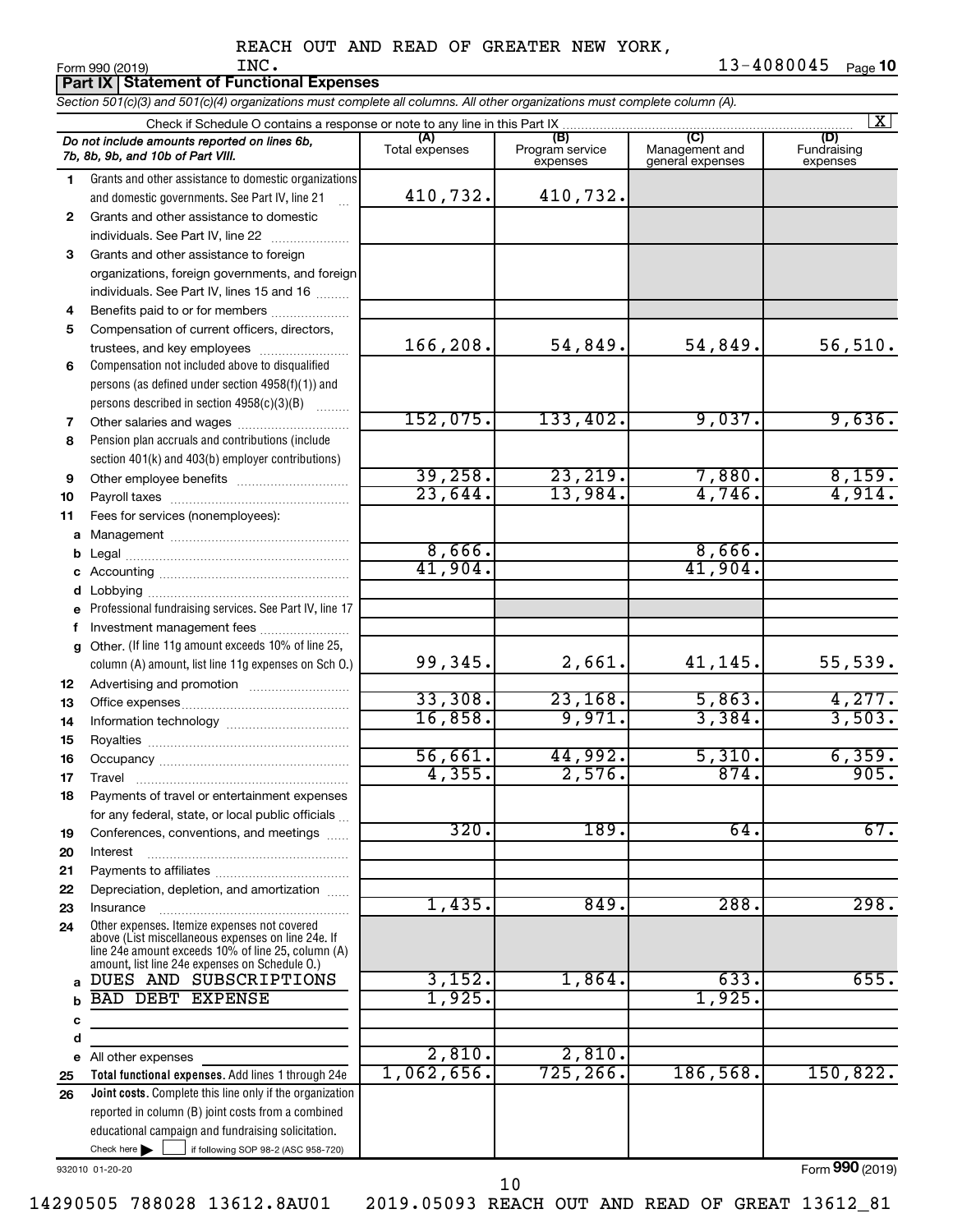|                             |    | <b>Part X   Balance Sheet</b>                                                                          |         |            |                          |                 |                    |
|-----------------------------|----|--------------------------------------------------------------------------------------------------------|---------|------------|--------------------------|-----------------|--------------------|
|                             |    |                                                                                                        |         |            |                          |                 |                    |
|                             |    |                                                                                                        |         |            | (A)<br>Beginning of year |                 | (B)<br>End of year |
|                             | 1  |                                                                                                        |         |            | 492,384.                 | $\mathbf{1}$    | 424, 290.          |
|                             | 2  |                                                                                                        |         |            | 1,442.                   | $\mathbf{2}$    | 1,443.             |
|                             | з  |                                                                                                        | 74,015. | 3          | 325,625.                 |                 |                    |
|                             | 4  |                                                                                                        |         | 4          |                          |                 |                    |
|                             | 5  | Loans and other receivables from any current or former officer, director,                              |         |            |                          |                 |                    |
|                             |    | trustee, key employee, creator or founder, substantial contributor, or 35%                             |         |            |                          |                 |                    |
|                             |    | controlled entity or family member of any of these persons                                             |         |            |                          | 5               |                    |
|                             | 6  | Loans and other receivables from other disqualified persons (as defined                                |         |            |                          |                 |                    |
|                             |    | under section $4958(f)(1)$ , and persons described in section $4958(c)(3)(B)$                          |         | 6          |                          |                 |                    |
|                             | 7  |                                                                                                        |         |            |                          | $\overline{7}$  |                    |
| Assets                      | 8  |                                                                                                        |         |            |                          | 8               |                    |
|                             | 9  | Prepaid expenses and deferred charges                                                                  |         |            | 6,580.                   | 9               | 24,406.            |
|                             |    | 10a Land, buildings, and equipment: cost or other                                                      |         |            |                          |                 |                    |
|                             |    | basis. Complete Part VI of Schedule D  10a                                                             |         | $11,926$ . |                          |                 |                    |
|                             |    | <b>b</b> Less: accumulated depreciation                                                                | 10b     | 11,926.    | 0.                       | 10 <sub>c</sub> | $\mathbf 0$ .      |
|                             | 11 |                                                                                                        |         |            | 27,339.                  | 11              | 28,660.            |
|                             | 12 |                                                                                                        |         |            |                          | 12              |                    |
|                             | 13 |                                                                                                        |         |            |                          | 13              |                    |
|                             | 14 |                                                                                                        |         |            |                          | 14              |                    |
|                             | 15 |                                                                                                        |         |            | 13,448.                  | 15              | 12,150.            |
|                             | 16 |                                                                                                        |         |            | 615, 208.                | 16              | 816,574.           |
|                             | 17 |                                                                                                        |         |            | 42,519.                  | 17              | 25,970.            |
|                             | 18 |                                                                                                        |         |            |                          | 18              |                    |
|                             | 19 |                                                                                                        |         |            | 72,500.                  | 19              |                    |
|                             | 20 |                                                                                                        |         |            |                          | 20              |                    |
|                             | 21 | Escrow or custodial account liability. Complete Part IV of Schedule D                                  |         |            |                          | 21              |                    |
|                             | 22 | Loans and other payables to any current or former officer, director,                                   |         |            |                          |                 |                    |
| Liabilities                 |    | trustee, key employee, creator or founder, substantial contributor, or 35%                             |         |            |                          |                 |                    |
|                             |    |                                                                                                        |         |            |                          | 22              |                    |
|                             | 23 | Secured mortgages and notes payable to unrelated third parties                                         |         |            |                          | 23              |                    |
|                             | 24 | Unsecured notes and loans payable to unrelated third parties                                           |         |            |                          | 24              | 385,000.           |
|                             | 25 | Other liabilities (including federal income tax, payables to related third                             |         |            |                          |                 |                    |
|                             |    | parties, and other liabilities not included on lines 17-24). Complete Part X                           |         |            |                          |                 |                    |
|                             |    | of Schedule D                                                                                          |         |            |                          | 25              |                    |
|                             | 26 | Total liabilities. Add lines 17 through 25                                                             |         |            | 115,019.                 | 26              | 410,970.           |
|                             |    | Organizations that follow FASB ASC 958, check here $\blacktriangleright \lfloor \underline{X} \rfloor$ |         |            |                          |                 |                    |
|                             |    | and complete lines 27, 28, 32, and 33.                                                                 |         |            | 492,189.                 |                 |                    |
|                             | 27 |                                                                                                        | 8,000.  | 27         | 306,604.<br>99,000.      |                 |                    |
|                             | 28 |                                                                                                        |         |            |                          | 28              |                    |
|                             |    | Organizations that do not follow FASB ASC 958, check here $\blacktriangleright$                        |         |            |                          |                 |                    |
| Net Assets or Fund Balances |    | and complete lines 29 through 33.                                                                      |         |            |                          |                 |                    |
|                             | 29 |                                                                                                        |         |            |                          | 29              |                    |
|                             | 30 | Paid-in or capital surplus, or land, building, or equipment fund                                       |         |            |                          | 30              |                    |
|                             | 31 | Retained earnings, endowment, accumulated income, or other funds                                       |         |            | 500, 189.                | 31              | 405,604.           |
|                             | 32 |                                                                                                        |         |            | 615, 208.                | 32              | 816,574.           |
|                             | 33 |                                                                                                        |         |            |                          | 33              |                    |

Form (2019) **990**

932011 01-20-20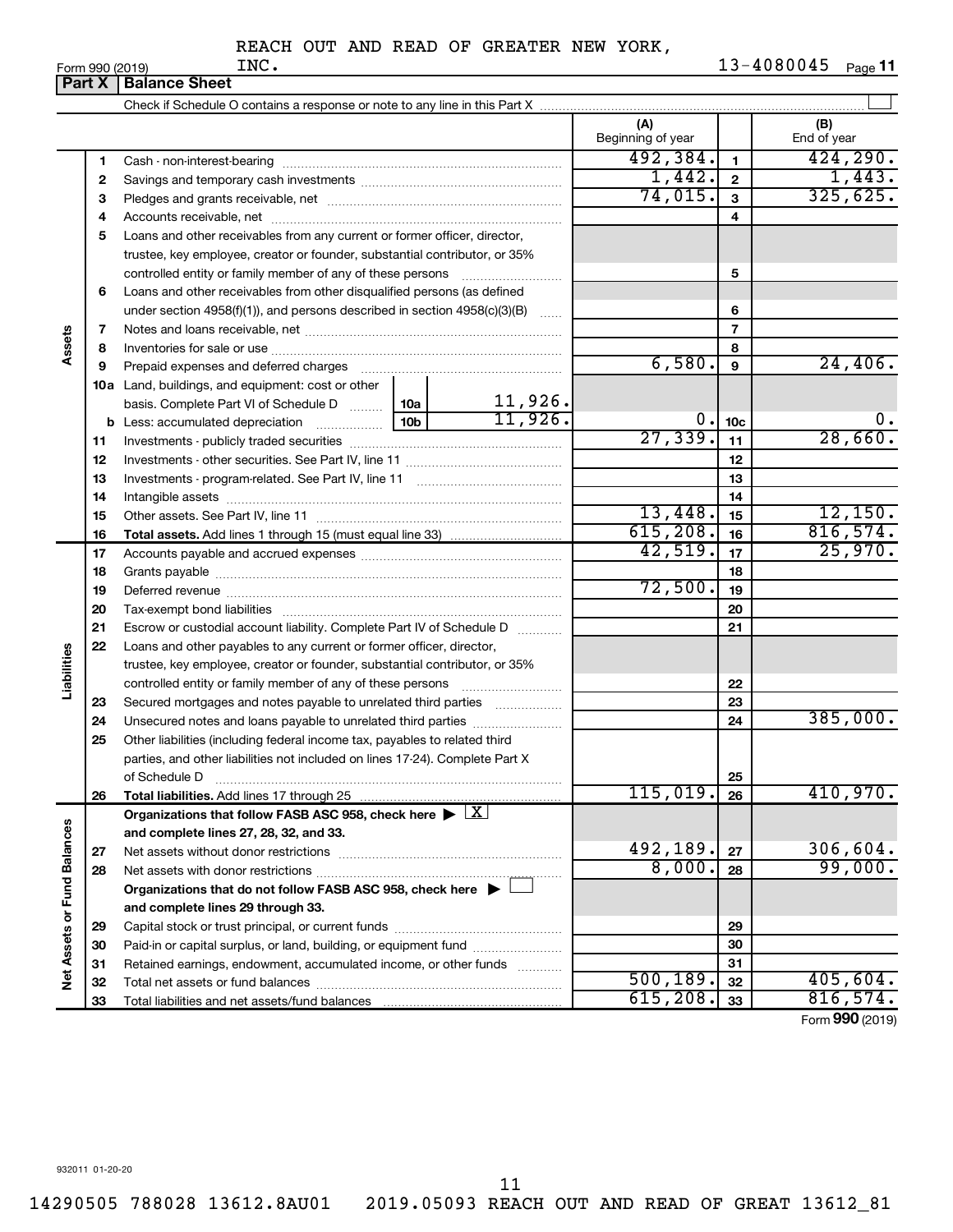|  |  | REACH OUT AND READ OF GREATER NEW YORK, |  |  |
|--|--|-----------------------------------------|--|--|
|  |  |                                         |  |  |

|                                                              | INC.<br>Form 990 (2019)                                                                                                                                                                                                        | 13-4080045              |                |            | Page 12          |
|--------------------------------------------------------------|--------------------------------------------------------------------------------------------------------------------------------------------------------------------------------------------------------------------------------|-------------------------|----------------|------------|------------------|
|                                                              | Part XI<br><b>Reconciliation of Net Assets</b>                                                                                                                                                                                 |                         |                |            |                  |
|                                                              |                                                                                                                                                                                                                                |                         |                |            |                  |
|                                                              |                                                                                                                                                                                                                                |                         |                |            |                  |
| 1                                                            |                                                                                                                                                                                                                                | 1                       |                |            | 967,402.         |
| 2                                                            |                                                                                                                                                                                                                                | $\overline{2}$          | 1,062,656.     |            |                  |
| 3<br>Revenue less expenses. Subtract line 2 from line 1<br>3 |                                                                                                                                                                                                                                |                         |                |            | $-95, 254.$      |
| 4                                                            |                                                                                                                                                                                                                                | $\overline{\mathbf{4}}$ |                |            | 500, 189.        |
| 5                                                            | Net unrealized gains (losses) on investments [11] matter than the control of the state of the state of the state of the state of the state of the state of the state of the state of the state of the state of the state of th | 5                       |                |            | 669.             |
| 6                                                            | Donated services and use of facilities [[111] matter contracts and all the services and use of facilities [[11                                                                                                                 | 6                       |                |            |                  |
| 7                                                            |                                                                                                                                                                                                                                | $\overline{7}$          |                |            |                  |
| 8                                                            |                                                                                                                                                                                                                                | 8                       |                |            |                  |
| 9                                                            | Other changes in net assets or fund balances (explain on Schedule O)                                                                                                                                                           | 9                       |                |            | $\overline{0}$ . |
| 10                                                           | Net assets or fund balances at end of year. Combine lines 3 through 9 (must equal Part X, line 32,                                                                                                                             |                         |                |            |                  |
|                                                              |                                                                                                                                                                                                                                | 10                      |                |            | 405,604.         |
|                                                              | Part XII Financial Statements and Reporting                                                                                                                                                                                    |                         |                |            |                  |
|                                                              |                                                                                                                                                                                                                                |                         |                |            |                  |
|                                                              |                                                                                                                                                                                                                                |                         |                | <b>Yes</b> | <b>No</b>        |
| 1                                                            | $\lfloor x \rfloor$ Accrual<br>Accounting method used to prepare the Form 990: [130] Cash<br>Other                                                                                                                             |                         |                |            |                  |
|                                                              | If the organization changed its method of accounting from a prior year or checked "Other," explain in Schedule O.                                                                                                              |                         |                |            |                  |
| 2a                                                           |                                                                                                                                                                                                                                |                         | 2a             |            | х                |
|                                                              | If "Yes," check a box below to indicate whether the financial statements for the year were compiled or reviewed on a                                                                                                           |                         |                |            |                  |
|                                                              | separate basis, consolidated basis, or both:                                                                                                                                                                                   |                         |                |            |                  |
|                                                              | Both consolidated and separate basis<br>Separate basis<br>Consolidated basis                                                                                                                                                   |                         |                |            |                  |
| b                                                            |                                                                                                                                                                                                                                |                         | 2 <sub>b</sub> | x          |                  |
|                                                              | If "Yes," check a box below to indicate whether the financial statements for the year were audited on a separate basis,                                                                                                        |                         |                |            |                  |
|                                                              | consolidated basis, or both:                                                                                                                                                                                                   |                         |                |            |                  |
|                                                              | $ \mathbf{X} $ Separate basis<br>Consolidated basis<br>Both consolidated and separate basis                                                                                                                                    |                         |                |            |                  |
| c                                                            | If "Yes" to line 2a or 2b, does the organization have a committee that assumes responsibility for oversight of the audit,                                                                                                      |                         |                |            |                  |
|                                                              |                                                                                                                                                                                                                                |                         | 2c             | х          |                  |
|                                                              | If the organization changed either its oversight process or selection process during the tax year, explain on Schedule O.                                                                                                      |                         |                |            |                  |
|                                                              | 3a As a result of a federal award, was the organization required to undergo an audit or audits as set forth in the Single Audit                                                                                                |                         |                |            |                  |
|                                                              |                                                                                                                                                                                                                                |                         | За             |            | x                |
|                                                              | b If "Yes," did the organization undergo the required audit or audits? If the organization did not undergo the required audit                                                                                                  |                         |                |            |                  |
|                                                              |                                                                                                                                                                                                                                |                         | 3b             |            |                  |

Form (2019) **990**

932012 01-20-20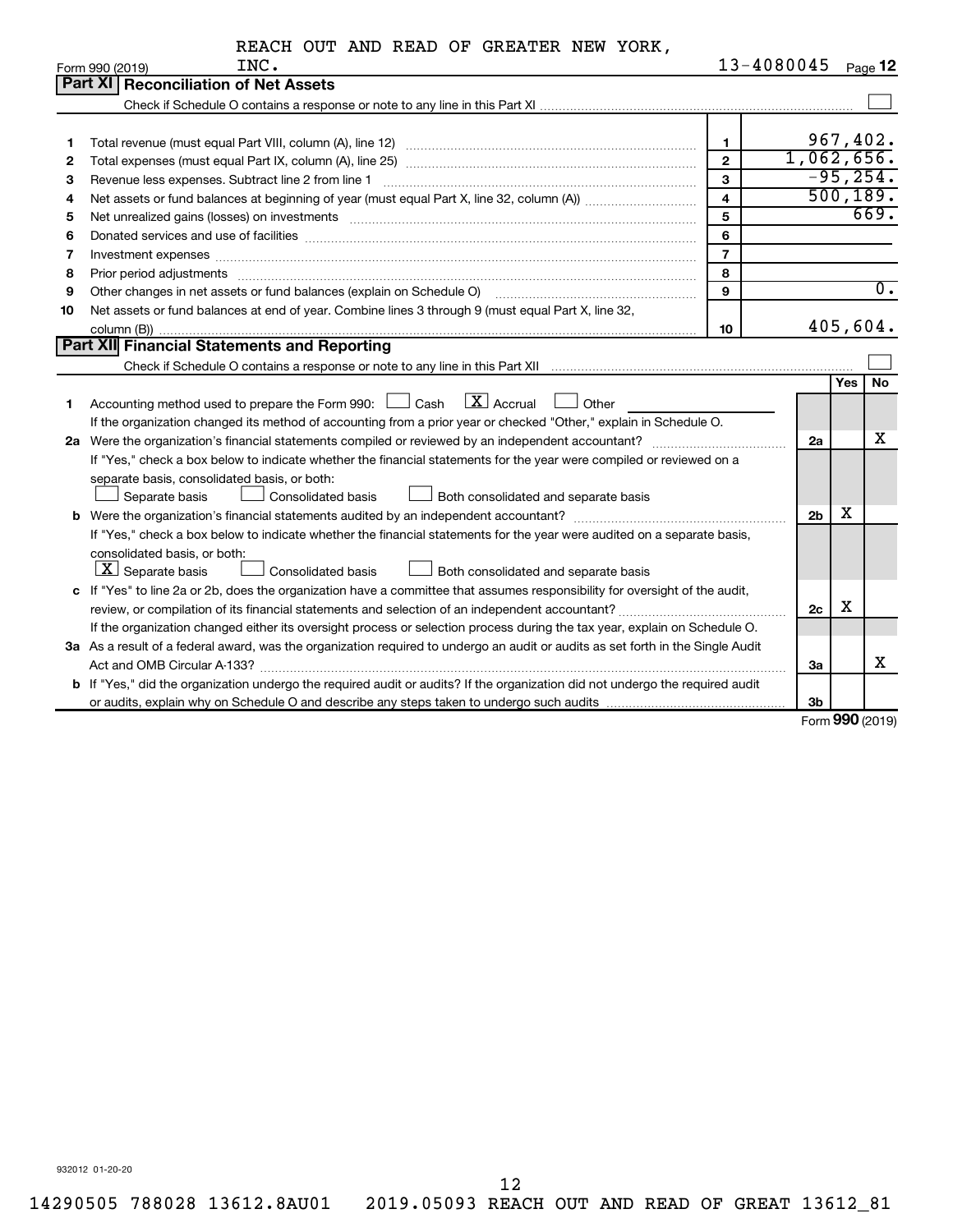| <b>SCHEDULE A</b><br><b>Public Charity Status and Public Support</b>                                                                                      |                                                                                                                             |                                                                                                                                                                                       |                                    |  |     |                                   | OMB No. 1545-0047          |  |                                                                                                                                            |
|-----------------------------------------------------------------------------------------------------------------------------------------------------------|-----------------------------------------------------------------------------------------------------------------------------|---------------------------------------------------------------------------------------------------------------------------------------------------------------------------------------|------------------------------------|--|-----|-----------------------------------|----------------------------|--|--------------------------------------------------------------------------------------------------------------------------------------------|
| (Form 990 or 990-EZ)                                                                                                                                      |                                                                                                                             | Complete if the organization is a section 501(c)(3) organization or a section                                                                                                         |                                    |  |     |                                   |                            |  |                                                                                                                                            |
|                                                                                                                                                           |                                                                                                                             | 4947(a)(1) nonexempt charitable trust.                                                                                                                                                |                                    |  |     |                                   |                            |  |                                                                                                                                            |
| Department of the Treasury<br>Internal Revenue Service                                                                                                    |                                                                                                                             |                                                                                                                                                                                       | Attach to Form 990 or Form 990-EZ. |  |     |                                   |                            |  | <b>Open to Public</b><br>Inspection                                                                                                        |
| Name of the organization                                                                                                                                  |                                                                                                                             | Go to www.irs.gov/Form990 for instructions and the latest information.<br>REACH OUT AND READ OF GREATER NEW YORK,                                                                     |                                    |  |     |                                   |                            |  | <b>Employer identification number</b>                                                                                                      |
|                                                                                                                                                           | INC.                                                                                                                        |                                                                                                                                                                                       |                                    |  |     |                                   |                            |  | 13-4080045                                                                                                                                 |
| Part I                                                                                                                                                    |                                                                                                                             | Reason for Public Charity Status (All organizations must complete this part.) See instructions.                                                                                       |                                    |  |     |                                   |                            |  |                                                                                                                                            |
| The organization is not a private foundation because it is: (For lines 1 through 12, check only one box.)                                                 |                                                                                                                             |                                                                                                                                                                                       |                                    |  |     |                                   |                            |  |                                                                                                                                            |
| 1                                                                                                                                                         |                                                                                                                             | A church, convention of churches, or association of churches described in <b>section 170(b)(1)(A)(i).</b>                                                                             |                                    |  |     |                                   |                            |  |                                                                                                                                            |
| 2                                                                                                                                                         | A school described in section 170(b)(1)(A)(ii). (Attach Schedule E (Form 990 or 990-EZ).)                                   |                                                                                                                                                                                       |                                    |  |     |                                   |                            |  |                                                                                                                                            |
| 3                                                                                                                                                         |                                                                                                                             | A hospital or a cooperative hospital service organization described in section 170(b)(1)(A)(iii).                                                                                     |                                    |  |     |                                   |                            |  |                                                                                                                                            |
| 4                                                                                                                                                         |                                                                                                                             |                                                                                                                                                                                       |                                    |  |     |                                   |                            |  | A medical research organization operated in conjunction with a hospital described in section 170(b)(1)(A)(iii). Enter the hospital's name, |
| city, and state:                                                                                                                                          |                                                                                                                             |                                                                                                                                                                                       |                                    |  |     |                                   |                            |  |                                                                                                                                            |
| 5                                                                                                                                                         | section 170(b)(1)(A)(iv). (Complete Part II.)                                                                               | An organization operated for the benefit of a college or university owned or operated by a governmental unit described in                                                             |                                    |  |     |                                   |                            |  |                                                                                                                                            |
| 6                                                                                                                                                         |                                                                                                                             | A federal, state, or local government or governmental unit described in section 170(b)(1)(A)(v).                                                                                      |                                    |  |     |                                   |                            |  |                                                                                                                                            |
| $\lfloor x \rfloor$<br>$\overline{7}$                                                                                                                     |                                                                                                                             |                                                                                                                                                                                       |                                    |  |     |                                   |                            |  | An organization that normally receives a substantial part of its support from a governmental unit or from the general public described in  |
|                                                                                                                                                           | section 170(b)(1)(A)(vi). (Complete Part II.)                                                                               |                                                                                                                                                                                       |                                    |  |     |                                   |                            |  |                                                                                                                                            |
| 8                                                                                                                                                         |                                                                                                                             | A community trust described in section 170(b)(1)(A)(vi). (Complete Part II.)                                                                                                          |                                    |  |     |                                   |                            |  |                                                                                                                                            |
| 9                                                                                                                                                         |                                                                                                                             | An agricultural research organization described in section 170(b)(1)(A)(ix) operated in conjunction with a land-grant college                                                         |                                    |  |     |                                   |                            |  |                                                                                                                                            |
|                                                                                                                                                           |                                                                                                                             | or university or a non-land-grant college of agriculture (see instructions). Enter the name, city, and state of the college or                                                        |                                    |  |     |                                   |                            |  |                                                                                                                                            |
| university:                                                                                                                                               |                                                                                                                             |                                                                                                                                                                                       |                                    |  |     |                                   |                            |  |                                                                                                                                            |
| 10                                                                                                                                                        |                                                                                                                             |                                                                                                                                                                                       |                                    |  |     |                                   |                            |  | An organization that normally receives: (1) more than 33 1/3% of its support from contributions, membership fees, and gross receipts from  |
| activities related to its exempt functions - subject to certain exceptions, and (2) no more than 33 1/3% of its support from gross investment             |                                                                                                                             |                                                                                                                                                                                       |                                    |  |     |                                   |                            |  |                                                                                                                                            |
| income and unrelated business taxable income (less section 511 tax) from businesses acquired by the organization after June 30, 1975.                     |                                                                                                                             |                                                                                                                                                                                       |                                    |  |     |                                   |                            |  |                                                                                                                                            |
| See section 509(a)(2). (Complete Part III.)<br>11<br>An organization organized and operated exclusively to test for public safety. See section 509(a)(4). |                                                                                                                             |                                                                                                                                                                                       |                                    |  |     |                                   |                            |  |                                                                                                                                            |
| 12<br>An organization organized and operated exclusively for the benefit of, to perform the functions of, or to carry out the purposes of one or          |                                                                                                                             |                                                                                                                                                                                       |                                    |  |     |                                   |                            |  |                                                                                                                                            |
| more publicly supported organizations described in section 509(a)(1) or section 509(a)(2). See section 509(a)(3). Check the box in                        |                                                                                                                             |                                                                                                                                                                                       |                                    |  |     |                                   |                            |  |                                                                                                                                            |
| lines 12a through 12d that describes the type of supporting organization and complete lines 12e, 12f, and 12g.                                            |                                                                                                                             |                                                                                                                                                                                       |                                    |  |     |                                   |                            |  |                                                                                                                                            |
| a                                                                                                                                                         | Type I. A supporting organization operated, supervised, or controlled by its supported organization(s), typically by giving |                                                                                                                                                                                       |                                    |  |     |                                   |                            |  |                                                                                                                                            |
|                                                                                                                                                           |                                                                                                                             | the supported organization(s) the power to regularly appoint or elect a majority of the directors or trustees of the supporting                                                       |                                    |  |     |                                   |                            |  |                                                                                                                                            |
|                                                                                                                                                           |                                                                                                                             | organization. You must complete Part IV, Sections A and B.                                                                                                                            |                                    |  |     |                                   |                            |  |                                                                                                                                            |
| b                                                                                                                                                         |                                                                                                                             | Type II. A supporting organization supervised or controlled in connection with its supported organization(s), by having                                                               |                                    |  |     |                                   |                            |  |                                                                                                                                            |
|                                                                                                                                                           |                                                                                                                             | control or management of the supporting organization vested in the same persons that control or manage the supported<br>organization(s). You must complete Part IV, Sections A and C. |                                    |  |     |                                   |                            |  |                                                                                                                                            |
| с                                                                                                                                                         |                                                                                                                             | Type III functionally integrated. A supporting organization operated in connection with, and functionally integrated with,                                                            |                                    |  |     |                                   |                            |  |                                                                                                                                            |
|                                                                                                                                                           |                                                                                                                             | its supported organization(s) (see instructions). You must complete Part IV, Sections A, D, and E.                                                                                    |                                    |  |     |                                   |                            |  |                                                                                                                                            |
| d                                                                                                                                                         |                                                                                                                             | Type III non-functionally integrated. A supporting organization operated in connection with its supported organization(s)                                                             |                                    |  |     |                                   |                            |  |                                                                                                                                            |
|                                                                                                                                                           |                                                                                                                             | that is not functionally integrated. The organization generally must satisfy a distribution requirement and an attentiveness                                                          |                                    |  |     |                                   |                            |  |                                                                                                                                            |
|                                                                                                                                                           |                                                                                                                             | requirement (see instructions). You must complete Part IV, Sections A and D, and Part V.                                                                                              |                                    |  |     |                                   |                            |  |                                                                                                                                            |
| e                                                                                                                                                         |                                                                                                                             | Check this box if the organization received a written determination from the IRS that it is a Type I, Type II, Type III                                                               |                                    |  |     |                                   |                            |  |                                                                                                                                            |
|                                                                                                                                                           |                                                                                                                             | functionally integrated, or Type III non-functionally integrated supporting organization.                                                                                             |                                    |  |     |                                   |                            |  |                                                                                                                                            |
|                                                                                                                                                           |                                                                                                                             |                                                                                                                                                                                       |                                    |  |     |                                   |                            |  |                                                                                                                                            |
| Provide the following information about the supported organization(s).<br>g<br>(i) Name of supported                                                      |                                                                                                                             | (ii) EIN                                                                                                                                                                              | (iii) Type of organization         |  |     | (iv) Is the organization listed   | (v) Amount of monetary     |  | (vi) Amount of other                                                                                                                       |
| organization                                                                                                                                              |                                                                                                                             |                                                                                                                                                                                       | (described on lines 1-10           |  | Yes | in your governing document?<br>No | support (see instructions) |  | support (see instructions)                                                                                                                 |
|                                                                                                                                                           |                                                                                                                             |                                                                                                                                                                                       | above (see instructions))          |  |     |                                   |                            |  |                                                                                                                                            |
|                                                                                                                                                           |                                                                                                                             |                                                                                                                                                                                       |                                    |  |     |                                   |                            |  |                                                                                                                                            |
|                                                                                                                                                           |                                                                                                                             |                                                                                                                                                                                       |                                    |  |     |                                   |                            |  |                                                                                                                                            |
|                                                                                                                                                           |                                                                                                                             |                                                                                                                                                                                       |                                    |  |     |                                   |                            |  |                                                                                                                                            |
|                                                                                                                                                           |                                                                                                                             |                                                                                                                                                                                       |                                    |  |     |                                   |                            |  |                                                                                                                                            |
|                                                                                                                                                           |                                                                                                                             |                                                                                                                                                                                       |                                    |  |     |                                   |                            |  |                                                                                                                                            |
|                                                                                                                                                           |                                                                                                                             |                                                                                                                                                                                       |                                    |  |     |                                   |                            |  |                                                                                                                                            |
|                                                                                                                                                           |                                                                                                                             |                                                                                                                                                                                       |                                    |  |     |                                   |                            |  |                                                                                                                                            |
|                                                                                                                                                           |                                                                                                                             |                                                                                                                                                                                       |                                    |  |     |                                   |                            |  |                                                                                                                                            |
| Total                                                                                                                                                     |                                                                                                                             |                                                                                                                                                                                       |                                    |  |     |                                   |                            |  |                                                                                                                                            |
|                                                                                                                                                           |                                                                                                                             |                                                                                                                                                                                       |                                    |  |     |                                   |                            |  | LHA For Paperwork Reduction Act Notice, see the Instructions for Form 990 or 990-EZ. 932021 09-25-19 Schedule A (Form 990 or 990-EZ) 2019  |

|  | ×<br>٠<br>٠ |
|--|-------------|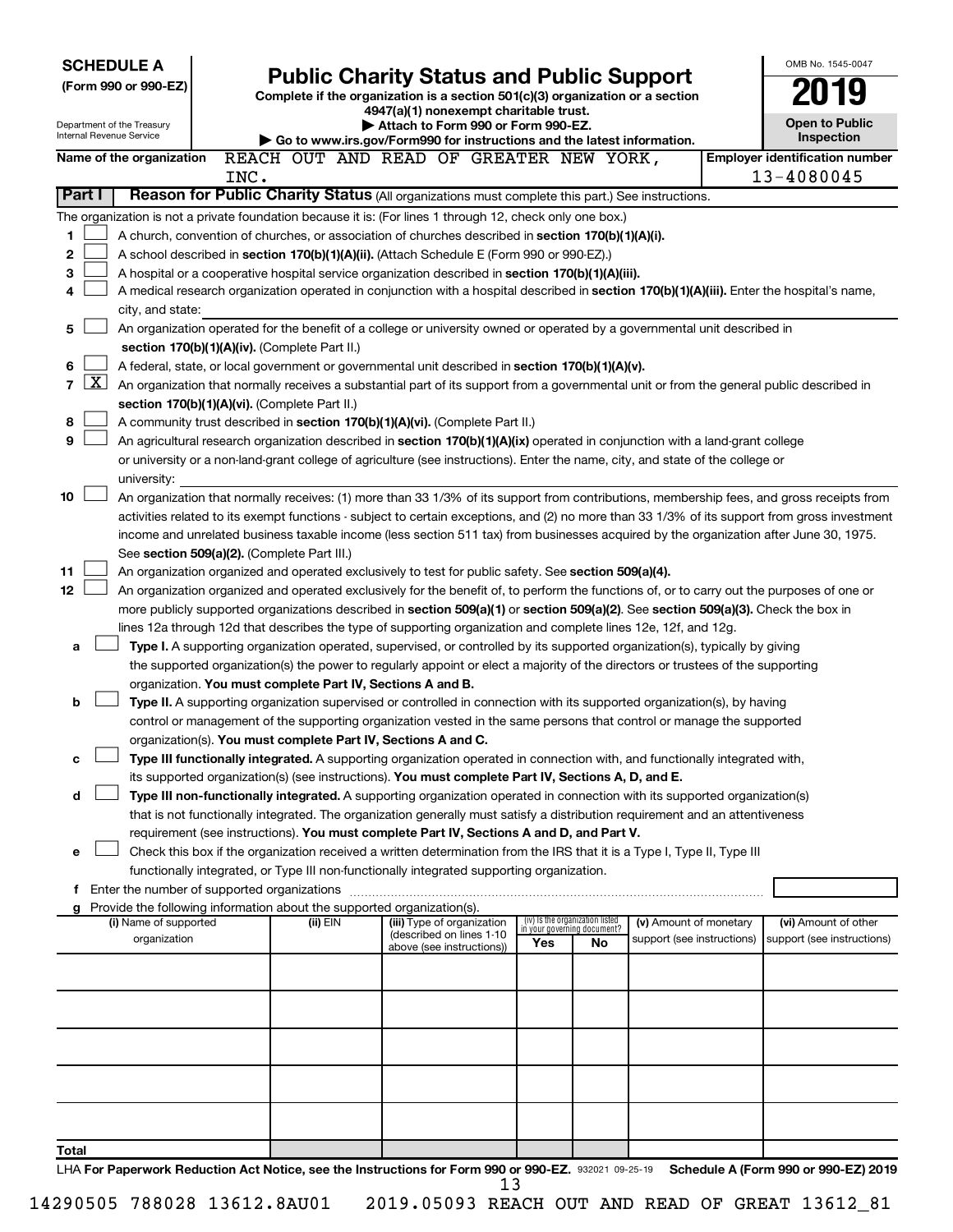# Schedule A (Form 990 or 990-EZ) 2019 INC.<br>**Part II** | Support Schedule for Orga

**2** INC. **2020 2020 2020 2020 2020 2020 2020 2020 2020 2020 2020 2020 2020 2020 2020 2020 2020 2020 2020 2020 2020 2020 2020 2020 2020 2020 2020 2020 2020 2020 20** 

(Complete only if you checked the box on line 5, 7, or 8 of Part I or if the organization failed to qualify under Part III. If the organization fails to qualify under the tests listed below, please complete Part III.) **Part II Support Schedule for Organizations Described in Sections 170(b)(1)(A)(iv) and 170(b)(1)(A)(vi)**

|    | <b>Section A. Public Support</b>                                                                                                                                                                                                                           |          |          |            |            |                                      |                                    |
|----|------------------------------------------------------------------------------------------------------------------------------------------------------------------------------------------------------------------------------------------------------------|----------|----------|------------|------------|--------------------------------------|------------------------------------|
|    | Calendar year (or fiscal year beginning in)                                                                                                                                                                                                                | (a) 2015 | (b) 2016 | $(c)$ 2017 | $(d)$ 2018 | (e) 2019                             | (f) Total                          |
|    | 1 Gifts, grants, contributions, and                                                                                                                                                                                                                        |          |          |            |            |                                      |                                    |
|    | membership fees received. (Do not                                                                                                                                                                                                                          |          |          |            |            |                                      |                                    |
|    | include any "unusual grants.")                                                                                                                                                                                                                             | 1875757. | 1935086. | 1274388.   | 946,688.   | 963,978.                             | 6995897.                           |
|    | 2 Tax revenues levied for the organ-                                                                                                                                                                                                                       |          |          |            |            |                                      |                                    |
|    | ization's benefit and either paid to                                                                                                                                                                                                                       |          |          |            |            |                                      |                                    |
|    | or expended on its behalf                                                                                                                                                                                                                                  |          |          |            |            |                                      |                                    |
|    | 3 The value of services or facilities                                                                                                                                                                                                                      |          |          |            |            |                                      |                                    |
|    | furnished by a governmental unit to                                                                                                                                                                                                                        |          |          |            |            |                                      |                                    |
|    | the organization without charge                                                                                                                                                                                                                            |          |          |            |            |                                      |                                    |
|    | 4 Total. Add lines 1 through 3                                                                                                                                                                                                                             | 1875757. | 1935086. | 1274388.   | 946,688.   | 963,978.                             | 6995897.                           |
|    | 5 The portion of total contributions                                                                                                                                                                                                                       |          |          |            |            |                                      |                                    |
|    | by each person (other than a                                                                                                                                                                                                                               |          |          |            |            |                                      |                                    |
|    | governmental unit or publicly                                                                                                                                                                                                                              |          |          |            |            |                                      |                                    |
|    | supported organization) included                                                                                                                                                                                                                           |          |          |            |            |                                      |                                    |
|    | on line 1 that exceeds 2% of the                                                                                                                                                                                                                           |          |          |            |            |                                      |                                    |
|    | amount shown on line 11,                                                                                                                                                                                                                                   |          |          |            |            |                                      |                                    |
|    | column (f)                                                                                                                                                                                                                                                 |          |          |            |            |                                      | 2294248.                           |
|    | 6 Public support. Subtract line 5 from line 4.                                                                                                                                                                                                             |          |          |            |            |                                      | 4701649.                           |
|    | <b>Section B. Total Support</b>                                                                                                                                                                                                                            |          |          |            |            |                                      |                                    |
|    | Calendar year (or fiscal year beginning in)                                                                                                                                                                                                                | (a) 2015 | (b) 2016 | $(c)$ 2017 | $(d)$ 2018 | (e) 2019                             | (f) Total                          |
|    | 7 Amounts from line 4                                                                                                                                                                                                                                      | 1875757. | 1935086. | 1274388.   | 946,688.   | 963,978.                             | 6995897.                           |
|    | 8 Gross income from interest,                                                                                                                                                                                                                              |          |          |            |            |                                      |                                    |
|    | dividends, payments received on                                                                                                                                                                                                                            |          |          |            |            |                                      |                                    |
|    | securities loans, rents, royalties,                                                                                                                                                                                                                        |          |          |            |            |                                      |                                    |
|    | and income from similar sources                                                                                                                                                                                                                            | 4,959.   | 1,830.   | 588.       | 622.       | 651.                                 | 8,650.                             |
|    | <b>9</b> Net income from unrelated business                                                                                                                                                                                                                |          |          |            |            |                                      |                                    |
|    | activities, whether or not the                                                                                                                                                                                                                             |          |          |            |            |                                      |                                    |
|    | business is regularly carried on                                                                                                                                                                                                                           |          |          |            |            |                                      |                                    |
|    | 10 Other income. Do not include gain                                                                                                                                                                                                                       |          |          |            |            |                                      |                                    |
|    | or loss from the sale of capital                                                                                                                                                                                                                           |          |          |            |            |                                      |                                    |
|    | assets (Explain in Part VI.)                                                                                                                                                                                                                               |          |          |            |            |                                      |                                    |
|    | 11 Total support. Add lines 7 through 10                                                                                                                                                                                                                   |          |          |            |            |                                      | 7004547.                           |
|    | <b>12</b> Gross receipts from related activities, etc. (see instructions)                                                                                                                                                                                  |          |          |            |            | 12                                   | 2,773.                             |
|    | 13 First five years. If the Form 990 is for the organization's first, second, third, fourth, or fifth tax year as a section 501(c)(3)                                                                                                                      |          |          |            |            |                                      |                                    |
|    | organization, check this box and stop here                                                                                                                                                                                                                 |          |          |            |            |                                      |                                    |
|    | <b>Section C. Computation of Public Support Percentage</b>                                                                                                                                                                                                 |          |          |            |            |                                      |                                    |
|    |                                                                                                                                                                                                                                                            |          |          |            |            | 14                                   | 67.12<br>%                         |
|    |                                                                                                                                                                                                                                                            |          |          |            |            | 15                                   | 63.12<br>%                         |
|    | 16a 33 1/3% support test - 2019. If the organization did not check the box on line 13, and line 14 is 33 1/3% or more, check this box and                                                                                                                  |          |          |            |            |                                      | $\blacktriangleright$ $\mathbf{X}$ |
|    | stop here. The organization qualifies as a publicly supported organization manufaction manufacture or the organization manufacture or the organization manufacture or the organization manufacture or the state of the state o                             |          |          |            |            |                                      |                                    |
|    | b 33 1/3% support test - 2018. If the organization did not check a box on line 13 or 16a, and line 15 is 33 1/3% or more, check this box                                                                                                                   |          |          |            |            |                                      |                                    |
|    | and stop here. The organization qualifies as a publicly supported organization manufaction and stop here. The organization                                                                                                                                 |          |          |            |            |                                      |                                    |
|    | 17a 10% -facts-and-circumstances test - 2019. If the organization did not check a box on line 13, 16a, or 16b, and line 14 is 10% or more,                                                                                                                 |          |          |            |            |                                      |                                    |
|    | and if the organization meets the "facts-and-circumstances" test, check this box and stop here. Explain in Part VI how the organization                                                                                                                    |          |          |            |            |                                      |                                    |
|    |                                                                                                                                                                                                                                                            |          |          |            |            |                                      |                                    |
|    | <b>b 10%</b> -facts-and-circumstances test - 2018. If the organization did not check a box on line 13, 16a, 16b, or 17a, and line 15 is 10% or                                                                                                             |          |          |            |            |                                      |                                    |
|    | more, and if the organization meets the "facts-and-circumstances" test, check this box and stop here. Explain in Part VI how the<br>organization meets the "facts-and-circumstances" test. The organization qualifies as a publicly supported organization |          |          |            |            |                                      |                                    |
| 18 | Private foundation. If the organization did not check a box on line 13, 16a, 16b, 17a, or 17b, check this box and see instructions                                                                                                                         |          |          |            |            |                                      |                                    |
|    |                                                                                                                                                                                                                                                            |          |          |            |            | Schedule A (Form 990 or 990-EZ) 2019 |                                    |
|    |                                                                                                                                                                                                                                                            |          |          |            |            |                                      |                                    |

932022 09-25-19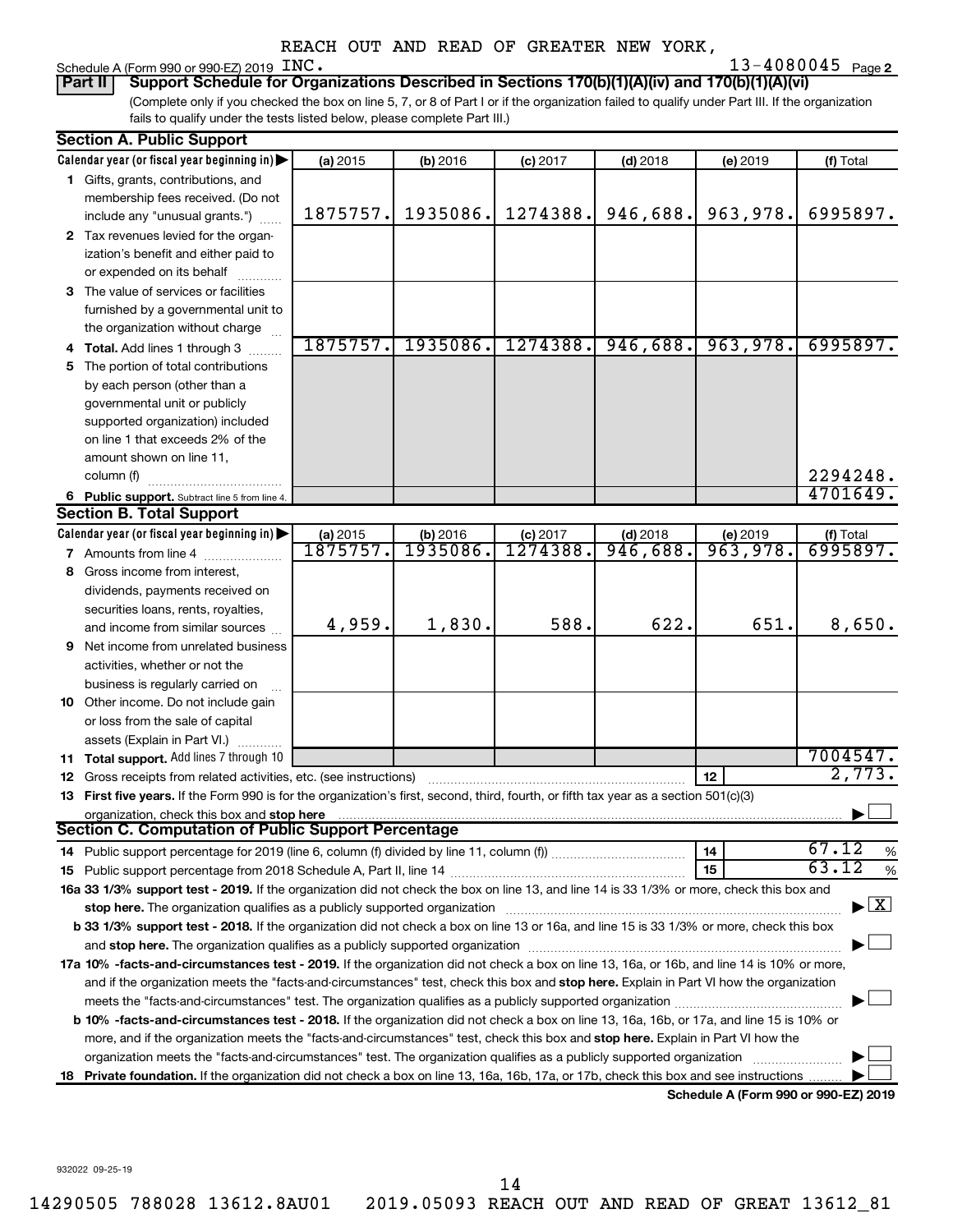### **Part III Support Schedule for Organizations Described in Section 509(a)(2)**

(Complete only if you checked the box on line 10 of Part I or if the organization failed to qualify under Part II. If the organization fails to qualify under the tests listed below, please complete Part II.)

|              | Calendar year (or fiscal year beginning in)                                                                                                                                                                                                               | (a) 2015 | (b) 2016 | $(c)$ 2017 | $(d)$ 2018 |    | (e) 2019 | (f) Total                            |
|--------------|-----------------------------------------------------------------------------------------------------------------------------------------------------------------------------------------------------------------------------------------------------------|----------|----------|------------|------------|----|----------|--------------------------------------|
|              | 1 Gifts, grants, contributions, and                                                                                                                                                                                                                       |          |          |            |            |    |          |                                      |
|              | membership fees received. (Do not                                                                                                                                                                                                                         |          |          |            |            |    |          |                                      |
|              | include any "unusual grants.")                                                                                                                                                                                                                            |          |          |            |            |    |          |                                      |
| $\mathbf{2}$ | Gross receipts from admissions,<br>merchandise sold or services per-<br>formed, or facilities furnished in<br>any activity that is related to the<br>organization's tax-exempt purpose                                                                    |          |          |            |            |    |          |                                      |
| 3.           | Gross receipts from activities that                                                                                                                                                                                                                       |          |          |            |            |    |          |                                      |
|              |                                                                                                                                                                                                                                                           |          |          |            |            |    |          |                                      |
|              | are not an unrelated trade or bus-<br>iness under section 513                                                                                                                                                                                             |          |          |            |            |    |          |                                      |
| 4            | Tax revenues levied for the organ-                                                                                                                                                                                                                        |          |          |            |            |    |          |                                      |
|              | ization's benefit and either paid to<br>or expended on its behalf<br>.                                                                                                                                                                                    |          |          |            |            |    |          |                                      |
| 5            | The value of services or facilities                                                                                                                                                                                                                       |          |          |            |            |    |          |                                      |
|              | furnished by a governmental unit to<br>the organization without charge                                                                                                                                                                                    |          |          |            |            |    |          |                                      |
|              |                                                                                                                                                                                                                                                           |          |          |            |            |    |          |                                      |
| 6            | Total. Add lines 1 through 5                                                                                                                                                                                                                              |          |          |            |            |    |          |                                      |
|              | 7a Amounts included on lines 1, 2, and                                                                                                                                                                                                                    |          |          |            |            |    |          |                                      |
|              | 3 received from disqualified persons<br><b>b</b> Amounts included on lines 2 and 3 received                                                                                                                                                               |          |          |            |            |    |          |                                      |
|              | from other than disqualified persons that<br>exceed the greater of \$5,000 or 1% of the<br>amount on line 13 for the year                                                                                                                                 |          |          |            |            |    |          |                                      |
|              | c Add lines 7a and 7b                                                                                                                                                                                                                                     |          |          |            |            |    |          |                                      |
|              | 8 Public support. (Subtract line 7c from line 6.)                                                                                                                                                                                                         |          |          |            |            |    |          |                                      |
|              | <b>Section B. Total Support</b>                                                                                                                                                                                                                           |          |          |            |            |    |          |                                      |
|              | Calendar year (or fiscal year beginning in)                                                                                                                                                                                                               | (a) 2015 | (b) 2016 | $(c)$ 2017 | $(d)$ 2018 |    | (e) 2019 | (f) Total                            |
|              | 9 Amounts from line 6                                                                                                                                                                                                                                     |          |          |            |            |    |          |                                      |
|              | <b>10a</b> Gross income from interest,<br>dividends, payments received on<br>securities loans, rents, royalties,<br>and income from similar sources                                                                                                       |          |          |            |            |    |          |                                      |
|              | <b>b</b> Unrelated business taxable income                                                                                                                                                                                                                |          |          |            |            |    |          |                                      |
|              | (less section 511 taxes) from businesses<br>acquired after June 30, 1975                                                                                                                                                                                  |          |          |            |            |    |          |                                      |
|              | c Add lines 10a and 10b                                                                                                                                                                                                                                   |          |          |            |            |    |          |                                      |
| 11           | Net income from unrelated business<br>activities not included in line 10b.<br>whether or not the business is<br>regularly carried on                                                                                                                      |          |          |            |            |    |          |                                      |
|              | <b>12</b> Other income. Do not include gain<br>or loss from the sale of capital<br>assets (Explain in Part VI.)                                                                                                                                           |          |          |            |            |    |          |                                      |
|              | <b>13</b> Total support. (Add lines 9, 10c, 11, and 12.)                                                                                                                                                                                                  |          |          |            |            |    |          |                                      |
|              | 14 First five years. If the Form 990 is for the organization's first, second, third, fourth, or fifth tax year as a section 501(c)(3) organization,                                                                                                       |          |          |            |            |    |          |                                      |
|              | check this box and stop here <i>machine and content and content and states and stop here</i> and stop here and stop the content and stop here and stop here and stop here and stop here and stop here and stop here and stop here a                       |          |          |            |            |    |          |                                      |
|              | Section C. Computation of Public Support Percentage                                                                                                                                                                                                       |          |          |            |            |    |          |                                      |
|              |                                                                                                                                                                                                                                                           |          |          |            |            | 15 |          | %                                    |
|              |                                                                                                                                                                                                                                                           |          |          |            |            | 16 |          | %                                    |
|              | Section D. Computation of Investment Income Percentage                                                                                                                                                                                                    |          |          |            |            |    |          |                                      |
|              |                                                                                                                                                                                                                                                           |          |          |            |            | 17 |          | %                                    |
|              |                                                                                                                                                                                                                                                           |          |          |            |            |    |          |                                      |
|              |                                                                                                                                                                                                                                                           |          |          |            |            | 18 |          |                                      |
|              |                                                                                                                                                                                                                                                           |          |          |            |            |    |          | %                                    |
|              | 19a 33 1/3% support tests - 2019. If the organization did not check the box on line 14, and line 15 is more than 33 1/3%, and line 17 is not                                                                                                              |          |          |            |            |    |          |                                      |
|              | more than 33 1/3%, check this box and stop here. The organization qualifies as a publicly supported organization<br>b 33 1/3% support tests - 2018. If the organization did not check a box on line 14 or line 19a, and line 16 is more than 33 1/3%, and |          |          |            |            |    |          |                                      |
|              | line 18 is not more than 33 1/3%, check this box and stop here. The organization qualifies as a publicly supported organization                                                                                                                           |          |          |            |            |    |          |                                      |
|              | 932023 09-25-19                                                                                                                                                                                                                                           |          |          |            |            |    |          | Schedule A (Form 990 or 990-EZ) 2019 |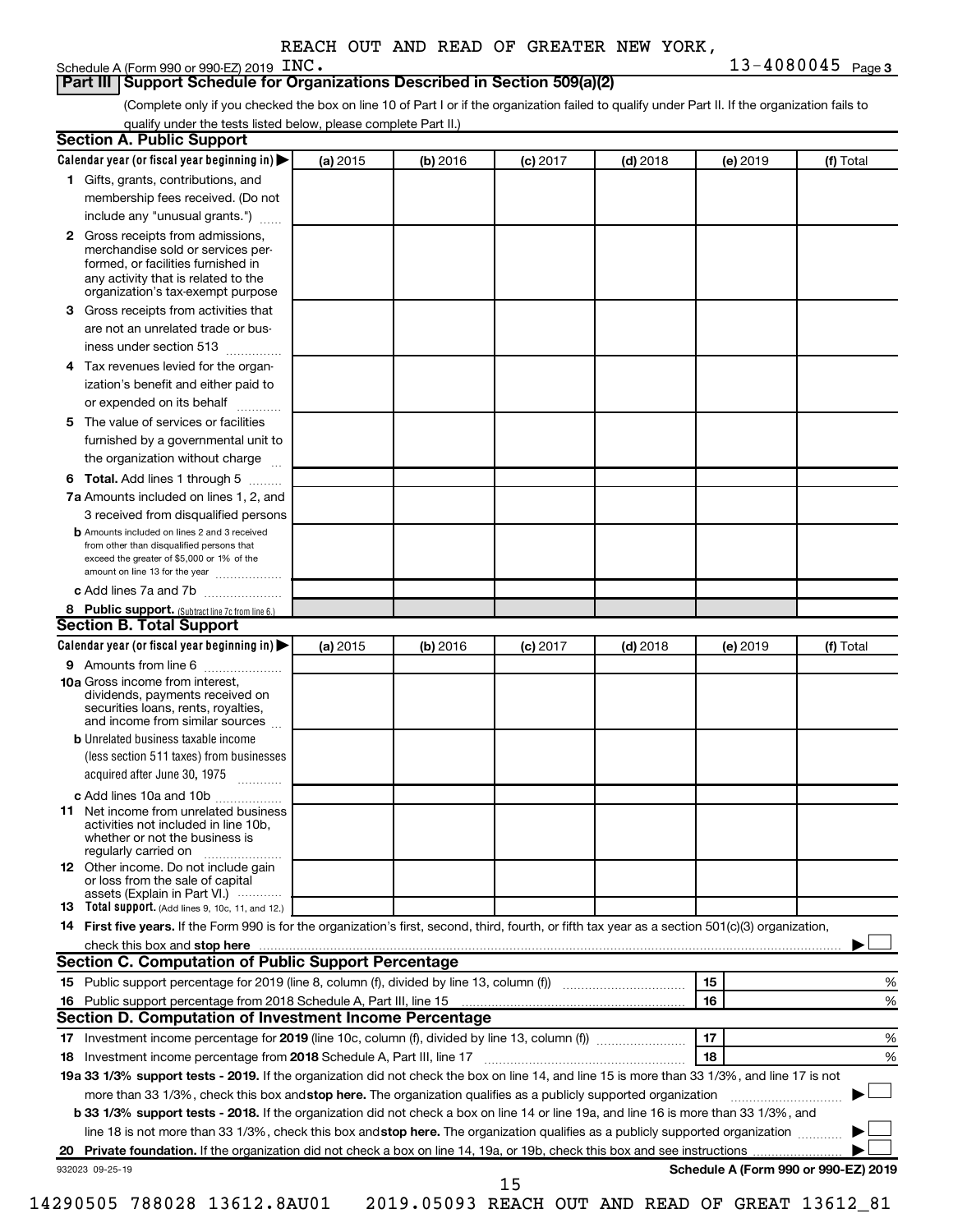**4** INC. **13-4080045**  $_{\text{Page 4}}$ 

**1**

**2**

**3a**

**3b**

**3c**

**4a**

**4b**

**4c**

**5a**

**5b 5c**

**6**

**7**

**8**

**9a**

**9b**

**9c**

**10a**

**10b**

**Yes No**

## Schedule A (Form 990 or 990-EZ) 2019  $\text{INC.}$ **Part IV Supporting Organizations**

(Complete only if you checked a box in line 12 on Part I. If you checked 12a of Part I, complete Sections A and B. If you checked 12b of Part I, complete Sections A and C. If you checked 12c of Part I, complete Sections A, D, and E. If you checked 12d of Part I, complete Sections A and D, and complete Part V.)

### **Section A. All Supporting Organizations**

- **1** Are all of the organization's supported organizations listed by name in the organization's governing documents? If "No," describe in Part VI how the supported organizations are designated. If designated by *class or purpose, describe the designation. If historic and continuing relationship, explain.*
- **2** Did the organization have any supported organization that does not have an IRS determination of status under section 509(a)(1) or (2)? If "Yes," explain in Part **VI** how the organization determined that the supported *organization was described in section 509(a)(1) or (2).*
- **3a** Did the organization have a supported organization described in section 501(c)(4), (5), or (6)? If "Yes," answer *(b) and (c) below.*
- **b** Did the organization confirm that each supported organization qualified under section 501(c)(4), (5), or (6) and satisfied the public support tests under section 509(a)(2)? If "Yes," describe in Part VI when and how the *organization made the determination.*
- **c** Did the organization ensure that all support to such organizations was used exclusively for section 170(c)(2)(B) purposes? If "Yes," explain in Part VI what controls the organization put in place to ensure such use.
- **4 a** *If* Was any supported organization not organized in the United States ("foreign supported organization")? *"Yes," and if you checked 12a or 12b in Part I, answer (b) and (c) below.*
- **b** Did the organization have ultimate control and discretion in deciding whether to make grants to the foreign supported organization? If "Yes," describe in Part VI how the organization had such control and discretion *despite being controlled or supervised by or in connection with its supported organizations.*
- **c** Did the organization support any foreign supported organization that does not have an IRS determination under sections 501(c)(3) and 509(a)(1) or (2)? If "Yes," explain in Part VI what controls the organization used *to ensure that all support to the foreign supported organization was used exclusively for section 170(c)(2)(B) purposes.*
- **5a** Did the organization add, substitute, or remove any supported organizations during the tax year? If "Yes," answer (b) and (c) below (if applicable). Also, provide detail in **Part VI,** including (i) the names and EIN *numbers of the supported organizations added, substituted, or removed; (ii) the reasons for each such action; (iii) the authority under the organization's organizing document authorizing such action; and (iv) how the action was accomplished (such as by amendment to the organizing document).*
- **b** Type I or Type II only. Was any added or substituted supported organization part of a class already designated in the organization's organizing document?
- **c Substitutions only.**  Was the substitution the result of an event beyond the organization's control?
- **6** Did the organization provide support (whether in the form of grants or the provision of services or facilities) to **Part VI.** support or benefit one or more of the filing organization's supported organizations? If "Yes," provide detail in anyone other than (i) its supported organizations, (ii) individuals that are part of the charitable class benefited by one or more of its supported organizations, or (iii) other supporting organizations that also
- **7** Did the organization provide a grant, loan, compensation, or other similar payment to a substantial contributor regard to a substantial contributor? If "Yes," complete Part I of Schedule L (Form 990 or 990-EZ). (as defined in section 4958(c)(3)(C)), a family member of a substantial contributor, or a 35% controlled entity with
- **8** Did the organization make a loan to a disqualified person (as defined in section 4958) not described in line 7? *If "Yes," complete Part I of Schedule L (Form 990 or 990-EZ).*
- **9 a** Was the organization controlled directly or indirectly at any time during the tax year by one or more in section 509(a)(1) or (2))? If "Yes," provide detail in **Part VI.** disqualified persons as defined in section 4946 (other than foundation managers and organizations described
- **b** Did one or more disqualified persons (as defined in line 9a) hold a controlling interest in any entity in which the supporting organization had an interest? If "Yes," provide detail in Part VI.
- **c** Did a disqualified person (as defined in line 9a) have an ownership interest in, or derive any personal benefit from, assets in which the supporting organization also had an interest? If "Yes," provide detail in Part VI.
- **10 a** Was the organization subject to the excess business holdings rules of section 4943 because of section supporting organizations)? If "Yes," answer 10b below. 4943(f) (regarding certain Type II supporting organizations, and all Type III non-functionally integrated
	- **b** Did the organization have any excess business holdings in the tax year? (Use Schedule C, Form 4720, to *determine whether the organization had excess business holdings.)*

932024 09-25-19

**Schedule A (Form 990 or 990-EZ) 2019**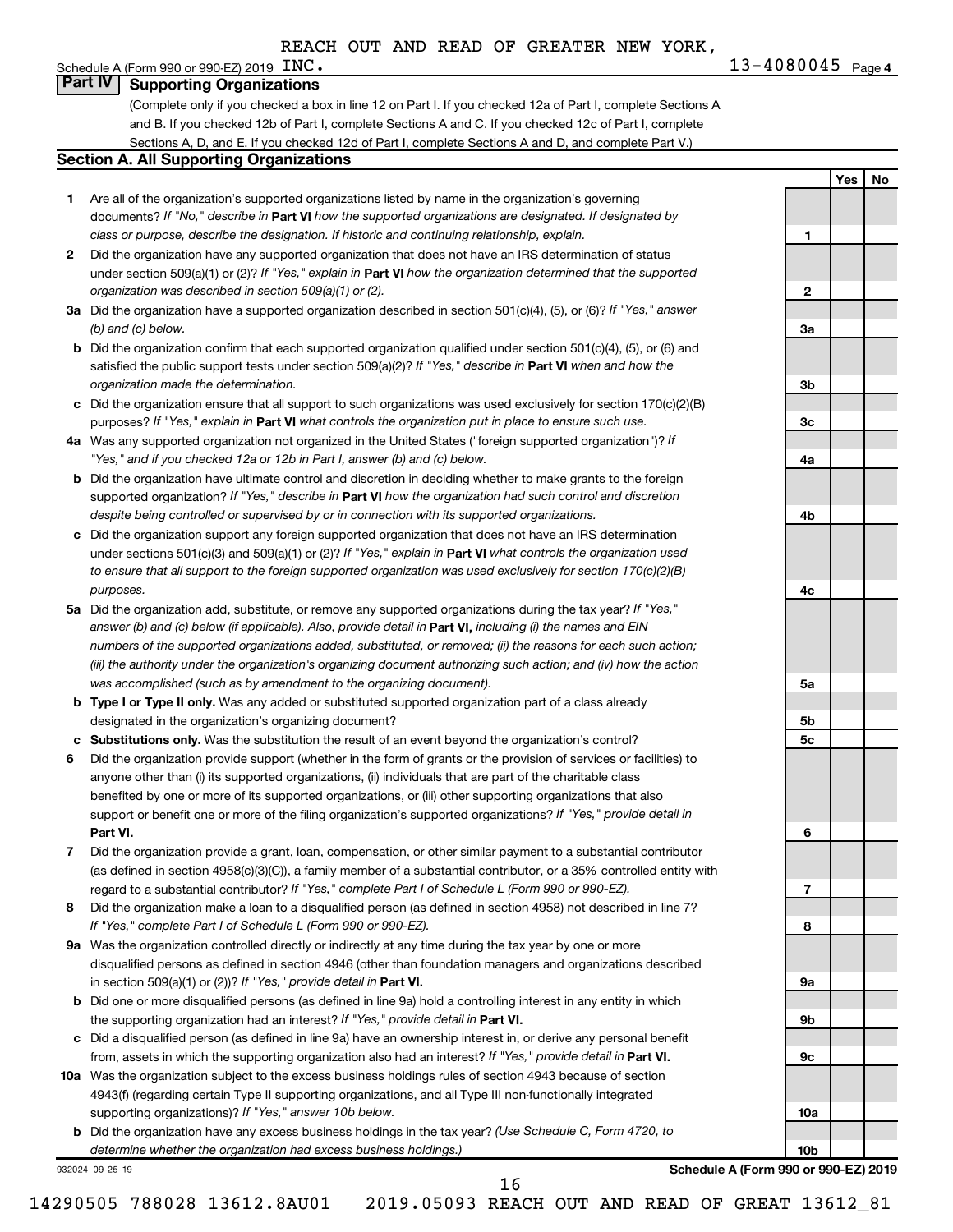| $13 - 4080045$ Page 5 |  |
|-----------------------|--|
|-----------------------|--|

|    | Schedule A (Form 990 or 990-EZ) 2019 $INC.$                                                                                     | 13-4080045 Page 5                    |     |    |
|----|---------------------------------------------------------------------------------------------------------------------------------|--------------------------------------|-----|----|
|    | <b>Part IV</b><br><b>Supporting Organizations (continued)</b>                                                                   |                                      |     |    |
|    |                                                                                                                                 |                                      | Yes | No |
| 11 | Has the organization accepted a gift or contribution from any of the following persons?                                         |                                      |     |    |
|    | a A person who directly or indirectly controls, either alone or together with persons described in (b) and (c)                  |                                      |     |    |
|    | below, the governing body of a supported organization?                                                                          | 11a                                  |     |    |
|    | <b>b</b> A family member of a person described in (a) above?                                                                    | 11 <sub>b</sub>                      |     |    |
|    | c A 35% controlled entity of a person described in (a) or (b) above? If "Yes" to a, b, or c, provide detail in Part VI.         | 11c                                  |     |    |
|    | <b>Section B. Type I Supporting Organizations</b>                                                                               |                                      |     |    |
|    |                                                                                                                                 |                                      | Yes | No |
| 1  | Did the directors, trustees, or membership of one or more supported organizations have the power to                             |                                      |     |    |
|    | regularly appoint or elect at least a majority of the organization's directors or trustees at all times during the              |                                      |     |    |
|    | tax year? If "No," describe in Part VI how the supported organization(s) effectively operated, supervised, or                   |                                      |     |    |
|    | controlled the organization's activities. If the organization had more than one supported organization,                         |                                      |     |    |
|    | describe how the powers to appoint and/or remove directors or trustees were allocated among the supported                       |                                      |     |    |
|    | organizations and what conditions or restrictions, if any, applied to such powers during the tax year.                          | 1                                    |     |    |
| 2  | Did the organization operate for the benefit of any supported organization other than the supported                             |                                      |     |    |
|    | organization(s) that operated, supervised, or controlled the supporting organization? If "Yes," explain in                      |                                      |     |    |
|    | Part VI how providing such benefit carried out the purposes of the supported organization(s) that operated,                     |                                      |     |    |
|    | supervised, or controlled the supporting organization.                                                                          | $\mathbf{2}$                         |     |    |
|    | <b>Section C. Type II Supporting Organizations</b>                                                                              |                                      |     |    |
|    |                                                                                                                                 |                                      | Yes | No |
| 1  | Were a majority of the organization's directors or trustees during the tax year also a majority of the directors                |                                      |     |    |
|    | or trustees of each of the organization's supported organization(s)? If "No," describe in Part VI how control                   |                                      |     |    |
|    | or management of the supporting organization was vested in the same persons that controlled or managed                          |                                      |     |    |
|    | the supported organization(s).                                                                                                  | 1                                    |     |    |
|    | <b>Section D. All Type III Supporting Organizations</b>                                                                         |                                      |     |    |
|    |                                                                                                                                 |                                      | Yes | No |
| 1  | Did the organization provide to each of its supported organizations, by the last day of the fifth month of the                  |                                      |     |    |
|    | organization's tax year, (i) a written notice describing the type and amount of support provided during the prior tax           |                                      |     |    |
|    | year, (ii) a copy of the Form 990 that was most recently filed as of the date of notification, and (iii) copies of the          |                                      |     |    |
|    | organization's governing documents in effect on the date of notification, to the extent not previously provided?                | 1                                    |     |    |
| 2  | Were any of the organization's officers, directors, or trustees either (i) appointed or elected by the supported                |                                      |     |    |
|    | organization(s) or (ii) serving on the governing body of a supported organization? If "No," explain in <b>Part VI</b> how       |                                      |     |    |
|    | the organization maintained a close and continuous working relationship with the supported organization(s).                     | 2                                    |     |    |
| 3  | By reason of the relationship described in (2), did the organization's supported organizations have a                           |                                      |     |    |
|    | significant voice in the organization's investment policies and in directing the use of the organization's                      |                                      |     |    |
|    | income or assets at all times during the tax year? If "Yes," describe in Part VI the role the organization's                    |                                      |     |    |
|    | supported organizations played in this regard.                                                                                  | 3                                    |     |    |
|    | Section E. Type III Functionally Integrated Supporting Organizations                                                            |                                      |     |    |
| 1  | Check the box next to the method that the organization used to satisfy the Integral Part Test during the yealsee instructions). |                                      |     |    |
| a  | The organization satisfied the Activities Test. Complete line 2 below.                                                          |                                      |     |    |
| b  | The organization is the parent of each of its supported organizations. Complete line 3 below.                                   |                                      |     |    |
| с  | The organization supported a governmental entity. Describe in Part VI how you supported a government entity (see instructions). |                                      |     |    |
| 2  | Activities Test. Answer (a) and (b) below.                                                                                      |                                      | Yes | No |
| а  | Did substantially all of the organization's activities during the tax year directly further the exempt purposes of              |                                      |     |    |
|    | the supported organization(s) to which the organization was responsive? If "Yes," then in Part VI identify                      |                                      |     |    |
|    | those supported organizations and explain how these activities directly furthered their exempt purposes,                        |                                      |     |    |
|    | how the organization was responsive to those supported organizations, and how the organization determined                       |                                      |     |    |
|    | that these activities constituted substantially all of its activities.                                                          | 2a                                   |     |    |
|    | <b>b</b> Did the activities described in (a) constitute activities that, but for the organization's involvement, one or more    |                                      |     |    |
|    | of the organization's supported organization(s) would have been engaged in? If "Yes," explain in Part VI the                    |                                      |     |    |
|    | reasons for the organization's position that its supported organization(s) would have engaged in these                          |                                      |     |    |
|    | activities but for the organization's involvement.                                                                              | 2b                                   |     |    |
| З  | Parent of Supported Organizations. Answer (a) and (b) below.                                                                    |                                      |     |    |
|    | a Did the organization have the power to regularly appoint or elect a majority of the officers, directors, or                   |                                      |     |    |
|    | trustees of each of the supported organizations? Provide details in Part VI.                                                    | За                                   |     |    |
|    | <b>b</b> Did the organization exercise a substantial degree of direction over the policies, programs, and activities of each    |                                      |     |    |
|    | of its supported organizations? If "Yes," describe in Part VI the role played by the organization in this regard.               | 3b                                   |     |    |
|    | 932025 09-25-19                                                                                                                 | Schedule A (Form 990 or 990-EZ) 2019 |     |    |

14290505 788028 13612.8AU01 2019.05093 REACH OUT AND READ OF GREAT 13612\_81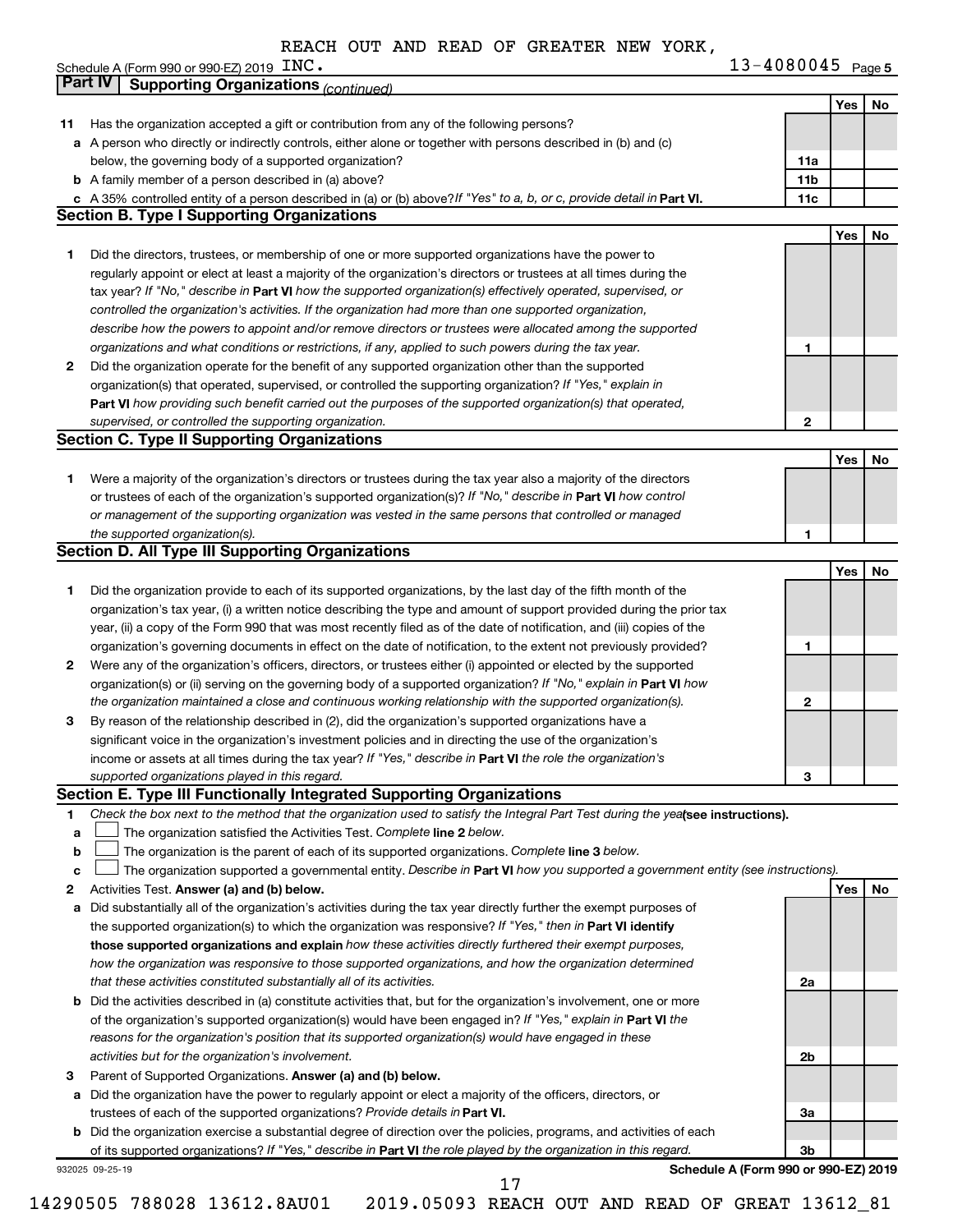|      |  |  | REACH OUT AND READ OF GREATER NEW YORK. |  |                |
|------|--|--|-----------------------------------------|--|----------------|
| INC. |  |  |                                         |  | $13 - 4080045$ |

|              | Schedule A (Form 990 or 990-EZ) 2019 $\text{LNC}$ .                                                                                                |                |                                | 13-4080045<br>Page 6           |
|--------------|----------------------------------------------------------------------------------------------------------------------------------------------------|----------------|--------------------------------|--------------------------------|
|              | <b>Part V</b><br>Type III Non-Functionally Integrated 509(a)(3) Supporting Organizations                                                           |                |                                |                                |
| 1            | Check here if the organization satisfied the Integral Part Test as a qualifying trust on Nov. 20, 1970 (explain in Part VI). See instructions. All |                |                                |                                |
|              | other Type III non-functionally integrated supporting organizations must complete Sections A through E.                                            |                |                                |                                |
|              | Section A - Adjusted Net Income                                                                                                                    | (A) Prior Year | (B) Current Year<br>(optional) |                                |
| 1            | Net short-term capital gain                                                                                                                        | 1              |                                |                                |
| 2            | Recoveries of prior-year distributions                                                                                                             | $\mathbf{2}$   |                                |                                |
| З            | Other gross income (see instructions)                                                                                                              | 3              |                                |                                |
| 4            | Add lines 1 through 3.                                                                                                                             | 4              |                                |                                |
| 5            | Depreciation and depletion                                                                                                                         | 5              |                                |                                |
| 6            | Portion of operating expenses paid or incurred for production or                                                                                   |                |                                |                                |
|              | collection of gross income or for management, conservation, or                                                                                     |                |                                |                                |
|              | maintenance of property held for production of income (see instructions)                                                                           | 6              |                                |                                |
| 7            | Other expenses (see instructions)                                                                                                                  | $\overline{7}$ |                                |                                |
| 8            | Adjusted Net Income (subtract lines 5, 6, and 7 from line 4)                                                                                       | 8              |                                |                                |
|              | Section B - Minimum Asset Amount                                                                                                                   |                | (A) Prior Year                 | (B) Current Year<br>(optional) |
| 1.           | Aggregate fair market value of all non-exempt-use assets (see                                                                                      |                |                                |                                |
|              | instructions for short tax year or assets held for part of year):                                                                                  |                |                                |                                |
|              | a Average monthly value of securities                                                                                                              | 1a             |                                |                                |
|              | <b>b</b> Average monthly cash balances                                                                                                             | 1 <sub>b</sub> |                                |                                |
|              | c Fair market value of other non-exempt-use assets                                                                                                 | 1 <sub>c</sub> |                                |                                |
|              | d Total (add lines 1a, 1b, and 1c)                                                                                                                 | 1 <sub>d</sub> |                                |                                |
|              | <b>e</b> Discount claimed for blockage or other                                                                                                    |                |                                |                                |
|              | factors (explain in detail in <b>Part VI</b> ):                                                                                                    |                |                                |                                |
| 2            | Acquisition indebtedness applicable to non-exempt-use assets                                                                                       | $\mathbf{2}$   |                                |                                |
| 3            | Subtract line 2 from line 1d.                                                                                                                      | 3              |                                |                                |
| 4            | Cash deemed held for exempt use. Enter 1-1/2% of line 3 (for greater amount,                                                                       |                |                                |                                |
|              | see instructions).                                                                                                                                 | 4              |                                |                                |
| 5            | Net value of non-exempt-use assets (subtract line 4 from line 3)                                                                                   | 5              |                                |                                |
| 6            | Multiply line 5 by .035.                                                                                                                           | 6              |                                |                                |
| 7            | Recoveries of prior-year distributions                                                                                                             | $\overline{7}$ |                                |                                |
| 8            | Minimum Asset Amount (add line 7 to line 6)                                                                                                        | 8              |                                |                                |
|              | <b>Section C - Distributable Amount</b>                                                                                                            |                |                                | <b>Current Year</b>            |
| 1            | Adjusted net income for prior year (from Section A, line 8, Column A)                                                                              | 1              |                                |                                |
| $\mathbf{2}$ | Enter 85% of line 1.                                                                                                                               | $\mathbf{2}$   |                                |                                |
| З            | Minimum asset amount for prior year (from Section B, line 8, Column A)                                                                             | 3              |                                |                                |
| 4            | Enter greater of line 2 or line 3.                                                                                                                 | 4              |                                |                                |
| 5            | Income tax imposed in prior year                                                                                                                   | 5              |                                |                                |
| 6            | <b>Distributable Amount.</b> Subtract line 5 from line 4, unless subject to                                                                        |                |                                |                                |
|              | emergency temporary reduction (see instructions).                                                                                                  | 6              |                                |                                |

**7** Let Check here if the current year is the organization's first as a non-functionally integrated Type III supporting organization (see instructions).

**Schedule A (Form 990 or 990-EZ) 2019**

932026 09-25-19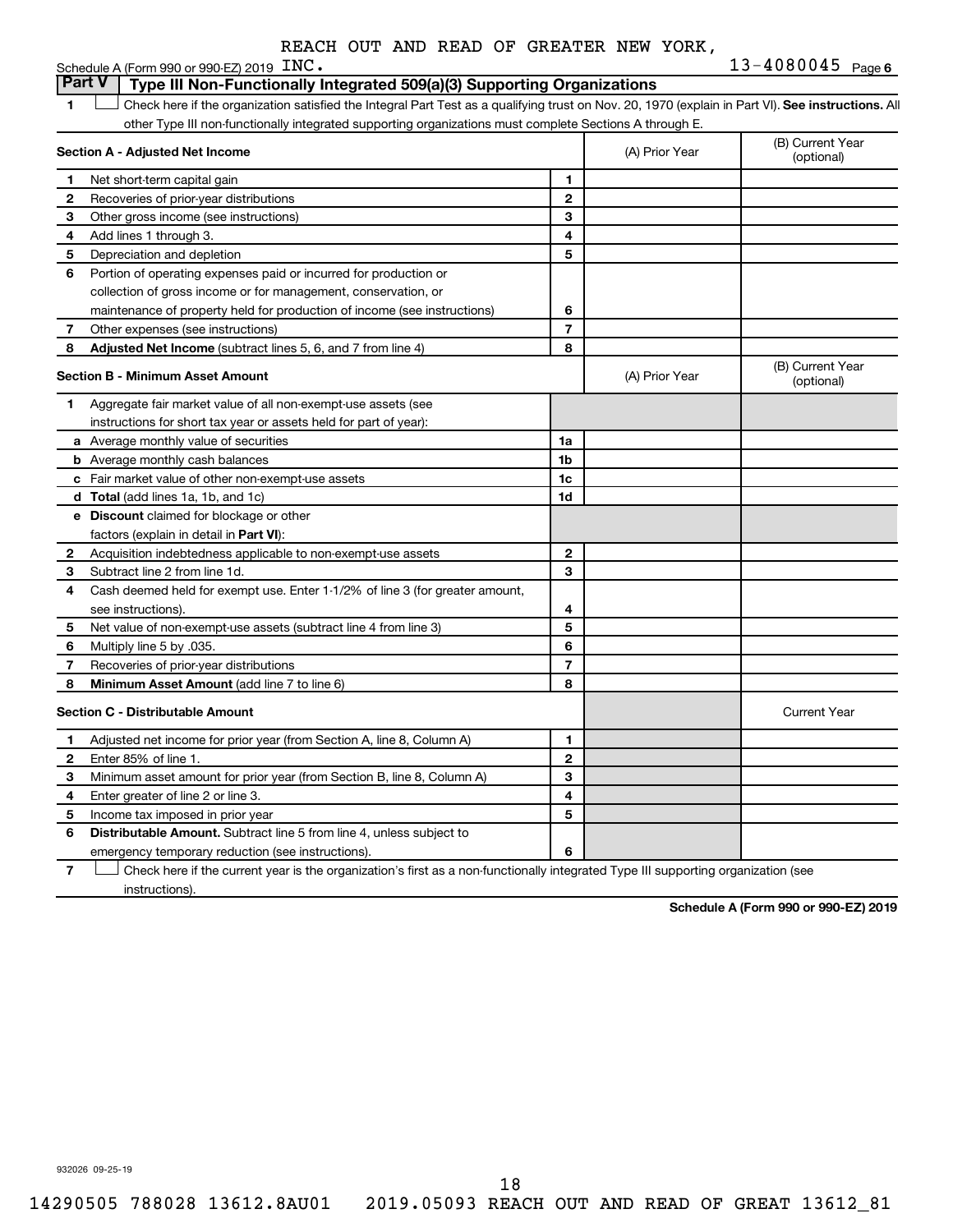|              | Schedule A (Form 990 or 990-EZ) 2019 INC.                                                                                 |                                    |                                                | 13-4080045 Page 7                                |
|--------------|---------------------------------------------------------------------------------------------------------------------------|------------------------------------|------------------------------------------------|--------------------------------------------------|
| Part V       | Type III Non-Functionally Integrated 509(a)(3) Supporting Organizations (continued)                                       |                                    |                                                |                                                  |
|              | Section D - Distributions                                                                                                 |                                    |                                                | <b>Current Year</b>                              |
| 1            | Amounts paid to supported organizations to accomplish exempt purposes                                                     |                                    |                                                |                                                  |
| 2            | Amounts paid to perform activity that directly furthers exempt purposes of supported                                      |                                    |                                                |                                                  |
|              | organizations, in excess of income from activity                                                                          |                                    |                                                |                                                  |
| 3            | Administrative expenses paid to accomplish exempt purposes of supported organizations                                     |                                    |                                                |                                                  |
| 4            | Amounts paid to acquire exempt-use assets                                                                                 |                                    |                                                |                                                  |
| 5<br>6       | Qualified set-aside amounts (prior IRS approval required)<br>Other distributions (describe in Part VI). See instructions. |                                    |                                                |                                                  |
| 7            | Total annual distributions. Add lines 1 through 6.                                                                        |                                    |                                                |                                                  |
| 8            | Distributions to attentive supported organizations to which the organization is responsive                                |                                    |                                                |                                                  |
|              | (provide details in Part VI). See instructions.                                                                           |                                    |                                                |                                                  |
| 9            | Distributable amount for 2019 from Section C, line 6                                                                      |                                    |                                                |                                                  |
| 10           | Line 8 amount divided by line 9 amount                                                                                    |                                    |                                                |                                                  |
|              | <b>Section E - Distribution Allocations (see instructions)</b>                                                            | (i)<br><b>Excess Distributions</b> | (iii)<br><b>Underdistributions</b><br>Pre-2019 | (iii)<br><b>Distributable</b><br>Amount for 2019 |
| 1            | Distributable amount for 2019 from Section C. line 6                                                                      |                                    |                                                |                                                  |
| 2            | Underdistributions, if any, for years prior to 2019 (reason-                                                              |                                    |                                                |                                                  |
|              | able cause required-explain in Part VI). See instructions.                                                                |                                    |                                                |                                                  |
| 3            | Excess distributions carryover, if any, to 2019                                                                           |                                    |                                                |                                                  |
|              | <b>a</b> From 2014                                                                                                        |                                    |                                                |                                                  |
|              | <b>b</b> From 2015                                                                                                        |                                    |                                                |                                                  |
|              | $c$ From 2016                                                                                                             |                                    |                                                |                                                  |
|              | d From 2017                                                                                                               |                                    |                                                |                                                  |
|              | e From 2018                                                                                                               |                                    |                                                |                                                  |
|              | f Total of lines 3a through e                                                                                             |                                    |                                                |                                                  |
|              | g Applied to underdistributions of prior years                                                                            |                                    |                                                |                                                  |
|              | <b>h</b> Applied to 2019 distributable amount                                                                             |                                    |                                                |                                                  |
| j.           | Carryover from 2014 not applied (see instructions)                                                                        |                                    |                                                |                                                  |
|              | Remainder. Subtract lines 3g, 3h, and 3i from 3f.                                                                         |                                    |                                                |                                                  |
| 4            | Distributions for 2019 from Section D,                                                                                    |                                    |                                                |                                                  |
|              | line $7:$<br>\$                                                                                                           |                                    |                                                |                                                  |
|              | a Applied to underdistributions of prior years                                                                            |                                    |                                                |                                                  |
|              | <b>b</b> Applied to 2019 distributable amount                                                                             |                                    |                                                |                                                  |
|              | c Remainder. Subtract lines 4a and 4b from 4.                                                                             |                                    |                                                |                                                  |
| 5            | Remaining underdistributions for years prior to 2019, if                                                                  |                                    |                                                |                                                  |
|              | any. Subtract lines 3g and 4a from line 2. For result greater                                                             |                                    |                                                |                                                  |
|              | than zero, explain in Part VI. See instructions.                                                                          |                                    |                                                |                                                  |
| 6            | Remaining underdistributions for 2019. Subtract lines 3h                                                                  |                                    |                                                |                                                  |
|              | and 4b from line 1. For result greater than zero, explain in                                                              |                                    |                                                |                                                  |
|              | <b>Part VI.</b> See instructions.                                                                                         |                                    |                                                |                                                  |
| $\mathbf{7}$ | Excess distributions carryover to 2020. Add lines 3j<br>and 4c.                                                           |                                    |                                                |                                                  |
| 8            | Breakdown of line 7:                                                                                                      |                                    |                                                |                                                  |
|              | a Excess from 2015                                                                                                        |                                    |                                                |                                                  |
|              | <b>b</b> Excess from 2016                                                                                                 |                                    |                                                |                                                  |
|              | c Excess from 2017                                                                                                        |                                    |                                                |                                                  |
|              | d Excess from 2018                                                                                                        |                                    |                                                |                                                  |
|              | e Excess from 2019                                                                                                        |                                    |                                                |                                                  |

**Schedule A (Form 990 or 990-EZ) 2019**

932027 09-25-19

19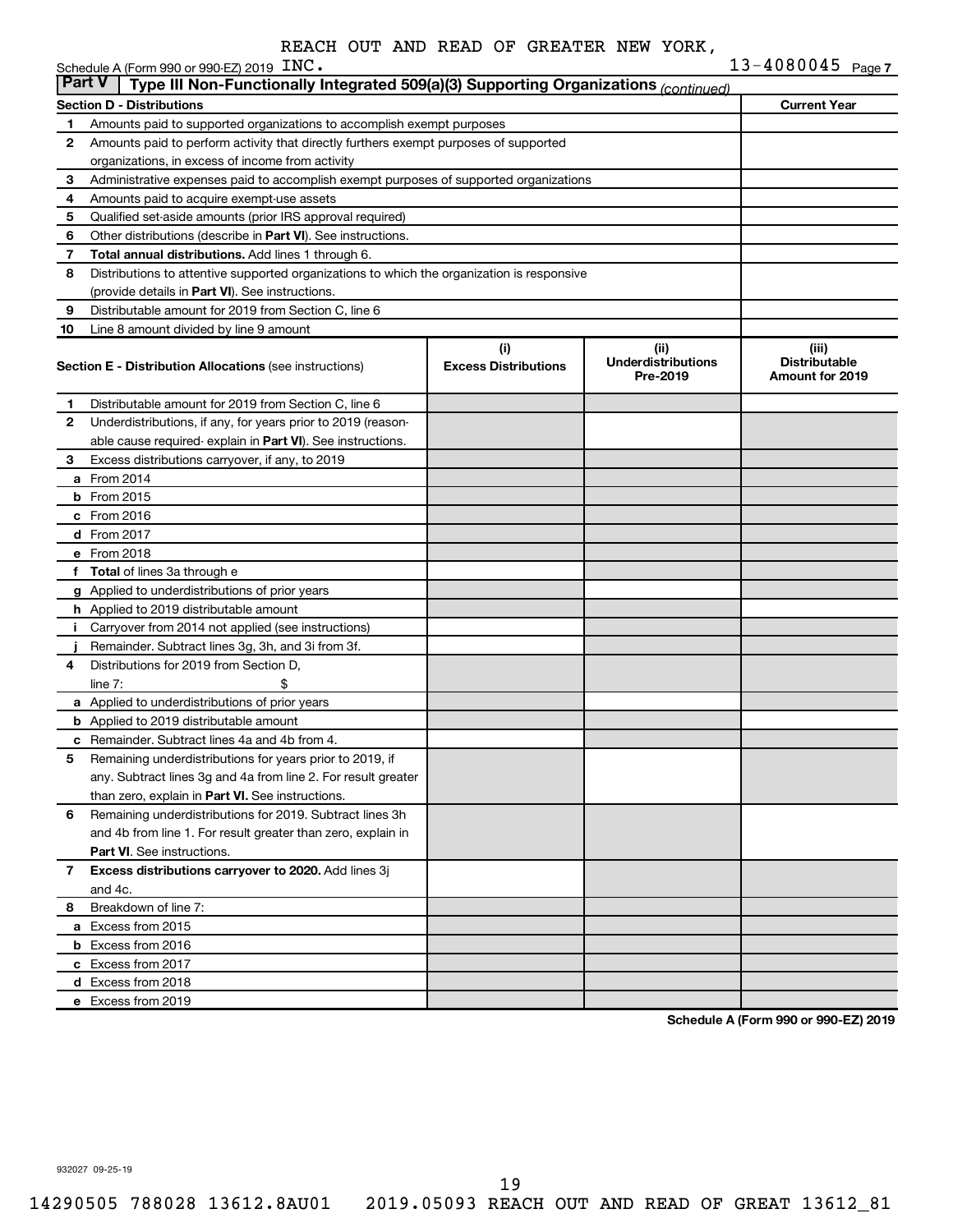| REACH OUT AND READ OF GREATER NEW YORK, |  |  |  |  |  |  |  |  |
|-----------------------------------------|--|--|--|--|--|--|--|--|
|-----------------------------------------|--|--|--|--|--|--|--|--|

|                 | Schedule A (Form 990 or 990-EZ) 2019 INC. |                                                                                                                                                                                                                               |  |    |  |  | 13-4080045 Page 8                    |
|-----------------|-------------------------------------------|-------------------------------------------------------------------------------------------------------------------------------------------------------------------------------------------------------------------------------|--|----|--|--|--------------------------------------|
| Part VI         |                                           | Supplemental Information. Provide the explanations required by Part II, line 10; Part II, line 17a or 17b; Part III, line 12;                                                                                                 |  |    |  |  |                                      |
|                 |                                           | Part IV, Section A, lines 1, 2, 3b, 3c, 4b, 4c, 5a, 6, 9a, 9b, 9c, 11a, 11b, and 11c; Part IV, Section B, lines 1 and 2; Part IV, Section C, line 1; Part IV, Section D, lines 2 and 3; Part IV, Section E, lines 1c, 2a, 2b, |  |    |  |  |                                      |
|                 |                                           | Section D, lines 5, 6, and 8; and Part V, Section E, lines 2, 5, and 6. Also complete this part for any additional information.                                                                                               |  |    |  |  |                                      |
|                 | (See instructions.)                       |                                                                                                                                                                                                                               |  |    |  |  |                                      |
|                 |                                           |                                                                                                                                                                                                                               |  |    |  |  |                                      |
|                 |                                           |                                                                                                                                                                                                                               |  |    |  |  |                                      |
|                 |                                           |                                                                                                                                                                                                                               |  |    |  |  |                                      |
|                 |                                           |                                                                                                                                                                                                                               |  |    |  |  |                                      |
|                 |                                           |                                                                                                                                                                                                                               |  |    |  |  |                                      |
|                 |                                           |                                                                                                                                                                                                                               |  |    |  |  |                                      |
|                 |                                           |                                                                                                                                                                                                                               |  |    |  |  |                                      |
|                 |                                           |                                                                                                                                                                                                                               |  |    |  |  |                                      |
|                 |                                           |                                                                                                                                                                                                                               |  |    |  |  |                                      |
|                 |                                           |                                                                                                                                                                                                                               |  |    |  |  |                                      |
|                 |                                           |                                                                                                                                                                                                                               |  |    |  |  |                                      |
|                 |                                           |                                                                                                                                                                                                                               |  |    |  |  |                                      |
|                 |                                           |                                                                                                                                                                                                                               |  |    |  |  |                                      |
|                 |                                           |                                                                                                                                                                                                                               |  |    |  |  |                                      |
|                 |                                           |                                                                                                                                                                                                                               |  |    |  |  |                                      |
|                 |                                           |                                                                                                                                                                                                                               |  |    |  |  |                                      |
|                 |                                           |                                                                                                                                                                                                                               |  |    |  |  |                                      |
|                 |                                           |                                                                                                                                                                                                                               |  |    |  |  |                                      |
|                 |                                           |                                                                                                                                                                                                                               |  |    |  |  |                                      |
|                 |                                           |                                                                                                                                                                                                                               |  |    |  |  |                                      |
|                 |                                           |                                                                                                                                                                                                                               |  |    |  |  |                                      |
|                 |                                           |                                                                                                                                                                                                                               |  |    |  |  |                                      |
|                 |                                           |                                                                                                                                                                                                                               |  |    |  |  |                                      |
|                 |                                           |                                                                                                                                                                                                                               |  |    |  |  |                                      |
|                 |                                           |                                                                                                                                                                                                                               |  |    |  |  |                                      |
|                 |                                           |                                                                                                                                                                                                                               |  |    |  |  |                                      |
|                 |                                           |                                                                                                                                                                                                                               |  |    |  |  |                                      |
|                 |                                           |                                                                                                                                                                                                                               |  |    |  |  |                                      |
|                 |                                           |                                                                                                                                                                                                                               |  |    |  |  |                                      |
|                 |                                           |                                                                                                                                                                                                                               |  |    |  |  |                                      |
|                 |                                           |                                                                                                                                                                                                                               |  |    |  |  |                                      |
|                 |                                           |                                                                                                                                                                                                                               |  |    |  |  |                                      |
|                 |                                           |                                                                                                                                                                                                                               |  |    |  |  |                                      |
|                 |                                           |                                                                                                                                                                                                                               |  |    |  |  |                                      |
|                 |                                           |                                                                                                                                                                                                                               |  |    |  |  |                                      |
|                 |                                           |                                                                                                                                                                                                                               |  |    |  |  |                                      |
|                 |                                           |                                                                                                                                                                                                                               |  |    |  |  |                                      |
|                 |                                           |                                                                                                                                                                                                                               |  |    |  |  |                                      |
|                 |                                           |                                                                                                                                                                                                                               |  |    |  |  |                                      |
|                 |                                           |                                                                                                                                                                                                                               |  |    |  |  |                                      |
|                 |                                           |                                                                                                                                                                                                                               |  |    |  |  |                                      |
|                 |                                           |                                                                                                                                                                                                                               |  |    |  |  |                                      |
|                 |                                           |                                                                                                                                                                                                                               |  |    |  |  |                                      |
|                 |                                           |                                                                                                                                                                                                                               |  |    |  |  |                                      |
|                 |                                           |                                                                                                                                                                                                                               |  |    |  |  |                                      |
|                 |                                           |                                                                                                                                                                                                                               |  |    |  |  |                                      |
|                 |                                           |                                                                                                                                                                                                                               |  |    |  |  |                                      |
|                 |                                           |                                                                                                                                                                                                                               |  |    |  |  |                                      |
|                 |                                           |                                                                                                                                                                                                                               |  |    |  |  |                                      |
|                 |                                           |                                                                                                                                                                                                                               |  |    |  |  |                                      |
|                 |                                           |                                                                                                                                                                                                                               |  |    |  |  |                                      |
|                 |                                           |                                                                                                                                                                                                                               |  |    |  |  |                                      |
|                 |                                           |                                                                                                                                                                                                                               |  |    |  |  |                                      |
|                 |                                           |                                                                                                                                                                                                                               |  |    |  |  |                                      |
|                 |                                           |                                                                                                                                                                                                                               |  |    |  |  |                                      |
|                 |                                           |                                                                                                                                                                                                                               |  |    |  |  |                                      |
|                 |                                           |                                                                                                                                                                                                                               |  |    |  |  |                                      |
|                 |                                           |                                                                                                                                                                                                                               |  |    |  |  |                                      |
|                 |                                           |                                                                                                                                                                                                                               |  |    |  |  |                                      |
|                 |                                           |                                                                                                                                                                                                                               |  |    |  |  |                                      |
|                 |                                           |                                                                                                                                                                                                                               |  |    |  |  |                                      |
|                 |                                           |                                                                                                                                                                                                                               |  |    |  |  |                                      |
| 932028 09-25-19 |                                           |                                                                                                                                                                                                                               |  |    |  |  | Schedule A (Form 990 or 990-EZ) 2019 |
|                 |                                           |                                                                                                                                                                                                                               |  | 20 |  |  |                                      |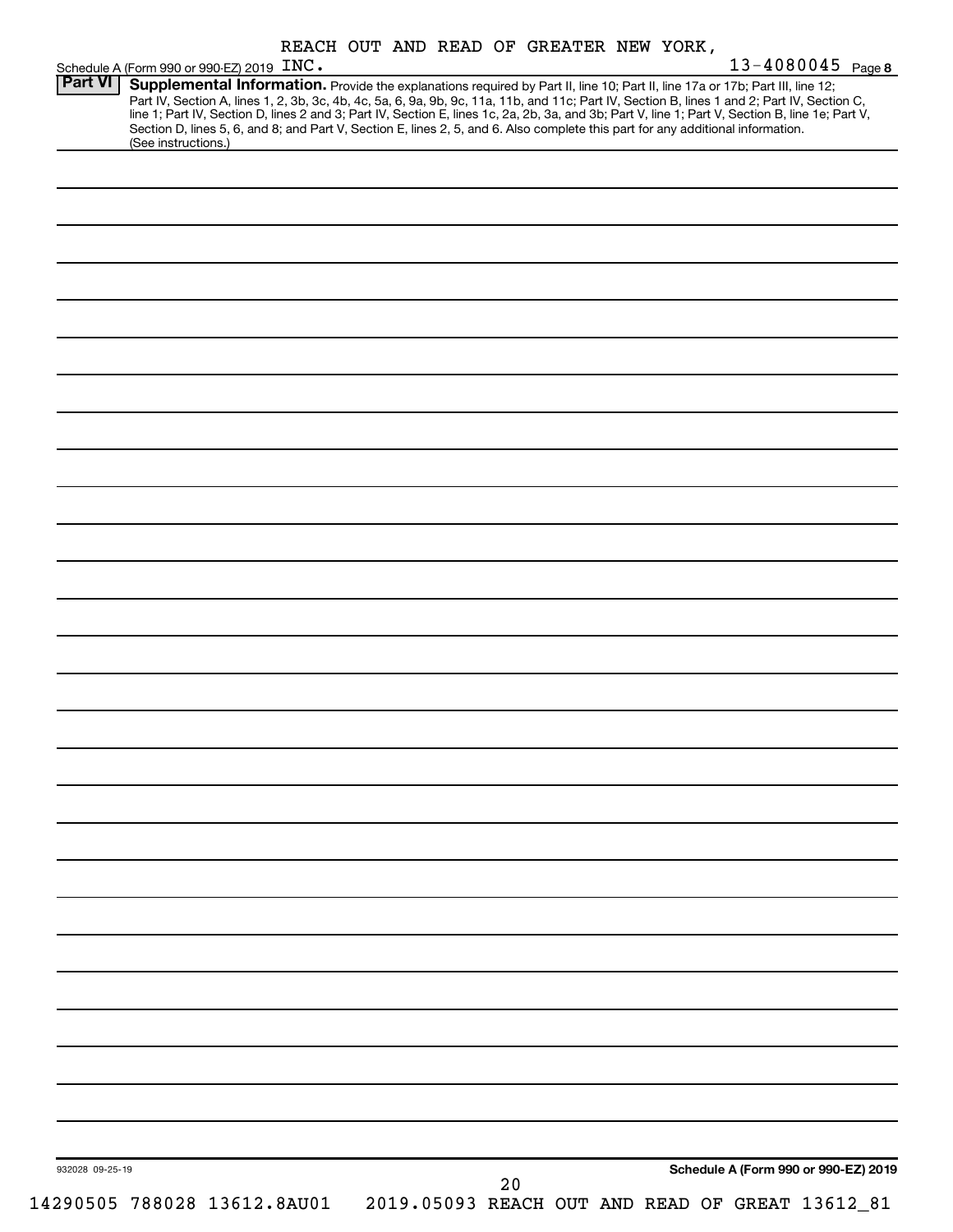Department of the Treasury Internal Revenue Service **(Form 990, 990-EZ,**

|  |  | ** PUBLIC DISCLOSURE COPY ** |  |  |
|--|--|------------------------------|--|--|
|--|--|------------------------------|--|--|

# **Schedule B Schedule of Contributors**

**or 990-PF) | Attach to Form 990, Form 990-EZ, or Form 990-PF. | Go to www.irs.gov/Form990 for the latest information.** OMB No. 1545-0047

**Employer identification number**

| Name of the organization |  |
|--------------------------|--|
| RI                       |  |

REACH OUT AND READ OF GREATER NEW YORK,

**Organization type** (check one): INC. 13-4080045

| Filers of:         | Section:                                                                  |
|--------------------|---------------------------------------------------------------------------|
| Form 990 or 990-EZ | $\lfloor \underline{X} \rfloor$ 501(c)( 3) (enter number) organization    |
|                    | 4947(a)(1) nonexempt charitable trust not treated as a private foundation |
|                    | 527 political organization                                                |
| Form 990-PF        | 501(c)(3) exempt private foundation                                       |
|                    | 4947(a)(1) nonexempt charitable trust treated as a private foundation     |
|                    | 501(c)(3) taxable private foundation                                      |

Check if your organization is covered by the General Rule or a Special Rule. **Note:**  Only a section 501(c)(7), (8), or (10) organization can check boxes for both the General Rule and a Special Rule. See instructions.

#### **General Rule**

 $\Box$ 

For an organization filing Form 990, 990-EZ, or 990-PF that received, during the year, contributions totaling \$5,000 or more (in money or property) from any one contributor. Complete Parts I and II. See instructions for determining a contributor's total contributions.

#### **Special Rules**

any one contributor, during the year, total contributions of the greater of (1) \$5,000; or (2) 2% of the amount on (i) Form 990, Part VIII, line 1h;  $\boxed{\text{X}}$  For an organization described in section 501(c)(3) filing Form 990 or 990-EZ that met the 33 1/3% support test of the regulations under sections 509(a)(1) and 170(b)(1)(A)(vi), that checked Schedule A (Form 990 or 990-EZ), Part II, line 13, 16a, or 16b, and that received from or (ii) Form 990-EZ, line 1. Complete Parts I and II.

year, total contributions of more than \$1,000 *exclusively* for religious, charitable, scientific, literary, or educational purposes, or for the For an organization described in section 501(c)(7), (8), or (10) filing Form 990 or 990-EZ that received from any one contributor, during the prevention of cruelty to children or animals. Complete Parts I, II, and III.  $\Box$ 

purpose. Don't complete any of the parts unless the General Rule applies to this organization because it received nonexclusively year, contributions exclusively for religious, charitable, etc., purposes, but no such contributions totaled more than \$1,000. If this box is checked, enter here the total contributions that were received during the year for an exclusively religious, charitable, etc., For an organization described in section 501(c)(7), (8), or (10) filing Form 990 or 990-EZ that received from any one contributor, during the religious, charitable, etc., contributions totaling \$5,000 or more during the year  $\ldots$  $\ldots$  $\ldots$  $\ldots$  $\ldots$  $\ldots$  $\Box$ 

**Caution:**  An organization that isn't covered by the General Rule and/or the Special Rules doesn't file Schedule B (Form 990, 990-EZ, or 990-PF),  **must** but it answer "No" on Part IV, line 2, of its Form 990; or check the box on line H of its Form 990-EZ or on its Form 990-PF, Part I, line 2, to certify that it doesn't meet the filing requirements of Schedule B (Form 990, 990-EZ, or 990-PF).

**For Paperwork Reduction Act Notice, see the instructions for Form 990, 990-EZ, or 990-PF. Schedule B (Form 990, 990-EZ, or 990-PF) (2019)** LHA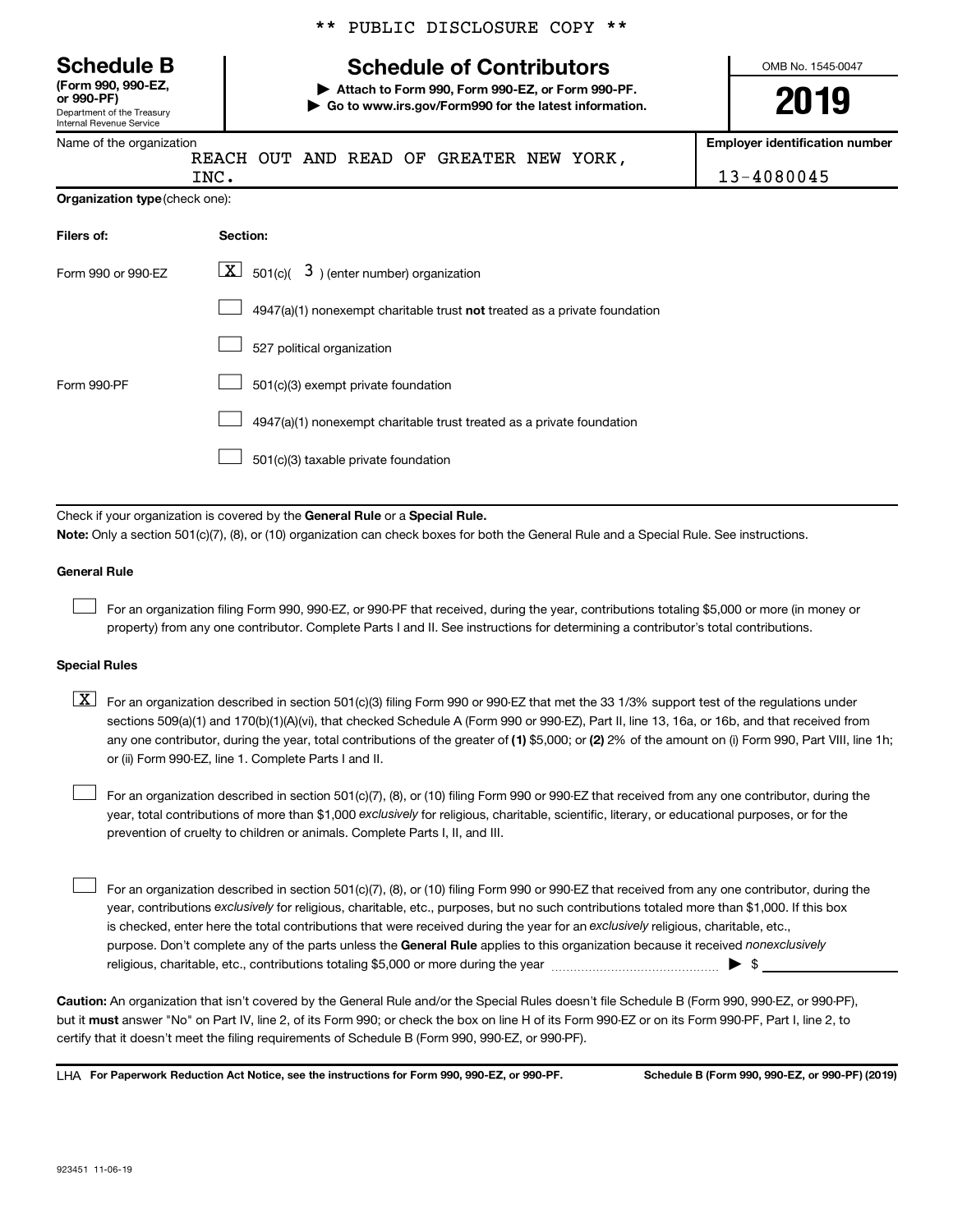#### Schedule B (Form 990, 990-EZ, or 990-PF) (2019)

Name of organization

REACH OUT AND READ OF GREATER NEW YORK, INC. 13-4080045

**Employer identification number**

#### **(a) No. (b) Name, address, and ZIP + 4 (c) Total contributions (d) Type of contribution Person Payroll Noncash (a) No. (b) Name, address, and ZIP + 4 (c) Total contributions (d) Type of contribution Person Payroll Noncash (a) No. (b) Name, address, and ZIP + 4 (c) Total contributions (d) Type of contribution Person Payroll Noncash (a) No. (b) Name, address, and ZIP + 4 (c) Total contributions (d) Type of contribution Person Payroll Noncash (a) No. (b) Name, address, and ZIP + 4 (c) Total contributions (d) Type of contribution Person Payroll Noncash (a) No. (b) Name, address, and ZIP + 4 (c) Total contributions (d) Type of contribution Person Payroll Noncash Part I** Contributors (see instructions). Use duplicate copies of Part I if additional space is needed. \$ (Complete Part II for noncash contributions.) \$ (Complete Part II for noncash contributions.) \$ (Complete Part II for noncash contributions.) \$ (Complete Part II for noncash contributions.) \$ (Complete Part II for noncash contributions.) \$ (Complete Part II for noncash contributions.)  $\boxed{\textbf{X}}$  $\Box$  $\Box$  $\overline{\mathbf{X}}$  $\Box$  $\Box$  $\boxed{\textbf{X}}$  $\Box$  $\Box$  $\boxed{\textbf{X}}$  $\Box$  $\Box$  $\boxed{\text{X}}$  $\Box$  $\Box$  $\Box$  $\Box$  $\boxed{\textbf{X}}$  $\begin{array}{|c|c|c|c|c|}\hline \ \text{1} & \text{Person} & \text{X} \ \hline \end{array}$ 40,000.  $2$  Person  $\overline{\text{X}}$ 403,500.  $\begin{array}{|c|c|c|c|c|c|}\hline \text{3} & \text{Person} & \text{X} \ \hline \end{array}$ 166,000.  $\begin{array}{|c|c|c|c|c|}\hline \text{4} & \text{Person} & \text{\textbf{X}}\ \hline \end{array}$ 50,000. 5 X 25,000. 6 72,130. X

923452 11-06-19 **Schedule B (Form 990, 990-EZ, or 990-PF) (2019)**

14290505 788028 13612.8AU01 2019.05093 REACH OUT AND READ OF GREAT 13612\_81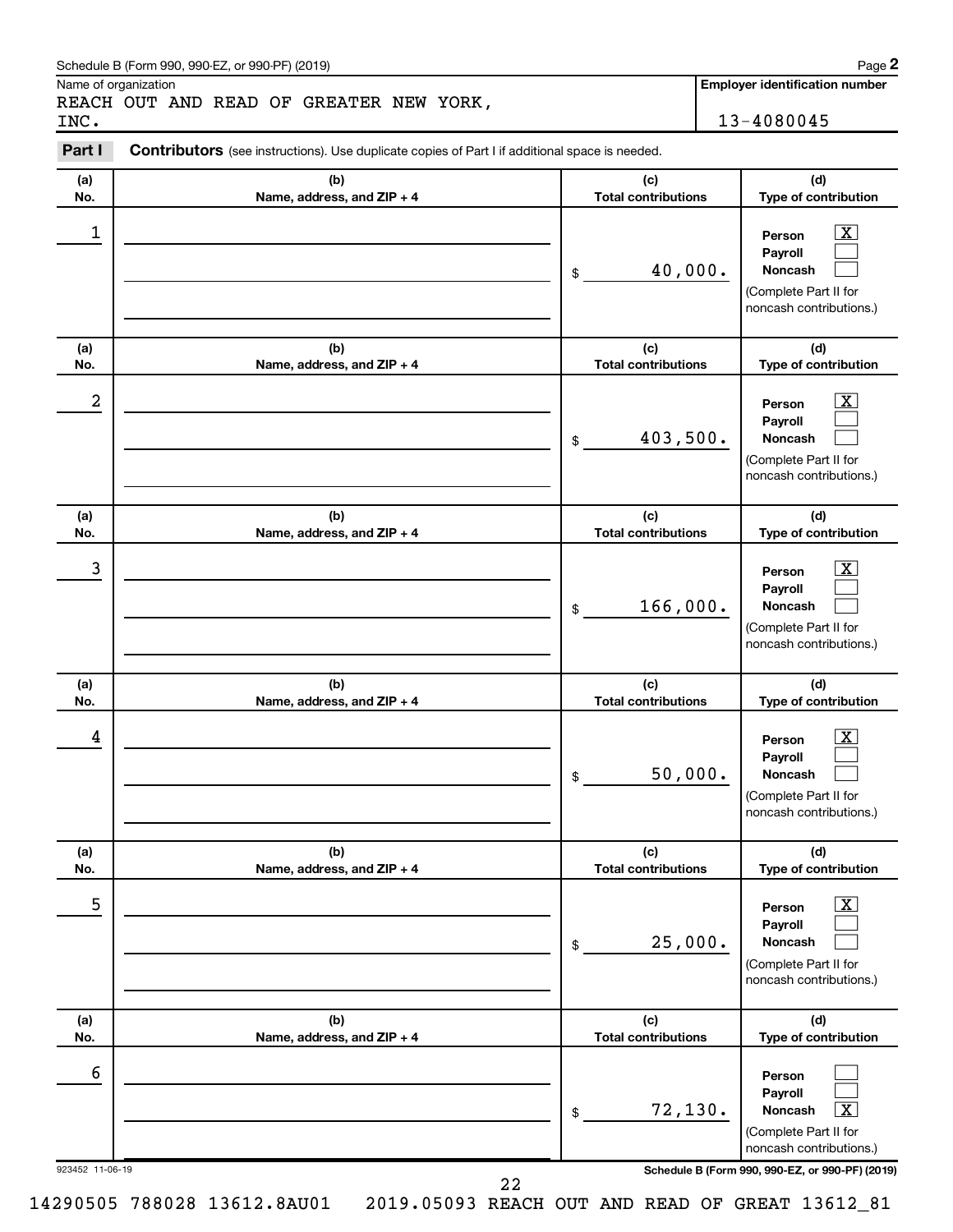|                              | Name of organization<br>REACH OUT AND READ OF GREATER NEW YORK,                                     |                                                 | <b>Employer identification number</b>           |
|------------------------------|-----------------------------------------------------------------------------------------------------|-------------------------------------------------|-------------------------------------------------|
| INC.<br>Part II              | Noncash Property (see instructions). Use duplicate copies of Part II if additional space is needed. |                                                 | 13-4080045                                      |
|                              |                                                                                                     |                                                 |                                                 |
| (a)<br>No.<br>from<br>Part I | (b)<br>Description of noncash property given                                                        | (c)<br>FMV (or estimate)<br>(See instructions.) | (d)<br>Date received                            |
|                              | <b>DONATED BOOKS</b>                                                                                |                                                 |                                                 |
| 6                            |                                                                                                     |                                                 |                                                 |
|                              |                                                                                                     | 72,130.<br>\$                                   | 02/01/20                                        |
| (a)<br>No.<br>from<br>Part I | (b)<br>Description of noncash property given                                                        | (c)<br>FMV (or estimate)<br>(See instructions.) | (d)<br>Date received                            |
|                              |                                                                                                     |                                                 |                                                 |
|                              |                                                                                                     | \$                                              |                                                 |
| (a)<br>No.<br>from<br>Part I | (b)<br>Description of noncash property given                                                        | (c)<br>FMV (or estimate)<br>(See instructions.) | (d)<br>Date received                            |
|                              |                                                                                                     |                                                 |                                                 |
|                              |                                                                                                     | \$                                              |                                                 |
| (a)<br>No.<br>from<br>Part I | (b)<br>Description of noncash property given                                                        | (c)<br>FMV (or estimate)<br>(See instructions.) | (d)<br>Date received                            |
|                              |                                                                                                     |                                                 |                                                 |
|                              |                                                                                                     | \$                                              |                                                 |
| (a)<br>No.<br>from<br>Part I | (b)<br>Description of noncash property given                                                        | (c)<br>FMV (or estimate)<br>(See instructions.) | (d)<br>Date received                            |
|                              |                                                                                                     |                                                 |                                                 |
|                              |                                                                                                     | \$                                              |                                                 |
| (a)<br>No.<br>from<br>Part I | (b)<br>Description of noncash property given                                                        | (c)<br>FMV (or estimate)<br>(See instructions.) | (d)<br>Date received                            |
|                              |                                                                                                     |                                                 |                                                 |
| 923453 11-06-19              |                                                                                                     | \$                                              | Schedule B (Form 990, 990-EZ, or 990-PF) (2019) |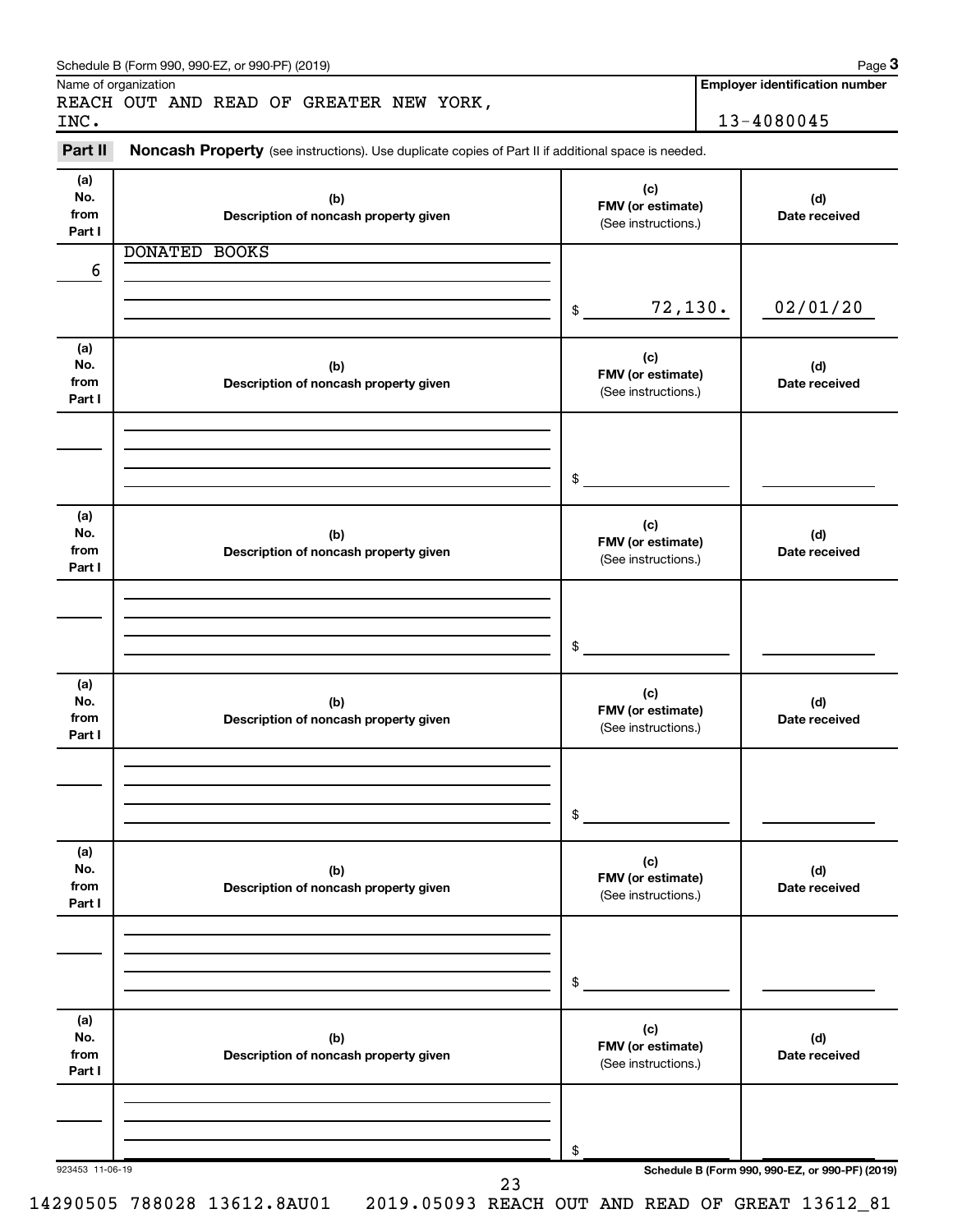|                           | Name of organization                                                                                                                                                                                                                                                        |                      | <b>Employer identification number</b>                                                                                                                          |
|---------------------------|-----------------------------------------------------------------------------------------------------------------------------------------------------------------------------------------------------------------------------------------------------------------------------|----------------------|----------------------------------------------------------------------------------------------------------------------------------------------------------------|
| INC.                      | REACH OUT AND READ OF GREATER NEW YORK,                                                                                                                                                                                                                                     |                      | 13-4080045                                                                                                                                                     |
| Part III                  |                                                                                                                                                                                                                                                                             |                      | Exclusively religious, charitable, etc., contributions to organizations described in section 501(c)(7), (8), or (10) that total more than \$1,000 for the year |
|                           | from any one contributor. Complete columns (a) through (e) and the following line entry. For organizations<br>completing Part III, enter the total of exclusively religious, charitable, etc., contributions of \$1,000 or less for the year. (Enter this info. once.) ▶ \$ |                      |                                                                                                                                                                |
|                           | Use duplicate copies of Part III if additional space is needed.                                                                                                                                                                                                             |                      |                                                                                                                                                                |
| (a) No.<br>`from          | (b) Purpose of gift                                                                                                                                                                                                                                                         | (c) Use of gift      | (d) Description of how gift is held                                                                                                                            |
| Part I                    |                                                                                                                                                                                                                                                                             |                      |                                                                                                                                                                |
|                           |                                                                                                                                                                                                                                                                             |                      |                                                                                                                                                                |
|                           |                                                                                                                                                                                                                                                                             |                      |                                                                                                                                                                |
|                           |                                                                                                                                                                                                                                                                             |                      |                                                                                                                                                                |
|                           |                                                                                                                                                                                                                                                                             | (e) Transfer of gift |                                                                                                                                                                |
|                           |                                                                                                                                                                                                                                                                             |                      |                                                                                                                                                                |
|                           | Transferee's name, address, and $ZIP + 4$                                                                                                                                                                                                                                   |                      | Relationship of transferor to transferee                                                                                                                       |
|                           |                                                                                                                                                                                                                                                                             |                      |                                                                                                                                                                |
|                           |                                                                                                                                                                                                                                                                             |                      |                                                                                                                                                                |
|                           |                                                                                                                                                                                                                                                                             |                      |                                                                                                                                                                |
| (a) No.<br>from           | (b) Purpose of gift                                                                                                                                                                                                                                                         | (c) Use of gift      | (d) Description of how gift is held                                                                                                                            |
| Part I                    |                                                                                                                                                                                                                                                                             |                      |                                                                                                                                                                |
|                           |                                                                                                                                                                                                                                                                             |                      |                                                                                                                                                                |
|                           |                                                                                                                                                                                                                                                                             |                      |                                                                                                                                                                |
|                           |                                                                                                                                                                                                                                                                             |                      |                                                                                                                                                                |
|                           |                                                                                                                                                                                                                                                                             | (e) Transfer of gift |                                                                                                                                                                |
|                           |                                                                                                                                                                                                                                                                             |                      |                                                                                                                                                                |
|                           | Transferee's name, address, and $ZIP + 4$                                                                                                                                                                                                                                   |                      | Relationship of transferor to transferee                                                                                                                       |
|                           |                                                                                                                                                                                                                                                                             |                      |                                                                                                                                                                |
|                           |                                                                                                                                                                                                                                                                             |                      |                                                                                                                                                                |
|                           |                                                                                                                                                                                                                                                                             |                      |                                                                                                                                                                |
| (a) No.<br>`from          | (b) Purpose of gift                                                                                                                                                                                                                                                         | (c) Use of gift      | (d) Description of how gift is held                                                                                                                            |
| Part I                    |                                                                                                                                                                                                                                                                             |                      |                                                                                                                                                                |
|                           |                                                                                                                                                                                                                                                                             |                      |                                                                                                                                                                |
|                           |                                                                                                                                                                                                                                                                             |                      |                                                                                                                                                                |
|                           |                                                                                                                                                                                                                                                                             |                      |                                                                                                                                                                |
|                           |                                                                                                                                                                                                                                                                             | (e) Transfer of gift |                                                                                                                                                                |
|                           | Transferee's name, address, and ZIP + 4                                                                                                                                                                                                                                     |                      | Relationship of transferor to transferee                                                                                                                       |
|                           |                                                                                                                                                                                                                                                                             |                      |                                                                                                                                                                |
|                           |                                                                                                                                                                                                                                                                             |                      |                                                                                                                                                                |
|                           |                                                                                                                                                                                                                                                                             |                      |                                                                                                                                                                |
|                           |                                                                                                                                                                                                                                                                             |                      |                                                                                                                                                                |
| (a) No.<br>from<br>Part I | (b) Purpose of gift                                                                                                                                                                                                                                                         | (c) Use of gift      | (d) Description of how gift is held                                                                                                                            |
|                           |                                                                                                                                                                                                                                                                             |                      |                                                                                                                                                                |
|                           |                                                                                                                                                                                                                                                                             |                      |                                                                                                                                                                |
|                           |                                                                                                                                                                                                                                                                             |                      |                                                                                                                                                                |
|                           |                                                                                                                                                                                                                                                                             |                      |                                                                                                                                                                |
|                           |                                                                                                                                                                                                                                                                             | (e) Transfer of gift |                                                                                                                                                                |
|                           | Transferee's name, address, and $ZIP + 4$                                                                                                                                                                                                                                   |                      | Relationship of transferor to transferee                                                                                                                       |
|                           |                                                                                                                                                                                                                                                                             |                      |                                                                                                                                                                |
|                           |                                                                                                                                                                                                                                                                             |                      |                                                                                                                                                                |
|                           |                                                                                                                                                                                                                                                                             |                      |                                                                                                                                                                |
|                           |                                                                                                                                                                                                                                                                             |                      |                                                                                                                                                                |
| 923454 11-06-19           |                                                                                                                                                                                                                                                                             |                      | Schedule B (Form 990, 990-EZ, or 990-PF) (2019)                                                                                                                |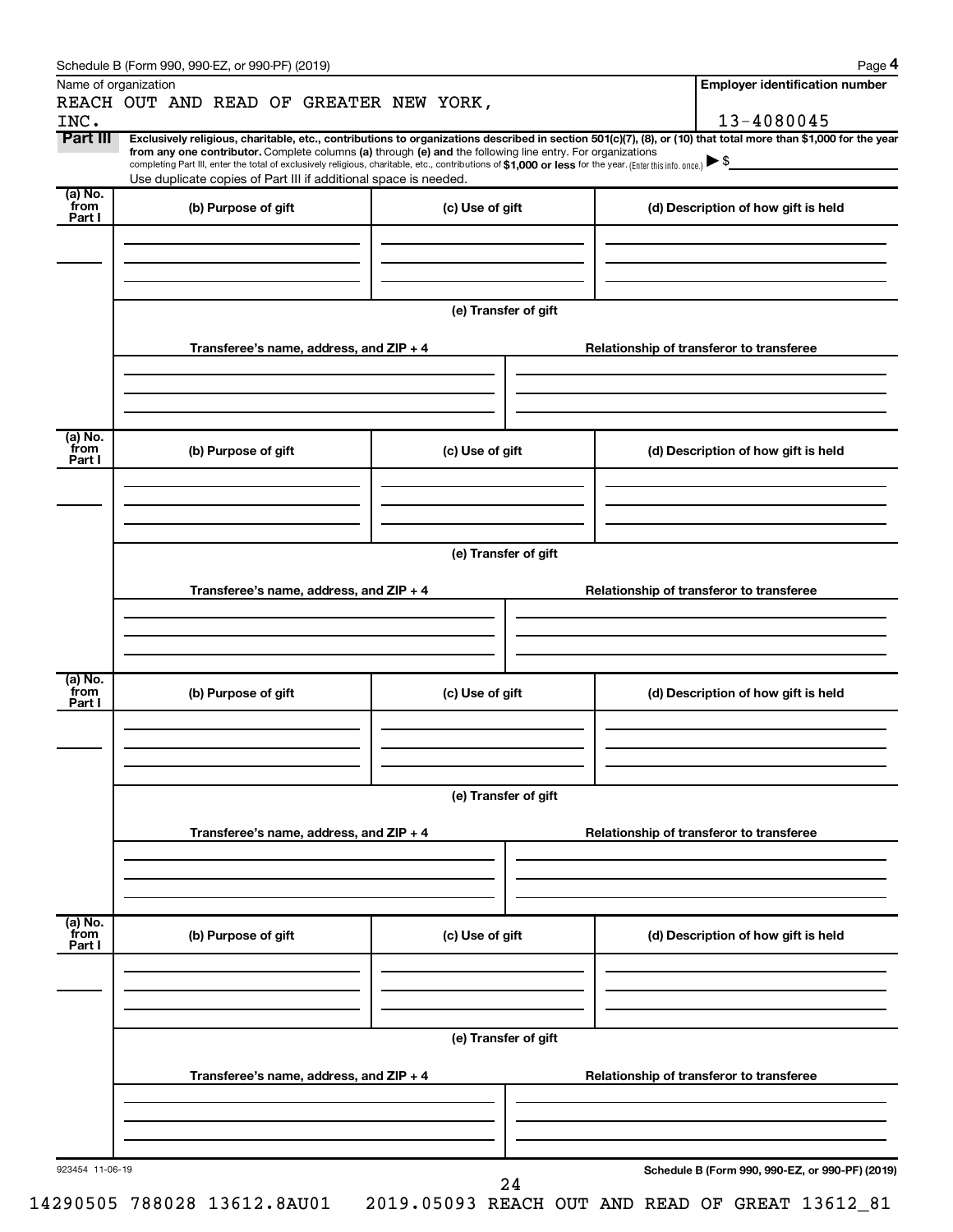| <b>SCHEDULE C</b>                                      |      | <b>Political Campaign and Lobbying Activities</b>                                                                                                             |         |                                                     | OMB No. 1545-0047                                   |
|--------------------------------------------------------|------|---------------------------------------------------------------------------------------------------------------------------------------------------------------|---------|-----------------------------------------------------|-----------------------------------------------------|
| (Form 990 or 990-EZ)                                   |      | For Organizations Exempt From Income Tax Under section 501(c) and section 527                                                                                 |         |                                                     |                                                     |
| Department of the Treasury<br>Internal Revenue Service |      | Complete if the organization is described below. Attach to Form 990 or Form 990-EZ.<br>Go to www.irs.gov/Form990 for instructions and the latest information. |         |                                                     | <b>Open to Public</b><br>Inspection                 |
|                                                        |      | If the organization answered "Yes," on Form 990, Part IV, line 3, or Form 990-EZ, Part V, line 46 (Political Campaign Activities), then                       |         |                                                     |                                                     |
|                                                        |      | • Section 501(c)(3) organizations: Complete Parts I-A and B. Do not complete Part I-C.                                                                        |         |                                                     |                                                     |
|                                                        |      | ● Section 501(c) (other than section 501(c)(3)) organizations: Complete Parts I-A and C below. Do not complete Part I-B.                                      |         |                                                     |                                                     |
| • Section 527 organizations: Complete Part I-A only.   |      |                                                                                                                                                               |         |                                                     |                                                     |
|                                                        |      | If the organization answered "Yes," on Form 990, Part IV, line 4, or Form 990-EZ, Part VI, line 47 (Lobbying Activities), then                                |         |                                                     |                                                     |
|                                                        |      | ● Section 501(c)(3) organizations that have filed Form 5768 (election under section 501(h)): Complete Part II-A. Do not complete Part II-B.                   |         |                                                     |                                                     |
|                                                        |      | • Section 501(c)(3) organizations that have NOT filed Form 5768 (election under section 501(h)): Complete Part II-B. Do not complete Part II-A.               |         |                                                     |                                                     |
|                                                        |      | If the organization answered "Yes," on Form 990, Part IV, line 5 (Proxy Tax) (see separate instructions) or Form 990-EZ, Part V, line 35c (Proxy              |         |                                                     |                                                     |
| Tax) (see separate instructions), then                 |      |                                                                                                                                                               |         |                                                     |                                                     |
| Name of organization                                   |      | • Section 501(c)(4), (5), or (6) organizations: Complete Part III.<br>REACH OUT AND READ OF GREATER NEW YORK,                                                 |         |                                                     | <b>Employer identification number</b>               |
|                                                        | INC. |                                                                                                                                                               |         |                                                     | 13-4080045                                          |
| Part I-A                                               |      | Complete if the organization is exempt under section 501(c) or is a section 527 organization.                                                                 |         |                                                     |                                                     |
|                                                        |      |                                                                                                                                                               |         |                                                     |                                                     |
| 1.                                                     |      | Provide a description of the organization's direct and indirect political campaign activities in Part IV.                                                     |         |                                                     |                                                     |
|                                                        |      |                                                                                                                                                               |         |                                                     | $\blacktriangleright$ \$                            |
| 3 Volunteer hours for political campaign activities    |      |                                                                                                                                                               |         |                                                     |                                                     |
|                                                        |      |                                                                                                                                                               |         |                                                     |                                                     |
| Part I-B                                               |      | Complete if the organization is exempt under section 501(c)(3).                                                                                               |         |                                                     |                                                     |
|                                                        |      |                                                                                                                                                               |         |                                                     | $\blacktriangleright$ \$                            |
|                                                        |      | 2 Enter the amount of any excise tax incurred by organization managers under section 4955                                                                     |         |                                                     | $\triangleright$ s                                  |
|                                                        |      |                                                                                                                                                               |         |                                                     | Yes<br><b>No</b>                                    |
|                                                        |      |                                                                                                                                                               |         |                                                     | <b>No</b><br>Yes                                    |
| <b>b</b> If "Yes," describe in Part IV.                |      |                                                                                                                                                               |         |                                                     |                                                     |
|                                                        |      | Part I-C Complete if the organization is exempt under section 501(c), except section 501(c)(3).                                                               |         |                                                     |                                                     |
|                                                        |      | 1 Enter the amount directly expended by the filing organization for section 527 exempt function activities                                                    |         |                                                     | $\triangleright$ s                                  |
|                                                        |      | 2 Enter the amount of the filing organization's funds contributed to other organizations for section 527                                                      |         |                                                     |                                                     |
|                                                        |      |                                                                                                                                                               |         |                                                     | $\blacktriangleright$ \$                            |
|                                                        |      | 3 Total exempt function expenditures. Add lines 1 and 2. Enter here and on Form 1120-POL.                                                                     |         |                                                     |                                                     |
|                                                        |      |                                                                                                                                                               |         |                                                     | $\triangleright$ \$                                 |
|                                                        |      |                                                                                                                                                               |         |                                                     | Yes<br><b>No</b>                                    |
| 5.                                                     |      | Enter the names, addresses and employer identification number (EIN) of all section 527 political organizations to which the filing organization               |         |                                                     |                                                     |
|                                                        |      | made payments. For each organization listed, enter the amount paid from the filing organization's funds. Also enter the amount of political                   |         |                                                     |                                                     |
|                                                        |      | contributions received that were promptly and directly delivered to a separate political organization, such as a separate segregated fund or a                |         |                                                     |                                                     |
|                                                        |      | political action committee (PAC). If additional space is needed, provide information in Part IV.                                                              |         |                                                     |                                                     |
| (a) Name                                               |      | (b) Address                                                                                                                                                   | (c) EIN | (d) Amount paid from                                | (e) Amount of political                             |
|                                                        |      |                                                                                                                                                               |         | filing organization's<br>funds. If none, enter -0-. | contributions received and<br>promptly and directly |

| <b>a</b> <i>i</i> varie | $\mu$ $\sim$ $\mu$ $\sim$ | יים נש | <b>U</b> Amount paid nom<br>filing organization's<br>funds. If none, enter -0-. | <b>(c)</b> Millouilt of political<br>contributions received and<br>promptly and directly<br>delivered to a separate<br>political organization.<br>If none, enter -0-. |
|-------------------------|---------------------------|--------|---------------------------------------------------------------------------------|-----------------------------------------------------------------------------------------------------------------------------------------------------------------------|
|                         |                           |        |                                                                                 |                                                                                                                                                                       |
|                         |                           |        |                                                                                 |                                                                                                                                                                       |
|                         |                           |        |                                                                                 |                                                                                                                                                                       |
|                         |                           |        |                                                                                 |                                                                                                                                                                       |
|                         |                           |        |                                                                                 |                                                                                                                                                                       |
|                         |                           |        |                                                                                 |                                                                                                                                                                       |

**For Paperwork Reduction Act Notice, see the Instructions for Form 990 or 990-EZ. Schedule C (Form 990 or 990-EZ) 2019** LHA

932041 11-26-19

14290505 788028 13612.8AU01 2019.05093 REACH OUT AND READ OF GREAT 13612\_81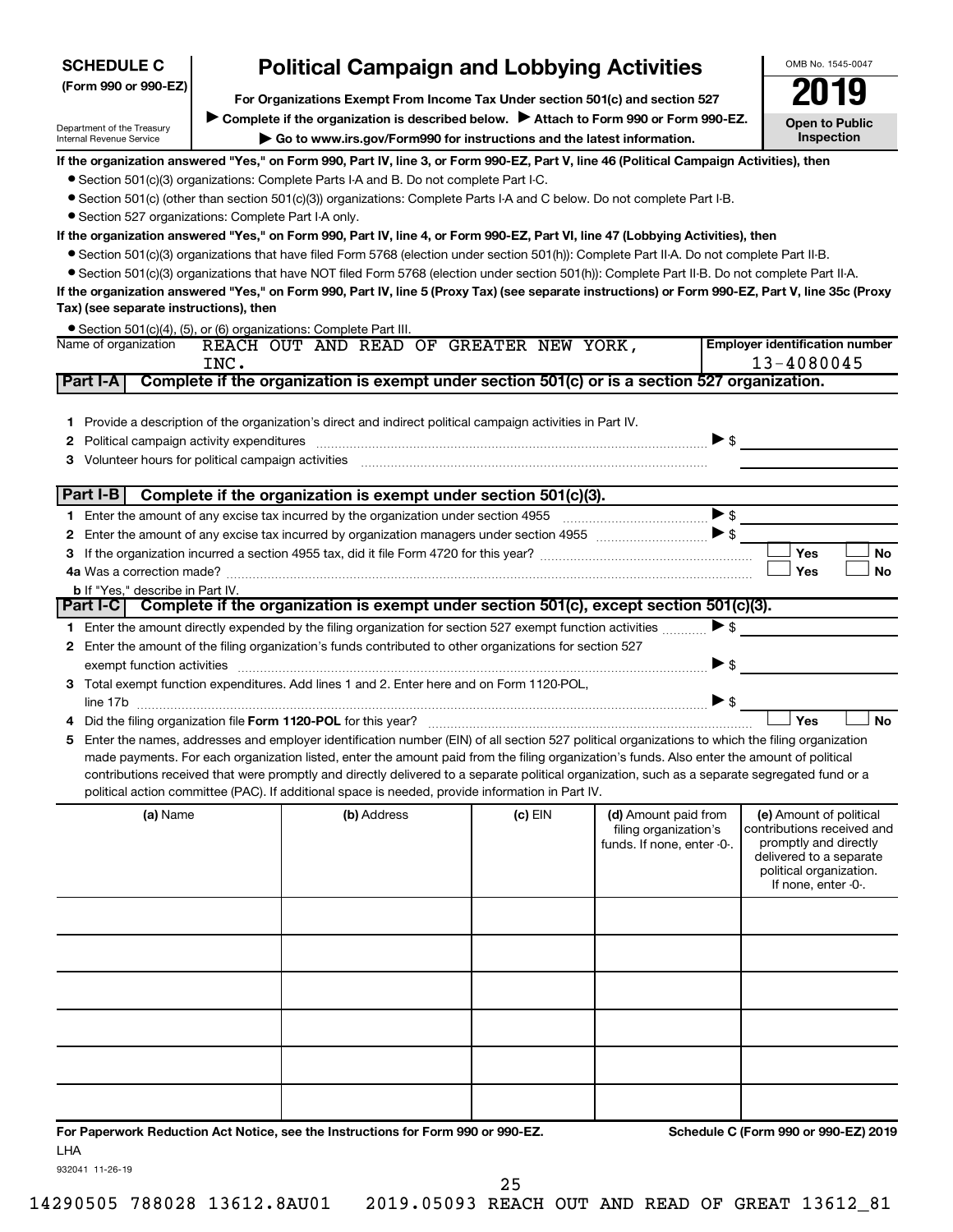| Schedule C (Form 990 or 990-EZ) 2019 INC.                                                                                                              |                                                       |                                                                                                                                               |            |                                        | $13 - 4080045$ Page 2          |
|--------------------------------------------------------------------------------------------------------------------------------------------------------|-------------------------------------------------------|-----------------------------------------------------------------------------------------------------------------------------------------------|------------|----------------------------------------|--------------------------------|
| Complete if the organization is exempt under section 501(c)(3) and filed Form 5768 (election under<br><b>Part II-A</b><br>section 501(h)).             |                                                       |                                                                                                                                               |            |                                        |                                |
| A Check $\blacktriangleright$                                                                                                                          | expenses, and share of excess lobbying expenditures). | if the filing organization belongs to an affiliated group (and list in Part IV each affiliated group member's name, address, EIN,             |            |                                        |                                |
| <b>B</b> Check <b>J</b>                                                                                                                                | <b>Limits on Lobbying Expenditures</b>                | if the filing organization checked box A and "limited control" provisions apply.<br>(The term "expenditures" means amounts paid or incurred.) |            | (a) Filing<br>organization's<br>totals | (b) Affiliated group<br>totals |
| 1a Total lobbying expenditures to influence public opinion (grassroots lobbying)                                                                       |                                                       |                                                                                                                                               |            |                                        |                                |
| <b>b</b> Total lobbying expenditures to influence a legislative body (direct lobbying) <i>manumanomes</i>                                              |                                                       |                                                                                                                                               |            |                                        |                                |
|                                                                                                                                                        |                                                       |                                                                                                                                               |            |                                        |                                |
| d Other exempt purpose expenditures                                                                                                                    |                                                       |                                                                                                                                               |            | 1,062,655.                             |                                |
|                                                                                                                                                        |                                                       |                                                                                                                                               |            | 1,062,655.                             |                                |
| f Lobbying nontaxable amount. Enter the amount from the following table in both columns.                                                               |                                                       |                                                                                                                                               |            | 181,266.                               |                                |
| If the amount on line 1e, column (a) or (b) is:                                                                                                        |                                                       |                                                                                                                                               |            |                                        |                                |
|                                                                                                                                                        |                                                       | The lobbying nontaxable amount is:                                                                                                            |            |                                        |                                |
| Not over \$500,000                                                                                                                                     |                                                       | 20% of the amount on line 1e.                                                                                                                 |            |                                        |                                |
| Over \$500,000 but not over \$1,000,000                                                                                                                |                                                       | \$100,000 plus 15% of the excess over \$500,000.                                                                                              |            |                                        |                                |
| Over \$1,000,000 but not over \$1,500,000                                                                                                              |                                                       | \$175,000 plus 10% of the excess over \$1,000,000                                                                                             |            |                                        |                                |
| Over \$1,500,000 but not over \$17,000,000                                                                                                             |                                                       | \$225,000 plus 5% of the excess over \$1,500,000.                                                                                             |            |                                        |                                |
| Over \$17,000,000                                                                                                                                      | \$1,000,000.                                          |                                                                                                                                               |            |                                        |                                |
|                                                                                                                                                        |                                                       |                                                                                                                                               |            |                                        |                                |
|                                                                                                                                                        |                                                       |                                                                                                                                               |            | 45,317.                                |                                |
| h Subtract line 1q from line 1a. If zero or less, enter -0-                                                                                            |                                                       |                                                                                                                                               |            | 0.                                     |                                |
| i Subtract line 1f from line 1c. If zero or less, enter 0-                                                                                             |                                                       |                                                                                                                                               |            | 0.                                     |                                |
| j If there is an amount other than zero on either line 1h or line 1i, did the organization file Form 4720<br>reporting section 4911 tax for this year? |                                                       |                                                                                                                                               |            |                                        | Yes<br>No                      |
| (Some organizations that made a section 501(h) election do not have to complete all of the five columns below.                                         |                                                       | 4-Year Averaging Period Under Section 501(h)<br>See the separate instructions for lines 2a through 2f.)                                       |            |                                        |                                |
|                                                                                                                                                        |                                                       | Lobbying Expenditures During 4-Year Averaging Period                                                                                          |            |                                        |                                |
| Calendar year<br>(or fiscal year beginning in)                                                                                                         | (a) 2016                                              | (b) 2017                                                                                                                                      | $(c)$ 2018 | $(d)$ 2019                             | (e) Total                      |
| 2a Lobbying nontaxable amount                                                                                                                          | 245,404.                                              | 189,097.                                                                                                                                      | 183,591.   | 181,266.                               | 799,358.                       |
| <b>b</b> Lobbying ceiling amount<br>(150% of line 2a, column(e))                                                                                       |                                                       |                                                                                                                                               |            |                                        | 1,199,037.                     |
| c Total lobbying expenditures                                                                                                                          | 12,000.                                               | 6,000.                                                                                                                                        |            |                                        | 18,000.                        |
| d Grassroots nontaxable amount                                                                                                                         | 61,351.                                               | 47,274.                                                                                                                                       | 45,898.    | 45,317.                                | 199,840.                       |
| e Grassroots ceiling amount<br>(150% of line 2d, column (e))                                                                                           |                                                       |                                                                                                                                               |            |                                        | 299,760.                       |
| f Grassroots lobbying expenditures                                                                                                                     | 12,000.                                               | 6,000.                                                                                                                                        |            |                                        | 18,000.                        |

**Schedule C (Form 990 or 990-EZ) 2019**

932042 11-26-19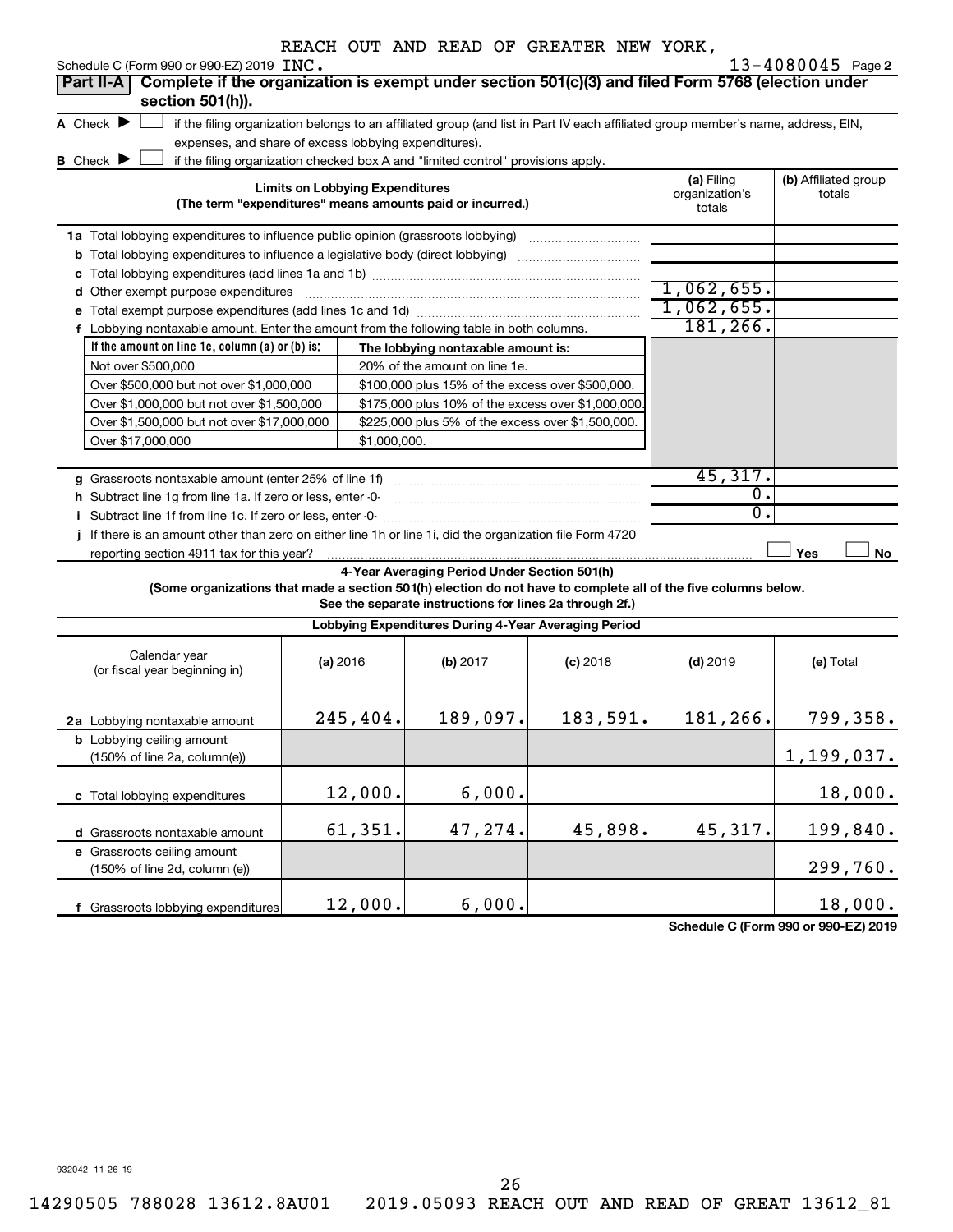# **Part II-B Complete if the organization is exempt under section 501(c)(3) and has NOT filed Form 5768 (election under section 501(h)).**

|              | For each "Yes" response on lines 1a through 1i below, provide in Part IV a detailed description                                                                                                                                                  | (a) |                | (b)    |    |
|--------------|--------------------------------------------------------------------------------------------------------------------------------------------------------------------------------------------------------------------------------------------------|-----|----------------|--------|----|
|              | of the lobbying activity.                                                                                                                                                                                                                        | Yes | No             | Amount |    |
| 1.           | During the year, did the filing organization attempt to influence foreign, national, state, or<br>local legislation, including any attempt to influence public opinion on a legislative matter<br>or referendum, through the use of:             |     |                |        |    |
|              | <b>b</b> Paid staff or management (include compensation in expenses reported on lines 1c through 1i)?                                                                                                                                            |     |                |        |    |
|              |                                                                                                                                                                                                                                                  |     |                |        |    |
|              |                                                                                                                                                                                                                                                  |     |                |        |    |
|              |                                                                                                                                                                                                                                                  |     |                |        |    |
|              | g Direct contact with legislators, their staffs, government officials, or a legislative body?<br>h Rallies, demonstrations, seminars, conventions, speeches, lectures, or any similar means?                                                     |     |                |        |    |
|              | <i>i</i> Other activities?                                                                                                                                                                                                                       |     |                |        |    |
|              |                                                                                                                                                                                                                                                  |     |                |        |    |
|              | 2a Did the activities in line 1 cause the organization to be not described in section 501(c)(3)?                                                                                                                                                 |     |                |        |    |
|              |                                                                                                                                                                                                                                                  |     |                |        |    |
|              | c If "Yes," enter the amount of any tax incurred by organization managers under section 4912                                                                                                                                                     |     |                |        |    |
|              | d If the filing organization incurred a section 4912 tax, did it file Form 4720 for this year?                                                                                                                                                   |     |                |        |    |
|              | Part III-A Complete if the organization is exempt under section 501(c)(4), section 501(c)(5), or section                                                                                                                                         |     |                |        |    |
|              | 501(c)(6).                                                                                                                                                                                                                                       |     |                |        |    |
|              |                                                                                                                                                                                                                                                  |     |                | Yes    | No |
| 1            |                                                                                                                                                                                                                                                  |     | 1              |        |    |
| $\mathbf{2}$ |                                                                                                                                                                                                                                                  |     | $\overline{2}$ |        |    |
| 3            | Did the organization agree to carry over lobbying and political campaign activity expenditures from the prior year?                                                                                                                              |     | 3              |        |    |
|              | Part III-B Complete if the organization is exempt under section $501(c)(4)$ , section $501(c)(5)$ , or section<br>501(c)(6) and if either (a) BOTH Part III-A, lines 1 and 2, are answered "No" OR (b) Part III-A, line 3, is<br>answered "Yes." |     |                |        |    |
| 1            |                                                                                                                                                                                                                                                  |     | 1              |        |    |
| $\mathbf{2}$ | Section 162(e) nondeductible lobbying and political expenditures (do not include amounts of political                                                                                                                                            |     |                |        |    |
|              | expenses for which the section 527(f) tax was paid).                                                                                                                                                                                             |     |                |        |    |
|              |                                                                                                                                                                                                                                                  |     | 2a             |        |    |
|              | b Carryover from last year manufactured and continuum contracts and contracts and contracts and contracts and contracts and contracts and contracts and contracts and contracts and contracts and contracts and contracts and                    |     | 2 <sub>b</sub> |        |    |
|              |                                                                                                                                                                                                                                                  |     | 2c             |        |    |
| з            |                                                                                                                                                                                                                                                  |     | 3              |        |    |
| 4            | If notices were sent and the amount on line 2c exceeds the amount on line 3, what portion of the excess                                                                                                                                          |     |                |        |    |
|              | does the organization agree to carryover to the reasonable estimate of nondeductible lobbying and political                                                                                                                                      |     |                |        |    |
|              |                                                                                                                                                                                                                                                  |     | 4              |        |    |
| 5            |                                                                                                                                                                                                                                                  |     | 5              |        |    |
|              | Part IV  <br><b>Supplemental Information</b>                                                                                                                                                                                                     |     |                |        |    |
|              | Drouide the descriptions required for Dart LA line 1: Dart LD line 4: Dart LC line E: Dart II A (officiend group ligt): Dart II A lines 1 and 2 (aco                                                                                             |     |                |        |    |

Provide the descriptions required for Part I-A, line 1; Part I-B, line 4; Part I-C, line 5; Part II-A (affiliated group list); Part II-A, lines 1 and 2 (see instructions); and Part II-B, line 1. Also, complete this part for any additional information.

**Schedule C (Form 990 or 990-EZ) 2019**

932043 11-26-19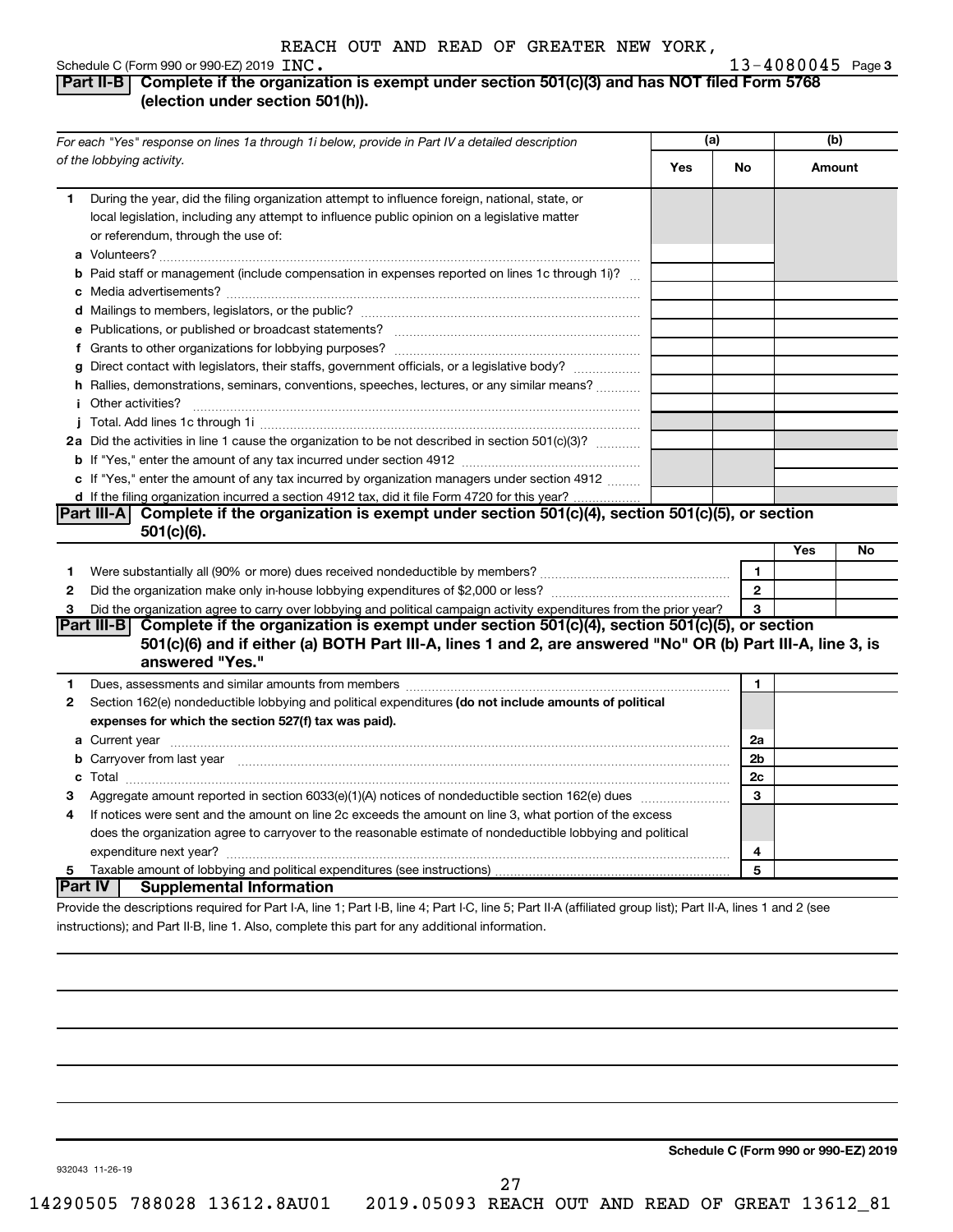|         | <b>SCHEDULE D</b>              |                                                        | <b>Supplemental Financial Statements</b>                                                                                                       |                         |    |                                                    | OMB No. 1545-0047               |
|---------|--------------------------------|--------------------------------------------------------|------------------------------------------------------------------------------------------------------------------------------------------------|-------------------------|----|----------------------------------------------------|---------------------------------|
|         | (Form 990)                     |                                                        | Complete if the organization answered "Yes" on Form 990,                                                                                       |                         |    |                                                    |                                 |
|         | Department of the Treasury     |                                                        | Part IV, line 6, 7, 8, 9, 10, 11a, 11b, 11c, 11d, 11e, 11f, 12a, or 12b.                                                                       | Attach to Form 990.     |    |                                                    | Open to Public                  |
|         | Internal Revenue Service       |                                                        | Go to www.irs.gov/Form990 for instructions and the latest information.                                                                         |                         |    |                                                    | <b>Inspection</b>               |
|         | Name of the organization       |                                                        | REACH OUT AND READ OF GREATER NEW YORK,                                                                                                        |                         |    | <b>Employer identification number</b>              |                                 |
|         | Part I                         | INC.                                                   | Organizations Maintaining Donor Advised Funds or Other Similar Funds or Accounts. Complete if the                                              |                         |    | 13-4080045                                         |                                 |
|         |                                |                                                        | organization answered "Yes" on Form 990, Part IV, line 6.                                                                                      |                         |    |                                                    |                                 |
|         |                                |                                                        |                                                                                                                                                | (a) Donor advised funds |    | (b) Funds and other accounts                       |                                 |
| 1       |                                |                                                        |                                                                                                                                                |                         |    |                                                    |                                 |
| 2       |                                |                                                        | Aggregate value of contributions to (during year)                                                                                              |                         |    |                                                    |                                 |
| 3       |                                |                                                        | Aggregate value of grants from (during year)                                                                                                   |                         |    |                                                    |                                 |
| 4       |                                |                                                        |                                                                                                                                                |                         |    |                                                    |                                 |
| 5       |                                |                                                        | Did the organization inform all donors and donor advisors in writing that the assets held in donor advised funds                               |                         |    |                                                    |                                 |
|         |                                |                                                        |                                                                                                                                                |                         |    | Yes                                                | <b>No</b>                       |
| 6       |                                |                                                        | Did the organization inform all grantees, donors, and donor advisors in writing that grant funds can be used only                              |                         |    |                                                    |                                 |
|         |                                |                                                        | for charitable purposes and not for the benefit of the donor or donor advisor, or for any other purpose conferring                             |                         |    |                                                    |                                 |
|         | impermissible private benefit? |                                                        |                                                                                                                                                |                         |    | Yes                                                | No                              |
| Part II |                                |                                                        | Conservation Easements. Complete if the organization answered "Yes" on Form 990, Part IV, line 7.                                              |                         |    |                                                    |                                 |
| 1       |                                |                                                        | Purpose(s) of conservation easements held by the organization (check all that apply).                                                          |                         |    |                                                    |                                 |
|         |                                |                                                        | Preservation of land for public use (for example, recreation or education)                                                                     |                         |    | Preservation of a historically important land area |                                 |
|         |                                | Protection of natural habitat                          |                                                                                                                                                |                         |    | Preservation of a certified historic structure     |                                 |
|         |                                | Preservation of open space                             |                                                                                                                                                |                         |    |                                                    |                                 |
| 2       |                                |                                                        | Complete lines 2a through 2d if the organization held a qualified conservation contribution in the form of a conservation easement on the last |                         |    |                                                    |                                 |
|         | day of the tax year.           |                                                        |                                                                                                                                                |                         |    |                                                    | Held at the End of the Tax Year |
|         |                                |                                                        |                                                                                                                                                |                         | 2a |                                                    |                                 |
| b       |                                |                                                        |                                                                                                                                                |                         | 2b |                                                    |                                 |
| с       |                                |                                                        |                                                                                                                                                |                         | 2c |                                                    |                                 |
| d       |                                |                                                        | Number of conservation easements included in (c) acquired after 7/25/06, and not on a historic structure                                       |                         |    |                                                    |                                 |
|         |                                |                                                        |                                                                                                                                                |                         | 2d |                                                    |                                 |
| 3       |                                |                                                        | Number of conservation easements modified, transferred, released, extinguished, or terminated by the organization during the tax               |                         |    |                                                    |                                 |
|         | $year \blacktriangleright$     |                                                        |                                                                                                                                                |                         |    |                                                    |                                 |
| 4       |                                |                                                        | Number of states where property subject to conservation easement is located $\blacktriangleright$                                              |                         |    |                                                    |                                 |
| 5       |                                |                                                        | Does the organization have a written policy regarding the periodic monitoring, inspection, handling of                                         |                         |    |                                                    |                                 |
|         |                                |                                                        |                                                                                                                                                |                         |    | Yes                                                | <b>No</b>                       |
| 6       |                                |                                                        | Staff and volunteer hours devoted to monitoring, inspecting, handling of violations, and enforcing conservation easements during the year      |                         |    |                                                    |                                 |
|         |                                |                                                        |                                                                                                                                                |                         |    |                                                    |                                 |
| 7       |                                |                                                        | Amount of expenses incurred in monitoring, inspecting, handling of violations, and enforcing conservation easements during the year            |                         |    |                                                    |                                 |
|         | $\blacktriangleright$ \$       |                                                        |                                                                                                                                                |                         |    |                                                    |                                 |
| 8       |                                |                                                        | Does each conservation easement reported on line 2(d) above satisfy the requirements of section 170(h)(4)(B)(i)                                |                         |    |                                                    |                                 |
|         |                                |                                                        |                                                                                                                                                |                         |    | Yes                                                | No                              |
| 9       |                                |                                                        | In Part XIII, describe how the organization reports conservation easements in its revenue and expense statement and                            |                         |    |                                                    |                                 |
|         |                                |                                                        | balance sheet, and include, if applicable, the text of the footnote to the organization's financial statements that describes the              |                         |    |                                                    |                                 |
|         | Part III                       | organization's accounting for conservation easements.  | Organizations Maintaining Collections of Art, Historical Treasures, or Other Similar Assets.                                                   |                         |    |                                                    |                                 |
|         |                                |                                                        | Complete if the organization answered "Yes" on Form 990, Part IV, line 8.                                                                      |                         |    |                                                    |                                 |
|         |                                |                                                        | 1a If the organization elected, as permitted under FASB ASC 958, not to report in its revenue statement and balance sheet works                |                         |    |                                                    |                                 |
|         |                                |                                                        | of art, historical treasures, or other similar assets held for public exhibition, education, or research in furtherance of public              |                         |    |                                                    |                                 |
|         |                                |                                                        | service, provide in Part XIII the text of the footnote to its financial statements that describes these items.                                 |                         |    |                                                    |                                 |
| b       |                                |                                                        | If the organization elected, as permitted under FASB ASC 958, to report in its revenue statement and balance sheet works of                    |                         |    |                                                    |                                 |
|         |                                |                                                        | art, historical treasures, or other similar assets held for public exhibition, education, or research in furtherance of public service,        |                         |    |                                                    |                                 |
|         |                                | provide the following amounts relating to these items: |                                                                                                                                                |                         |    |                                                    |                                 |
|         |                                |                                                        |                                                                                                                                                |                         |    |                                                    |                                 |
|         |                                | (ii) Assets included in Form 990, Part X               |                                                                                                                                                |                         |    | - \$                                               |                                 |
| 2       |                                |                                                        | If the organization received or held works of art, historical treasures, or other similar assets for financial gain, provide                   |                         |    |                                                    |                                 |
|         |                                |                                                        | the following amounts required to be reported under FASB ASC 958 relating to these items:                                                      |                         |    |                                                    |                                 |
| а       |                                |                                                        |                                                                                                                                                |                         |    | - \$                                               |                                 |
|         |                                |                                                        |                                                                                                                                                |                         | ▶  | \$                                                 |                                 |
|         |                                |                                                        | LHA For Paperwork Reduction Act Notice, see the Instructions for Form 990.                                                                     |                         |    |                                                    | Schedule D (Form 990) 2019      |
|         | 932051 10-02-19                |                                                        |                                                                                                                                                |                         |    |                                                    |                                 |
|         |                                |                                                        |                                                                                                                                                | 28                      |    |                                                    |                                 |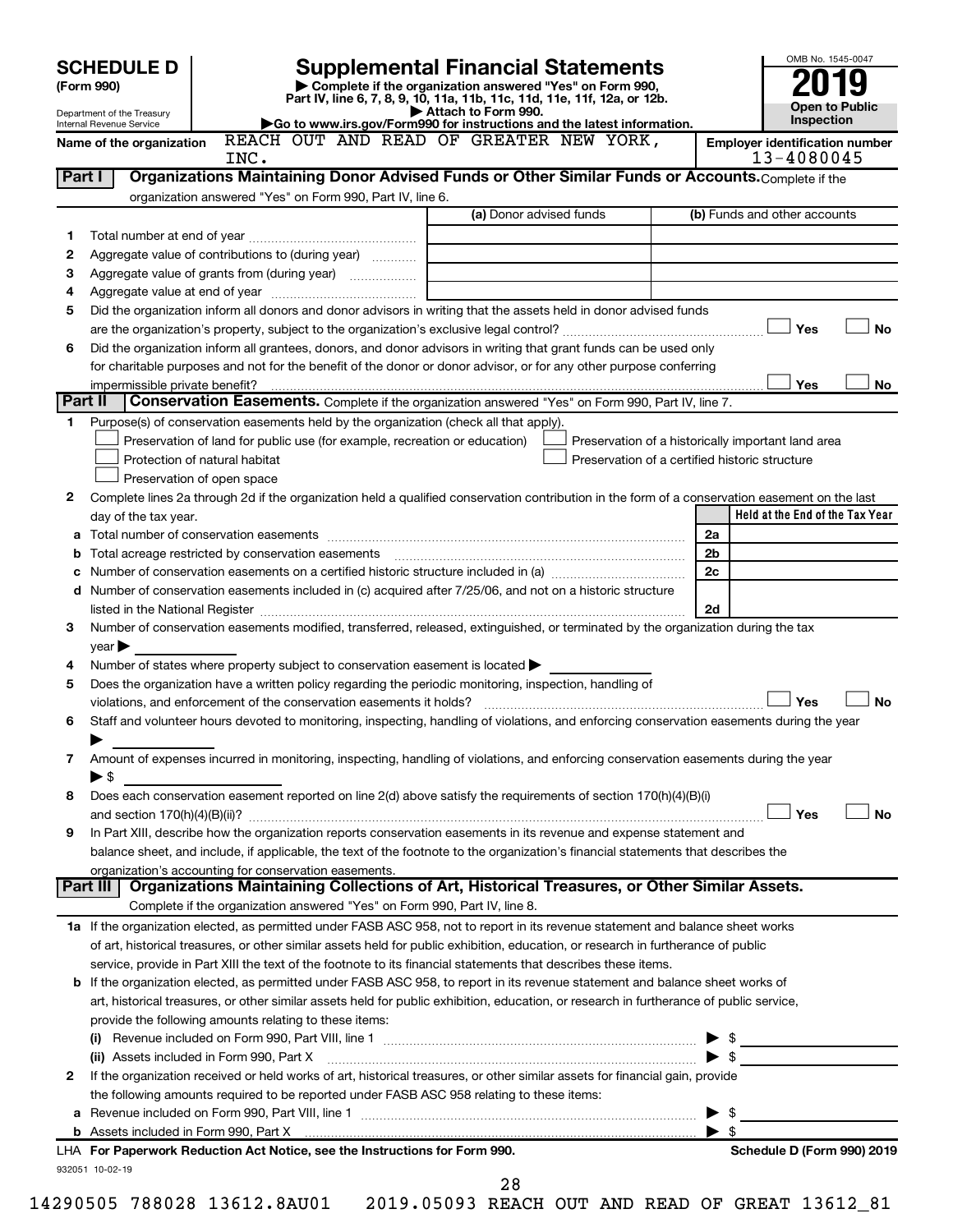|               |                                                                                                                                                                                                                                | REACH OUT AND READ OF GREATER NEW YORK, |   |                |                                                                                                                                                                                                                               |                 |                            |     |                  |
|---------------|--------------------------------------------------------------------------------------------------------------------------------------------------------------------------------------------------------------------------------|-----------------------------------------|---|----------------|-------------------------------------------------------------------------------------------------------------------------------------------------------------------------------------------------------------------------------|-----------------|----------------------------|-----|------------------|
|               | INC.<br>Schedule D (Form 990) 2019                                                                                                                                                                                             |                                         |   |                |                                                                                                                                                                                                                               |                 | $13 - 4080045$ Page 2      |     |                  |
|               | Part III  <br>Organizations Maintaining Collections of Art, Historical Treasures, or Other Similar Assets (continued)                                                                                                          |                                         |   |                |                                                                                                                                                                                                                               |                 |                            |     |                  |
| 3             | Using the organization's acquisition, accession, and other records, check any of the following that make significant use of its                                                                                                |                                         |   |                |                                                                                                                                                                                                                               |                 |                            |     |                  |
|               | collection items (check all that apply):                                                                                                                                                                                       |                                         |   |                |                                                                                                                                                                                                                               |                 |                            |     |                  |
| a             | Public exhibition                                                                                                                                                                                                              | d                                       |   |                | Loan or exchange program                                                                                                                                                                                                      |                 |                            |     |                  |
| b             | Scholarly research                                                                                                                                                                                                             | е                                       |   |                | Other and the contract of the contract of the contract of the contract of the contract of the contract of the contract of the contract of the contract of the contract of the contract of the contract of the contract of the |                 |                            |     |                  |
| c             | Preservation for future generations                                                                                                                                                                                            |                                         |   |                |                                                                                                                                                                                                                               |                 |                            |     |                  |
| 4             | Provide a description of the organization's collections and explain how they further the organization's exempt purpose in Part XIII.                                                                                           |                                         |   |                |                                                                                                                                                                                                                               |                 |                            |     |                  |
| 5             | During the year, did the organization solicit or receive donations of art, historical treasures, or other similar assets                                                                                                       |                                         |   |                |                                                                                                                                                                                                                               |                 |                            |     |                  |
|               |                                                                                                                                                                                                                                |                                         |   |                |                                                                                                                                                                                                                               |                 | Yes                        |     | No               |
|               | <b>Part IV I</b><br><b>Escrow and Custodial Arrangements.</b> Complete if the organization answered "Yes" on Form 990, Part IV, line 9, or                                                                                     |                                         |   |                |                                                                                                                                                                                                                               |                 |                            |     |                  |
|               | reported an amount on Form 990, Part X, line 21.                                                                                                                                                                               |                                         |   |                |                                                                                                                                                                                                                               |                 |                            |     |                  |
|               | 1a Is the organization an agent, trustee, custodian or other intermediary for contributions or other assets not included                                                                                                       |                                         |   |                |                                                                                                                                                                                                                               |                 |                            |     |                  |
|               | on Form 990, Part X? [11] matter and the contract of the contract of the contract of the contract of the contract of the contract of the contract of the contract of the contract of the contract of the contract of the contr |                                         |   |                |                                                                                                                                                                                                                               |                 | Yes                        |     | No               |
|               | b If "Yes," explain the arrangement in Part XIII and complete the following table:                                                                                                                                             |                                         |   |                |                                                                                                                                                                                                                               |                 |                            |     |                  |
|               |                                                                                                                                                                                                                                |                                         |   |                |                                                                                                                                                                                                                               |                 | Amount                     |     |                  |
|               | c Beginning balance measurements and the contract of the contract of the contract of the contract of the contract of the contract of the contract of the contract of the contract of the contract of the contract of the contr |                                         |   |                |                                                                                                                                                                                                                               | 1c              |                            |     |                  |
|               |                                                                                                                                                                                                                                |                                         |   |                |                                                                                                                                                                                                                               | 1d              |                            |     |                  |
|               | e Distributions during the year manufactured and contained and contained and the year manufactured and contained and the year manufactured and contained and contained and contained and contained and contained and contained |                                         |   |                |                                                                                                                                                                                                                               | 1e              |                            |     |                  |
| f.            |                                                                                                                                                                                                                                |                                         |   |                |                                                                                                                                                                                                                               | 1f              |                            |     |                  |
|               | 2a Did the organization include an amount on Form 990, Part X, line 21, for escrow or custodial account liability?                                                                                                             |                                         |   |                |                                                                                                                                                                                                                               |                 | Yes                        |     | No               |
|               | b If "Yes," explain the arrangement in Part XIII. Check here if the explanation has been provided on Part XIII                                                                                                                 |                                         |   |                |                                                                                                                                                                                                                               |                 |                            |     |                  |
| <b>Part V</b> | Endowment Funds. Complete if the organization answered "Yes" on Form 990, Part IV, line 10.                                                                                                                                    |                                         |   |                |                                                                                                                                                                                                                               |                 |                            |     |                  |
|               |                                                                                                                                                                                                                                | (a) Current year                        |   | (b) Prior year | (c) Two years back $\vert$ (d) Three years back $\vert$ (e) Four years back                                                                                                                                                   |                 |                            |     |                  |
|               | <b>1a</b> Beginning of year balance <i>manumumum</i>                                                                                                                                                                           |                                         |   |                |                                                                                                                                                                                                                               |                 |                            |     |                  |
| b             |                                                                                                                                                                                                                                |                                         |   |                |                                                                                                                                                                                                                               |                 |                            |     |                  |
|               | Net investment earnings, gains, and losses                                                                                                                                                                                     |                                         |   |                |                                                                                                                                                                                                                               |                 |                            |     |                  |
|               |                                                                                                                                                                                                                                |                                         |   |                |                                                                                                                                                                                                                               |                 |                            |     |                  |
|               | e Other expenditures for facilities                                                                                                                                                                                            |                                         |   |                |                                                                                                                                                                                                                               |                 |                            |     |                  |
|               | and programs                                                                                                                                                                                                                   |                                         |   |                |                                                                                                                                                                                                                               |                 |                            |     |                  |
|               | f Administrative expenses                                                                                                                                                                                                      |                                         |   |                |                                                                                                                                                                                                                               |                 |                            |     |                  |
| g             |                                                                                                                                                                                                                                |                                         |   |                |                                                                                                                                                                                                                               |                 |                            |     |                  |
| 2             | Provide the estimated percentage of the current year end balance (line 1g, column (a)) held as:                                                                                                                                |                                         |   |                |                                                                                                                                                                                                                               |                 |                            |     |                  |
| а             | Board designated or quasi-endowment                                                                                                                                                                                            |                                         | % |                |                                                                                                                                                                                                                               |                 |                            |     |                  |
|               | Permanent endowment $\blacktriangleright$                                                                                                                                                                                      | %                                       |   |                |                                                                                                                                                                                                                               |                 |                            |     |                  |
|               | $\mathbf c$ Term endowment $\blacktriangleright$                                                                                                                                                                               | %                                       |   |                |                                                                                                                                                                                                                               |                 |                            |     |                  |
|               | The percentages on lines 2a, 2b, and 2c should equal 100%.                                                                                                                                                                     |                                         |   |                |                                                                                                                                                                                                                               |                 |                            |     |                  |
|               | 3a Are there endowment funds not in the possession of the organization that are held and administered for the organization                                                                                                     |                                         |   |                |                                                                                                                                                                                                                               |                 |                            |     |                  |
|               | by:                                                                                                                                                                                                                            |                                         |   |                |                                                                                                                                                                                                                               |                 |                            | Yes | No               |
|               |                                                                                                                                                                                                                                |                                         |   |                |                                                                                                                                                                                                                               |                 | 3a(i)                      |     |                  |
|               |                                                                                                                                                                                                                                |                                         |   |                |                                                                                                                                                                                                                               |                 | 3a(ii)                     |     |                  |
|               |                                                                                                                                                                                                                                |                                         |   |                |                                                                                                                                                                                                                               |                 | 3b                         |     |                  |
| 4             | Describe in Part XIII the intended uses of the organization's endowment funds.                                                                                                                                                 |                                         |   |                |                                                                                                                                                                                                                               |                 |                            |     |                  |
|               | <b>Part VI</b><br>Land, Buildings, and Equipment.                                                                                                                                                                              |                                         |   |                |                                                                                                                                                                                                                               |                 |                            |     |                  |
|               | Complete if the organization answered "Yes" on Form 990, Part IV, line 11a. See Form 990, Part X, line 10.                                                                                                                     |                                         |   |                |                                                                                                                                                                                                                               |                 |                            |     |                  |
|               | Description of property                                                                                                                                                                                                        | (a) Cost or other                       |   |                | (b) Cost or other                                                                                                                                                                                                             | (c) Accumulated | (d) Book value             |     |                  |
|               |                                                                                                                                                                                                                                | basis (investment)                      |   |                | basis (other)                                                                                                                                                                                                                 | depreciation    |                            |     |                  |
|               |                                                                                                                                                                                                                                |                                         |   |                |                                                                                                                                                                                                                               |                 |                            |     |                  |
|               |                                                                                                                                                                                                                                |                                         |   |                |                                                                                                                                                                                                                               |                 |                            |     |                  |
|               |                                                                                                                                                                                                                                |                                         |   |                |                                                                                                                                                                                                                               |                 |                            |     |                  |
|               |                                                                                                                                                                                                                                |                                         |   |                |                                                                                                                                                                                                                               |                 |                            |     |                  |
|               |                                                                                                                                                                                                                                |                                         |   |                | 11,926.                                                                                                                                                                                                                       | 11,926.         |                            |     | 0.               |
|               | Total. Add lines 1a through 1e. (Column (d) must equal Form 990, Part X, column (B), line 10c.)                                                                                                                                |                                         |   |                |                                                                                                                                                                                                                               |                 |                            |     | $\overline{0}$ . |
|               |                                                                                                                                                                                                                                |                                         |   |                |                                                                                                                                                                                                                               |                 | Schedule D (Form 990) 2019 |     |                  |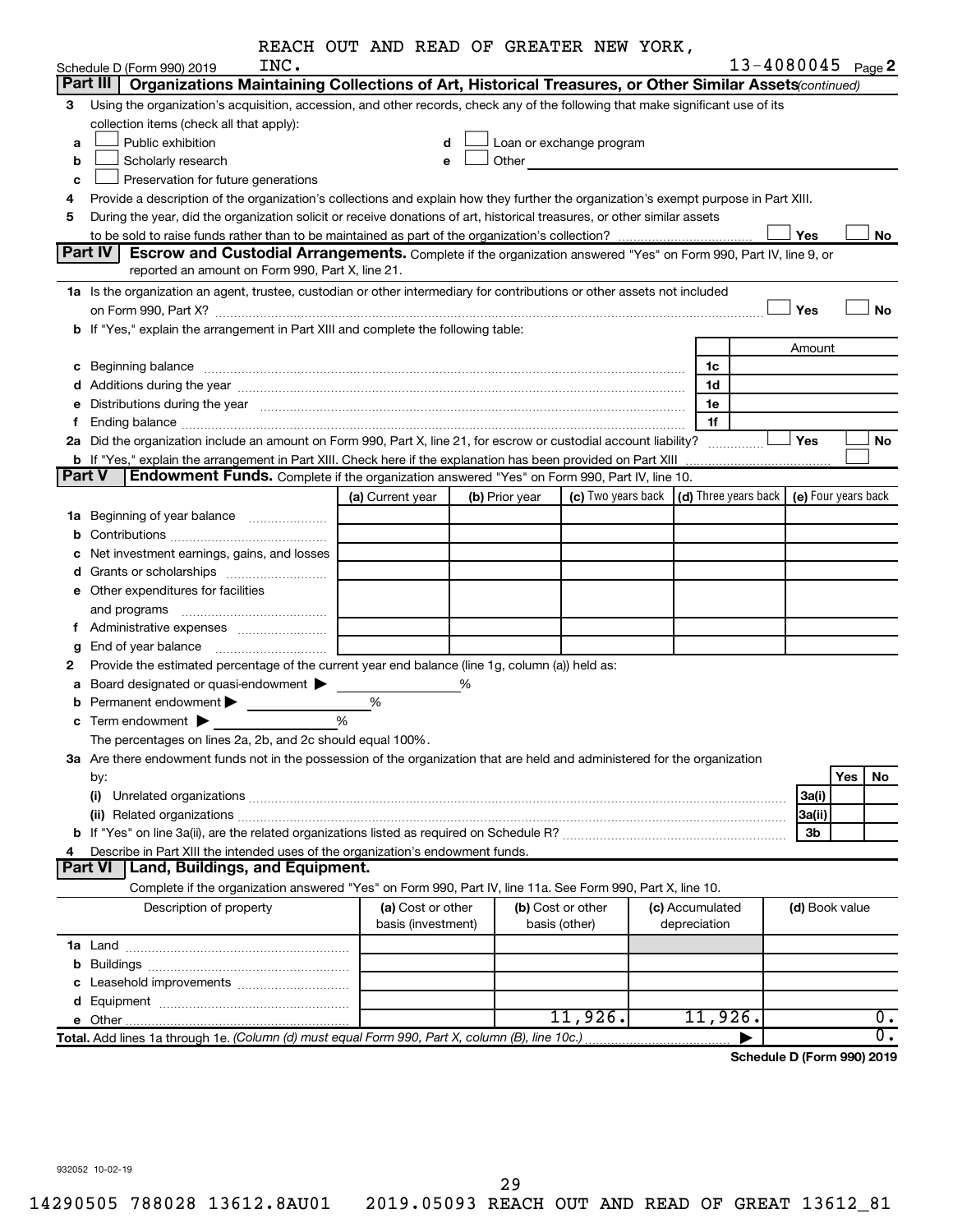| REACH OUT AND READ OF GREATER NEW YORK, |
|-----------------------------------------|
|-----------------------------------------|

|                |                 | $13 - 4080045$<br>Page 3                                                                                                                                                                                                                                                                                                                                                                                                                                                                                                                                                                                                                                                                                                                                                                                            |
|----------------|-----------------|---------------------------------------------------------------------------------------------------------------------------------------------------------------------------------------------------------------------------------------------------------------------------------------------------------------------------------------------------------------------------------------------------------------------------------------------------------------------------------------------------------------------------------------------------------------------------------------------------------------------------------------------------------------------------------------------------------------------------------------------------------------------------------------------------------------------|
|                |                 |                                                                                                                                                                                                                                                                                                                                                                                                                                                                                                                                                                                                                                                                                                                                                                                                                     |
| (b) Book value |                 |                                                                                                                                                                                                                                                                                                                                                                                                                                                                                                                                                                                                                                                                                                                                                                                                                     |
|                |                 |                                                                                                                                                                                                                                                                                                                                                                                                                                                                                                                                                                                                                                                                                                                                                                                                                     |
|                |                 |                                                                                                                                                                                                                                                                                                                                                                                                                                                                                                                                                                                                                                                                                                                                                                                                                     |
|                |                 |                                                                                                                                                                                                                                                                                                                                                                                                                                                                                                                                                                                                                                                                                                                                                                                                                     |
|                |                 |                                                                                                                                                                                                                                                                                                                                                                                                                                                                                                                                                                                                                                                                                                                                                                                                                     |
|                |                 |                                                                                                                                                                                                                                                                                                                                                                                                                                                                                                                                                                                                                                                                                                                                                                                                                     |
|                |                 |                                                                                                                                                                                                                                                                                                                                                                                                                                                                                                                                                                                                                                                                                                                                                                                                                     |
|                |                 |                                                                                                                                                                                                                                                                                                                                                                                                                                                                                                                                                                                                                                                                                                                                                                                                                     |
|                |                 |                                                                                                                                                                                                                                                                                                                                                                                                                                                                                                                                                                                                                                                                                                                                                                                                                     |
|                |                 |                                                                                                                                                                                                                                                                                                                                                                                                                                                                                                                                                                                                                                                                                                                                                                                                                     |
|                |                 |                                                                                                                                                                                                                                                                                                                                                                                                                                                                                                                                                                                                                                                                                                                                                                                                                     |
|                |                 |                                                                                                                                                                                                                                                                                                                                                                                                                                                                                                                                                                                                                                                                                                                                                                                                                     |
|                |                 |                                                                                                                                                                                                                                                                                                                                                                                                                                                                                                                                                                                                                                                                                                                                                                                                                     |
|                |                 |                                                                                                                                                                                                                                                                                                                                                                                                                                                                                                                                                                                                                                                                                                                                                                                                                     |
|                |                 |                                                                                                                                                                                                                                                                                                                                                                                                                                                                                                                                                                                                                                                                                                                                                                                                                     |
| (b) Book value |                 |                                                                                                                                                                                                                                                                                                                                                                                                                                                                                                                                                                                                                                                                                                                                                                                                                     |
|                |                 |                                                                                                                                                                                                                                                                                                                                                                                                                                                                                                                                                                                                                                                                                                                                                                                                                     |
|                |                 |                                                                                                                                                                                                                                                                                                                                                                                                                                                                                                                                                                                                                                                                                                                                                                                                                     |
|                |                 |                                                                                                                                                                                                                                                                                                                                                                                                                                                                                                                                                                                                                                                                                                                                                                                                                     |
|                |                 |                                                                                                                                                                                                                                                                                                                                                                                                                                                                                                                                                                                                                                                                                                                                                                                                                     |
|                |                 |                                                                                                                                                                                                                                                                                                                                                                                                                                                                                                                                                                                                                                                                                                                                                                                                                     |
|                |                 |                                                                                                                                                                                                                                                                                                                                                                                                                                                                                                                                                                                                                                                                                                                                                                                                                     |
|                |                 |                                                                                                                                                                                                                                                                                                                                                                                                                                                                                                                                                                                                                                                                                                                                                                                                                     |
|                |                 |                                                                                                                                                                                                                                                                                                                                                                                                                                                                                                                                                                                                                                                                                                                                                                                                                     |
|                |                 |                                                                                                                                                                                                                                                                                                                                                                                                                                                                                                                                                                                                                                                                                                                                                                                                                     |
|                |                 |                                                                                                                                                                                                                                                                                                                                                                                                                                                                                                                                                                                                                                                                                                                                                                                                                     |
|                |                 |                                                                                                                                                                                                                                                                                                                                                                                                                                                                                                                                                                                                                                                                                                                                                                                                                     |
|                |                 |                                                                                                                                                                                                                                                                                                                                                                                                                                                                                                                                                                                                                                                                                                                                                                                                                     |
|                |                 | (b) Book value                                                                                                                                                                                                                                                                                                                                                                                                                                                                                                                                                                                                                                                                                                                                                                                                      |
|                |                 |                                                                                                                                                                                                                                                                                                                                                                                                                                                                                                                                                                                                                                                                                                                                                                                                                     |
|                |                 |                                                                                                                                                                                                                                                                                                                                                                                                                                                                                                                                                                                                                                                                                                                                                                                                                     |
|                |                 |                                                                                                                                                                                                                                                                                                                                                                                                                                                                                                                                                                                                                                                                                                                                                                                                                     |
|                |                 |                                                                                                                                                                                                                                                                                                                                                                                                                                                                                                                                                                                                                                                                                                                                                                                                                     |
|                |                 |                                                                                                                                                                                                                                                                                                                                                                                                                                                                                                                                                                                                                                                                                                                                                                                                                     |
|                |                 |                                                                                                                                                                                                                                                                                                                                                                                                                                                                                                                                                                                                                                                                                                                                                                                                                     |
|                |                 |                                                                                                                                                                                                                                                                                                                                                                                                                                                                                                                                                                                                                                                                                                                                                                                                                     |
|                |                 |                                                                                                                                                                                                                                                                                                                                                                                                                                                                                                                                                                                                                                                                                                                                                                                                                     |
|                |                 |                                                                                                                                                                                                                                                                                                                                                                                                                                                                                                                                                                                                                                                                                                                                                                                                                     |
|                |                 |                                                                                                                                                                                                                                                                                                                                                                                                                                                                                                                                                                                                                                                                                                                                                                                                                     |
|                |                 |                                                                                                                                                                                                                                                                                                                                                                                                                                                                                                                                                                                                                                                                                                                                                                                                                     |
|                |                 |                                                                                                                                                                                                                                                                                                                                                                                                                                                                                                                                                                                                                                                                                                                                                                                                                     |
|                |                 |                                                                                                                                                                                                                                                                                                                                                                                                                                                                                                                                                                                                                                                                                                                                                                                                                     |
|                |                 | (b) Book value                                                                                                                                                                                                                                                                                                                                                                                                                                                                                                                                                                                                                                                                                                                                                                                                      |
|                |                 |                                                                                                                                                                                                                                                                                                                                                                                                                                                                                                                                                                                                                                                                                                                                                                                                                     |
|                |                 |                                                                                                                                                                                                                                                                                                                                                                                                                                                                                                                                                                                                                                                                                                                                                                                                                     |
|                |                 |                                                                                                                                                                                                                                                                                                                                                                                                                                                                                                                                                                                                                                                                                                                                                                                                                     |
|                |                 |                                                                                                                                                                                                                                                                                                                                                                                                                                                                                                                                                                                                                                                                                                                                                                                                                     |
|                |                 |                                                                                                                                                                                                                                                                                                                                                                                                                                                                                                                                                                                                                                                                                                                                                                                                                     |
|                |                 |                                                                                                                                                                                                                                                                                                                                                                                                                                                                                                                                                                                                                                                                                                                                                                                                                     |
|                |                 |                                                                                                                                                                                                                                                                                                                                                                                                                                                                                                                                                                                                                                                                                                                                                                                                                     |
|                |                 |                                                                                                                                                                                                                                                                                                                                                                                                                                                                                                                                                                                                                                                                                                                                                                                                                     |
|                |                 |                                                                                                                                                                                                                                                                                                                                                                                                                                                                                                                                                                                                                                                                                                                                                                                                                     |
|                |                 |                                                                                                                                                                                                                                                                                                                                                                                                                                                                                                                                                                                                                                                                                                                                                                                                                     |
|                |                 |                                                                                                                                                                                                                                                                                                                                                                                                                                                                                                                                                                                                                                                                                                                                                                                                                     |
|                | (a) Description | Complete if the organization answered "Yes" on Form 990, Part IV, line 11b. See Form 990, Part X, line 12.<br>(c) Method of valuation: Cost or end-of-year market value<br>Complete if the organization answered "Yes" on Form 990, Part IV, line 11c. See Form 990, Part X, line 13.<br>(c) Method of valuation: Cost or end-of-year market value<br>Complete if the organization answered "Yes" on Form 990, Part IV, line 11d. See Form 990, Part X, line 15.<br>Total. (Column (b) must equal Form 990, Part X, col. (B) line 15.)<br>Complete if the organization answered "Yes" on Form 990, Part IV, line 11e or 11f. See Form 990, Part X, line 25.<br>2. Liability for uncertain tax positions. In Part XIII, provide the text of the footnote to the organization's financial statements that reports the |

organization's liability for uncertain tax positions under FASB ASC 740. Check here if the text of the footnote has been provided in Part XIII...

**Schedule D (Form 990) 2019**

932053 10-02-19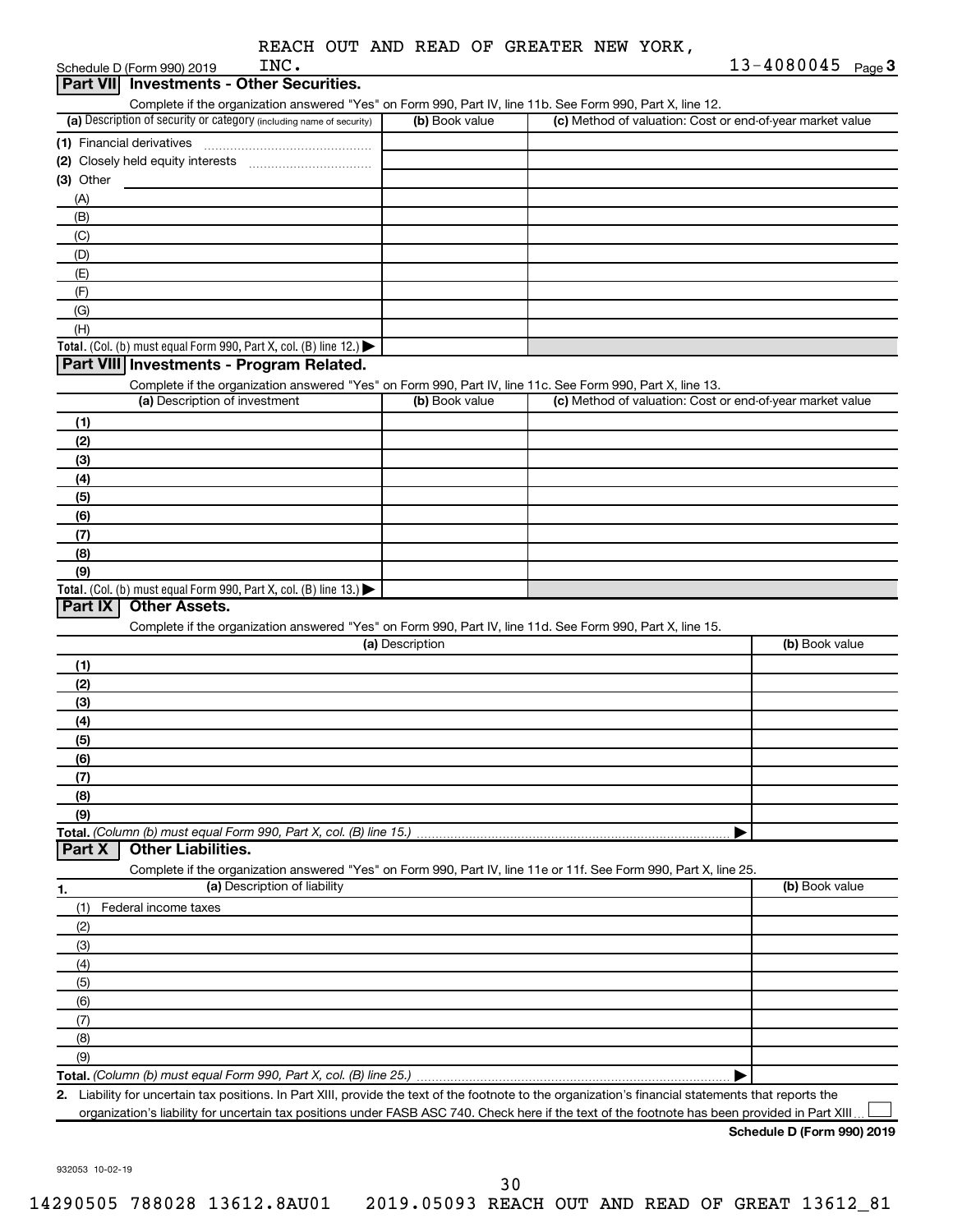|  |  | REACH OUT AND READ OF GREATER NEW YORK, |  |
|--|--|-----------------------------------------|--|
|  |  |                                         |  |

|             | INC.<br>Schedule D (Form 990) 2019                                                                                                                                                                                                  |                |          |                | $13 - 4080045$ Page 4 |
|-------------|-------------------------------------------------------------------------------------------------------------------------------------------------------------------------------------------------------------------------------------|----------------|----------|----------------|-----------------------|
|             | Reconciliation of Revenue per Audited Financial Statements With Revenue per Return.<br><b>Part XI</b>                                                                                                                               |                |          |                |                       |
|             | Complete if the organization answered "Yes" on Form 990, Part IV, line 12a.                                                                                                                                                         |                |          |                |                       |
| 1           | Total revenue, gains, and other support per audited financial statements                                                                                                                                                            |                |          | $\blacksquare$ | 1,134,760.            |
| 2           | Amounts included on line 1 but not on Form 990, Part VIII, line 12:                                                                                                                                                                 |                |          |                |                       |
| a           |                                                                                                                                                                                                                                     | 2a             | 669.     |                |                       |
| b           |                                                                                                                                                                                                                                     | 2 <sub>b</sub> | 166,689. |                |                       |
| с           |                                                                                                                                                                                                                                     | 2c             |          |                |                       |
| d           | Other (Describe in Part XIII.) <b>Construction Contract Construction</b> Chern Construction Construction Construction                                                                                                               | 2d             |          |                |                       |
| e           | Add lines 2a through 2d                                                                                                                                                                                                             |                |          | 2е             | 167,358.              |
| З           |                                                                                                                                                                                                                                     |                |          | 3              | 967,402.              |
| 4           | Amounts included on Form 990, Part VIII, line 12, but not on line 1:                                                                                                                                                                |                |          |                |                       |
|             | Investment expenses not included on Form 990, Part VIII, line 7b                                                                                                                                                                    | 4a             |          |                |                       |
| b           |                                                                                                                                                                                                                                     | 4 <sub>h</sub> |          |                |                       |
| C.          | Add lines 4a and 4b                                                                                                                                                                                                                 |                |          | 4c             | ο.                    |
| 5           |                                                                                                                                                                                                                                     |                |          | 5              | 967,402.              |
|             | Part XII   Reconciliation of Expenses per Audited Financial Statements With Expenses per Return.                                                                                                                                    |                |          |                |                       |
|             | Complete if the organization answered "Yes" on Form 990, Part IV, line 12a.                                                                                                                                                         |                |          |                |                       |
|             |                                                                                                                                                                                                                                     |                |          |                |                       |
| 1           |                                                                                                                                                                                                                                     |                |          | $\blacksquare$ | 1,229,345.            |
| 2           | Amounts included on line 1 but not on Form 990, Part IX, line 25:                                                                                                                                                                   |                |          |                |                       |
| a           |                                                                                                                                                                                                                                     | 2a             | 166,689. |                |                       |
| $\mathbf b$ | Prior year adjustments [1111] [121] Prior year adjustments [111] [121] Prior year adjustments [111] [121] [121                                                                                                                      | 2 <sub>b</sub> |          |                |                       |
|             |                                                                                                                                                                                                                                     | 2c             |          |                |                       |
| d           |                                                                                                                                                                                                                                     | 2d             |          |                |                       |
| е           | Add lines 2a through 2d <b>[10]</b> University of the state of the state of the state of the state of the state of the state of the state of the state of the state of the state of the state of the state of the state of the stat |                |          | 2е             | 166,689.              |
| 3           |                                                                                                                                                                                                                                     |                |          | 3              | 1,062,656.            |
| 4           | Amounts included on Form 990, Part IX, line 25, but not on line 1:                                                                                                                                                                  |                |          |                |                       |
| a           |                                                                                                                                                                                                                                     | 4a l           |          |                |                       |
| b           |                                                                                                                                                                                                                                     | 4 <sub>b</sub> |          |                |                       |
| c           | Add lines 4a and 4b                                                                                                                                                                                                                 |                |          | 4c             | 0.                    |
| 5           | <b>Part XIII Supplemental Information.</b>                                                                                                                                                                                          |                |          | 5              | $1,062,656$ .         |

Provide the descriptions required for Part II, lines 3, 5, and 9; Part III, lines 1a and 4; Part IV, lines 1b and 2b; Part V, line 4; Part X, line 2; Part XI, lines 2d and 4b; and Part XII, lines 2d and 4b. Also complete this part to provide any additional information.

932054 10-02-19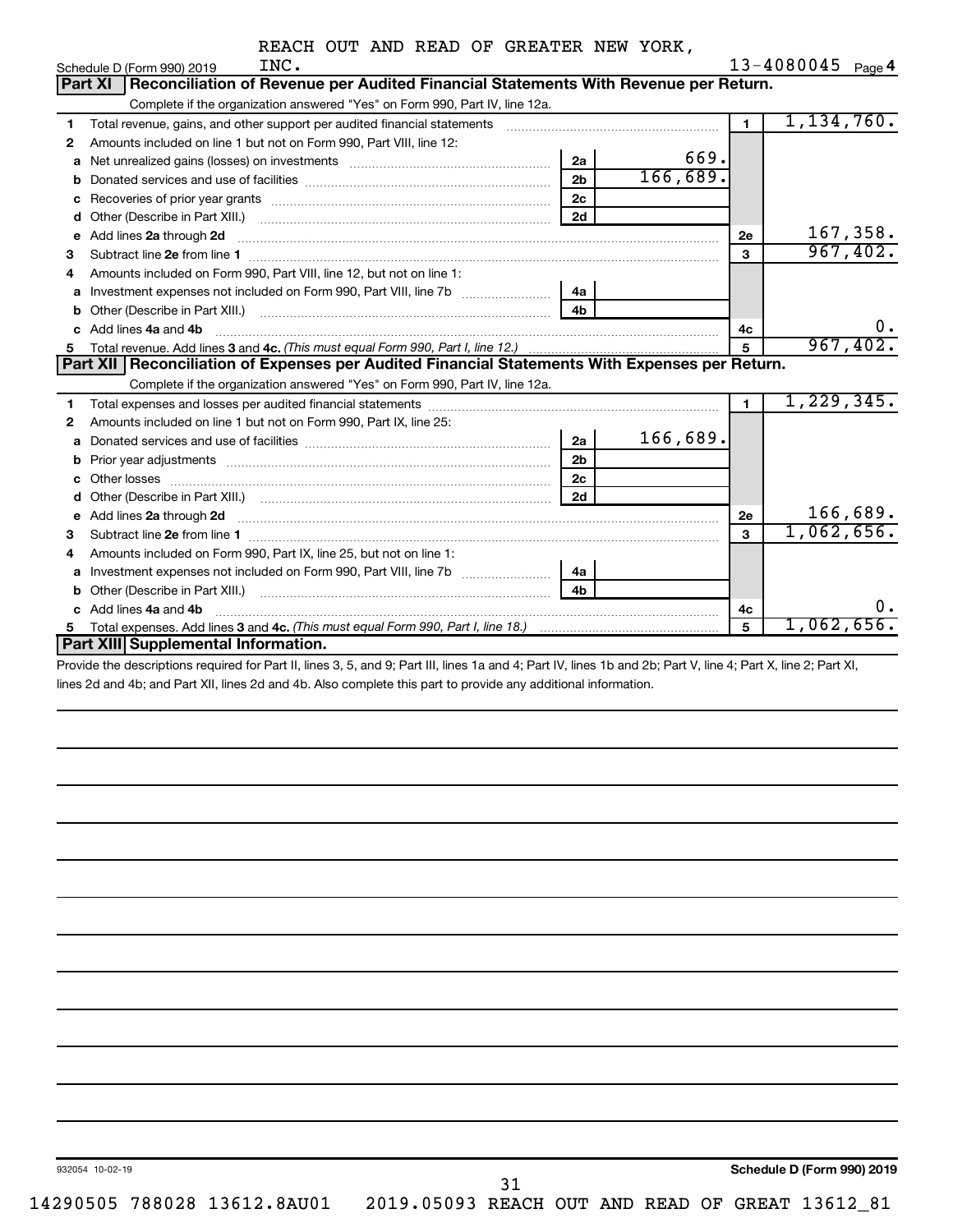| <b>SCHEDULE I</b><br>(Form 990)                                                                                                                                               | <b>Grants and Other Assistance to Organizations,</b><br>Governments, and Individuals in the United States<br>Complete if the organization answered "Yes" on Form 990, Part IV, line 21 or 22.                                                                                                                               |                                    |                             |                                         |                                               |                                          | OMB No. 1545-0047<br>2019             |
|-------------------------------------------------------------------------------------------------------------------------------------------------------------------------------|-----------------------------------------------------------------------------------------------------------------------------------------------------------------------------------------------------------------------------------------------------------------------------------------------------------------------------|------------------------------------|-----------------------------|-----------------------------------------|-----------------------------------------------|------------------------------------------|---------------------------------------|
| Attach to Form 990.<br>Department of the Treasury<br>Internal Revenue Service<br><b>Inspection</b><br>Go to www.irs.gov/Form990 for the latest information.                   |                                                                                                                                                                                                                                                                                                                             |                                    |                             |                                         |                                               |                                          | <b>Open to Public</b>                 |
| Name of the organization<br>INC.                                                                                                                                              | REACH OUT AND READ OF GREATER NEW YORK,<br><b>Employer identification number</b><br>13-4080045                                                                                                                                                                                                                              |                                    |                             |                                         |                                               |                                          |                                       |
| Part I<br>General Information on Grants and Assistance                                                                                                                        |                                                                                                                                                                                                                                                                                                                             |                                    |                             |                                         |                                               |                                          |                                       |
| $\mathbf 1$<br>$\mathbf{2}$                                                                                                                                                   | Does the organization maintain records to substantiate the amount of the grants or assistance, the grantees' eligibility for the grants or assistance, and the selection<br>$\boxed{\text{X}}$ Yes<br>l No<br>Describe in Part IV the organization's procedures for monitoring the use of grant funds in the United States. |                                    |                             |                                         |                                               |                                          |                                       |
| Part II<br>Grants and Other Assistance to Domestic Organizations and Domestic Governments. Complete if the organization answered "Yes" on Form 990, Part IV, line 21, for any |                                                                                                                                                                                                                                                                                                                             |                                    |                             |                                         |                                               |                                          |                                       |
| recipient that received more than \$5,000. Part II can be duplicated if additional space is needed.                                                                           |                                                                                                                                                                                                                                                                                                                             |                                    |                             |                                         | (f) Method of                                 |                                          |                                       |
| 1 (a) Name and address of organization<br>or government                                                                                                                       | $(b)$ EIN                                                                                                                                                                                                                                                                                                                   | (c) IRC section<br>(if applicable) | (d) Amount of<br>cash grant | (e) Amount of<br>non-cash<br>assistance | valuation (book,<br>FMV, appraisal,<br>other) | (g) Description of<br>noncash assistance | (h) Purpose of grant<br>or assistance |
| FAMILY HEALTH CENTERS AT NYU<br>LANGONE - 6025 6TH AVE - BROOKLYN<br>NY 11220                                                                                                 | 13-4080045                                                                                                                                                                                                                                                                                                                  | 501(C)(3)                          | $\mathbf{0}$ .              | 5.152. VALUE                            | FAIR MARKET                                   | <b>BOOKS</b>                             | ENCOURAGE READING                     |
| JACOBI MEDICAL CENTER                                                                                                                                                         |                                                                                                                                                                                                                                                                                                                             |                                    |                             |                                         |                                               |                                          |                                       |
| 1340 PELHAM PARKWAY SOUTH<br>BUILDING #8, 1ST FLOOR - BRONX, NY                                                                                                               |                                                                                                                                                                                                                                                                                                                             |                                    | 0.                          |                                         | <b>FAIR MARKET</b>                            |                                          |                                       |
| 10461                                                                                                                                                                         | $13-1849594$ $501(C)(3)$                                                                                                                                                                                                                                                                                                    |                                    |                             | 9,912. VALUE                            |                                               | <b>BOOKS</b>                             | ENCOURAGE READING                     |
| MT. SINAI MEDICAL CENTER<br>1 GUSTAVE LEVY PLACE, BOX 1202A<br>NEW YORK, NY 10029                                                                                             | 13-6271888                                                                                                                                                                                                                                                                                                                  | 501(C)(3)                          | $\mathbf{0}$ .              | 8.418. VALUE                            | FAIR MARKET                                   | <b>BOOKS</b>                             | ENCOURAGE READING                     |
| NEW YORK CITY HEALTH AND HOSPITALS<br>CORPORATION - 234 E 149TH ST,<br>SUITE 4-20 - BRONX, NY 10451                                                                           | 13-2655001                                                                                                                                                                                                                                                                                                                  | 501(C)(3)                          | $\mathbf{0}$ .              | 32,585. VALUE                           | <b>FAIR MARKET</b>                            | <b>BOOKS</b>                             | ENCOURAGE READING                     |
| NY-PRESBYTERIAN<br>263 7TH AVE, SUITE 3B<br>BROOKLYN, NY 11215                                                                                                                | 13-3957095                                                                                                                                                                                                                                                                                                                  | 501(C)(3)                          | $\mathbf 0$ .               | 5,075. VALUE                            | FAIR MARKET                                   | BOOKS                                    | ENCOURAGE READING                     |
| CHILDREN OF BELLEVUE'S REACH OUT<br>AND READ - 462 FIRST AVENUE A302<br>NEW YORK, NY 10016                                                                                    | $13-1679615$ $501(C)(3)$                                                                                                                                                                                                                                                                                                    |                                    | $\mathbf{0}$ .              | 7.289. VALUE                            | FAIR MARKET                                   | BOOKS                                    | <b>ENCOURAGE READING</b>              |
| $\mathbf{2}$<br>3                                                                                                                                                             |                                                                                                                                                                                                                                                                                                                             |                                    |                             |                                         |                                               |                                          | 7.<br>$\overline{\mathfrak{o}}$ .     |

**For Paperwork Reduction Act Notice, see the Instructions for Form 990. Schedule I (Form 990) (2019)** LHA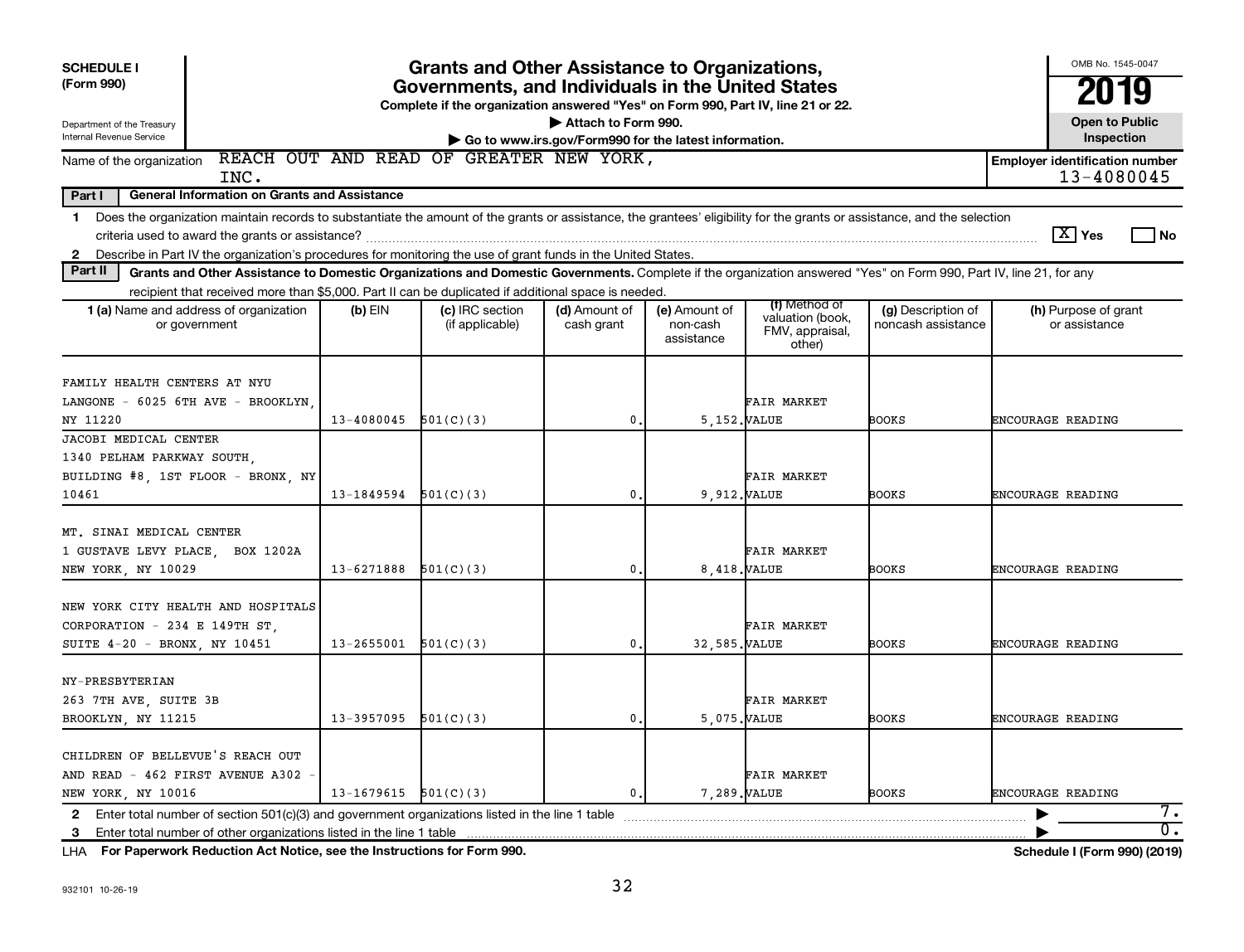| Part II Continuation of Grants and Other Assistance to Governments and Organizations in the United States (Schedule I (Form 990), Part II.) |            |                                  |                             |                                         |                                                                |                                           |                                       |
|---------------------------------------------------------------------------------------------------------------------------------------------|------------|----------------------------------|-----------------------------|-----------------------------------------|----------------------------------------------------------------|-------------------------------------------|---------------------------------------|
| (a) Name and address of<br>organization or government                                                                                       | $(b)$ EIN  | (c) IRC section<br>if applicable | (d) Amount of<br>cash grant | (e) Amount of<br>non-cash<br>assistance | (f) Method of<br>valuation<br>(book, FMV,<br>appraisal, other) | (g) Description of<br>non-cash assistance | (h) Purpose of grant<br>or assistance |
| URBAN HEALTH PLAN/EL NUEVO SAN                                                                                                              |            |                                  |                             |                                         |                                                                |                                           |                                       |
| JUAN HEALTH CENTER - 1065                                                                                                                   |            |                                  |                             |                                         |                                                                |                                           |                                       |
| SOUTHERN BOULEVARD PEDIATRIC                                                                                                                |            |                                  |                             |                                         | FAIR MARKET                                                    |                                           |                                       |
| DEPARTMENT<br>- BRONX, NY 10459                                                                                                             | 23-7360305 | 501(C)(3)                        | 0.                          | 5,178. VALUE                            |                                                                | <b>BOOKS</b>                              | ENCOURAGE READING                     |
|                                                                                                                                             |            |                                  |                             |                                         |                                                                |                                           |                                       |
|                                                                                                                                             |            |                                  |                             |                                         |                                                                |                                           |                                       |
|                                                                                                                                             |            |                                  |                             |                                         |                                                                |                                           |                                       |
|                                                                                                                                             |            |                                  |                             |                                         |                                                                |                                           |                                       |
|                                                                                                                                             |            |                                  |                             |                                         |                                                                |                                           |                                       |
|                                                                                                                                             |            |                                  |                             |                                         |                                                                |                                           |                                       |
|                                                                                                                                             |            |                                  |                             |                                         |                                                                |                                           |                                       |
|                                                                                                                                             |            |                                  |                             |                                         |                                                                |                                           |                                       |
|                                                                                                                                             |            |                                  |                             |                                         |                                                                |                                           |                                       |
|                                                                                                                                             |            |                                  |                             |                                         |                                                                |                                           |                                       |
|                                                                                                                                             |            |                                  |                             |                                         |                                                                |                                           |                                       |
|                                                                                                                                             |            |                                  |                             |                                         |                                                                |                                           |                                       |
|                                                                                                                                             |            |                                  |                             |                                         |                                                                |                                           |                                       |
|                                                                                                                                             |            |                                  |                             |                                         |                                                                |                                           |                                       |
|                                                                                                                                             |            |                                  |                             |                                         |                                                                |                                           |                                       |
|                                                                                                                                             |            |                                  |                             |                                         |                                                                |                                           |                                       |
|                                                                                                                                             |            |                                  |                             |                                         |                                                                |                                           |                                       |
|                                                                                                                                             |            |                                  |                             |                                         |                                                                |                                           |                                       |
|                                                                                                                                             |            |                                  |                             |                                         |                                                                |                                           |                                       |
|                                                                                                                                             |            |                                  |                             |                                         |                                                                |                                           |                                       |
|                                                                                                                                             |            |                                  |                             |                                         |                                                                |                                           |                                       |
|                                                                                                                                             |            |                                  |                             |                                         |                                                                |                                           |                                       |
|                                                                                                                                             |            |                                  |                             |                                         |                                                                |                                           |                                       |
|                                                                                                                                             |            |                                  |                             |                                         |                                                                |                                           |                                       |
|                                                                                                                                             |            |                                  |                             |                                         |                                                                |                                           |                                       |
|                                                                                                                                             |            |                                  |                             |                                         |                                                                |                                           |                                       |
|                                                                                                                                             |            |                                  |                             |                                         |                                                                |                                           |                                       |
|                                                                                                                                             |            |                                  |                             |                                         |                                                                |                                           |                                       |
|                                                                                                                                             |            |                                  |                             |                                         |                                                                |                                           |                                       |
|                                                                                                                                             |            |                                  |                             |                                         |                                                                |                                           |                                       |

**Schedule I (Form 990)**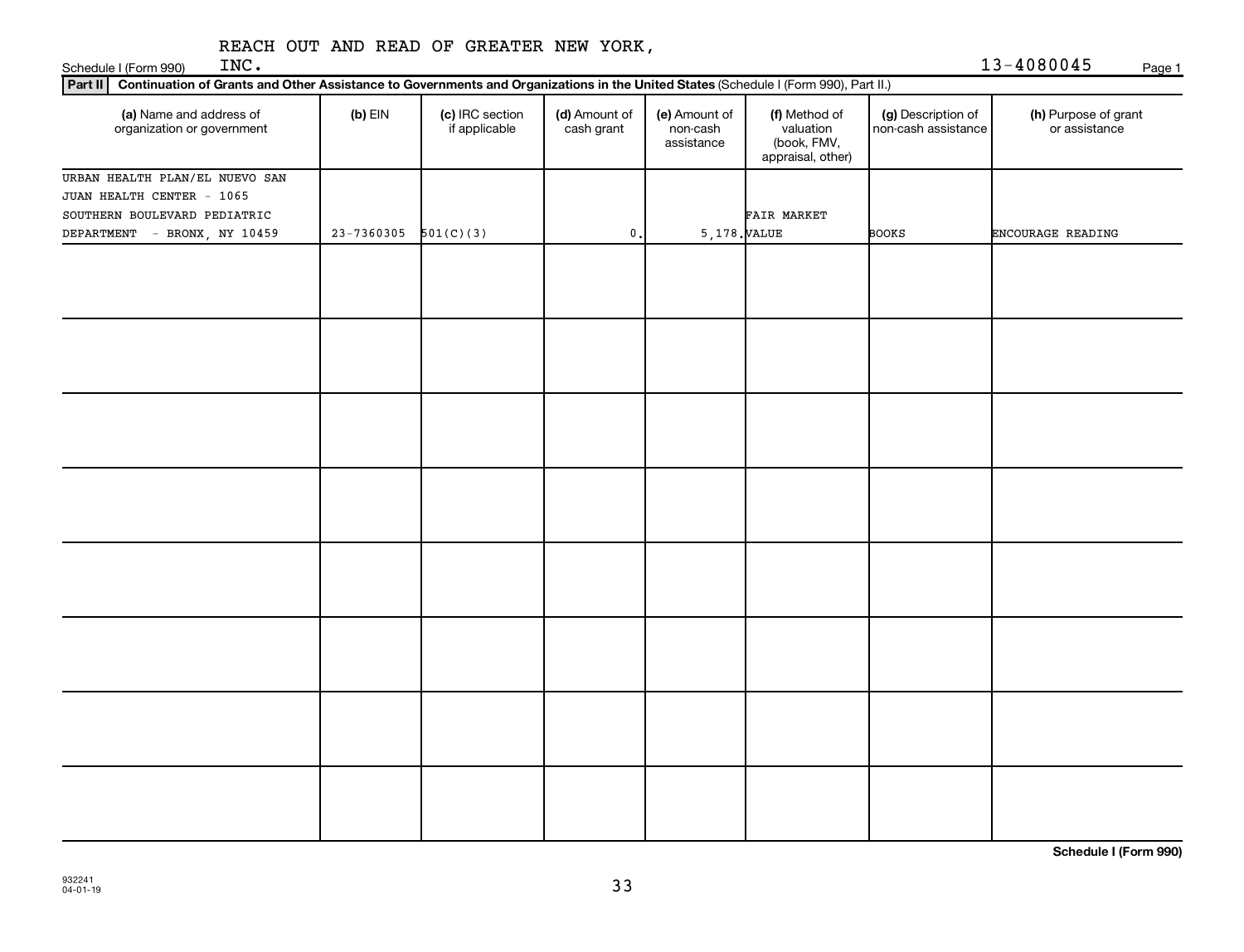|  |  |  |  |  | REACH OUT AND READ OF GREATER NEW YORK, |  |  |
|--|--|--|--|--|-----------------------------------------|--|--|
|--|--|--|--|--|-----------------------------------------|--|--|

Schedule I (Form 990) (2019)  $\text{INC.}$ 

Part III | Grants and Other Assistance to Domestic Individuals. Complete if the organization answered "Yes" on Form 990, Part IV, line 22. Part III can be duplicated if additional space is needed.

| (a) Type of grant or assistance                                                                                                                      | (b) Number of<br>recipients | (c) Amount of<br>cash grant | (d) Amount of non-<br>cash assistance | (e) Method of valuation<br>(book, FMV, appraisal, other) | (f) Description of noncash assistance |
|------------------------------------------------------------------------------------------------------------------------------------------------------|-----------------------------|-----------------------------|---------------------------------------|----------------------------------------------------------|---------------------------------------|
|                                                                                                                                                      |                             |                             |                                       |                                                          |                                       |
|                                                                                                                                                      |                             |                             |                                       |                                                          |                                       |
|                                                                                                                                                      |                             |                             |                                       |                                                          |                                       |
|                                                                                                                                                      |                             |                             |                                       |                                                          |                                       |
|                                                                                                                                                      |                             |                             |                                       |                                                          |                                       |
|                                                                                                                                                      |                             |                             |                                       |                                                          |                                       |
|                                                                                                                                                      |                             |                             |                                       |                                                          |                                       |
|                                                                                                                                                      |                             |                             |                                       |                                                          |                                       |
|                                                                                                                                                      |                             |                             |                                       |                                                          |                                       |
|                                                                                                                                                      |                             |                             |                                       |                                                          |                                       |
| Supplemental Information. Provide the information required in Part I, line 2; Part III, column (b); and any other additional information.<br>Part IV |                             |                             |                                       |                                                          |                                       |

PART I, LINE 2:

INTERESTED HEALTH PROFESSIONALS CONTACT REACH OUT AND READ FOR AN INITIAL

SCREENING. THIS INFORMS THEM OF THE PROGRAM REQUIREMENTS AND ASSESSES THEIR

INITIAL SUITABILTY. THE PROSPECTIVE SITE THEN SUBMITS AN APPLICATION ALONG

WITH A LETTER OF SUPPORT FROM THE CLINIC'S MEDICAL AND/OR ADMINISTRATIVE

LEADERSHIP. REACH OUT AND READ PERFORMS AN INTERNAL REVIEW TO ENSURE THAT

1) THE APPLICANT SITE REPRESENTED IS A PEDIATRIC PRIMARY CARE PROVIDER

(DOCTOR OR NURSE) AT A CLINIC, HOSPITAL OR PRIVATE PRACTICE, 2) THE

LOCATION IS A CLINICAL SETTING WHERE PEDIATRIC PRIMARY CARE OCCURS (E.G.,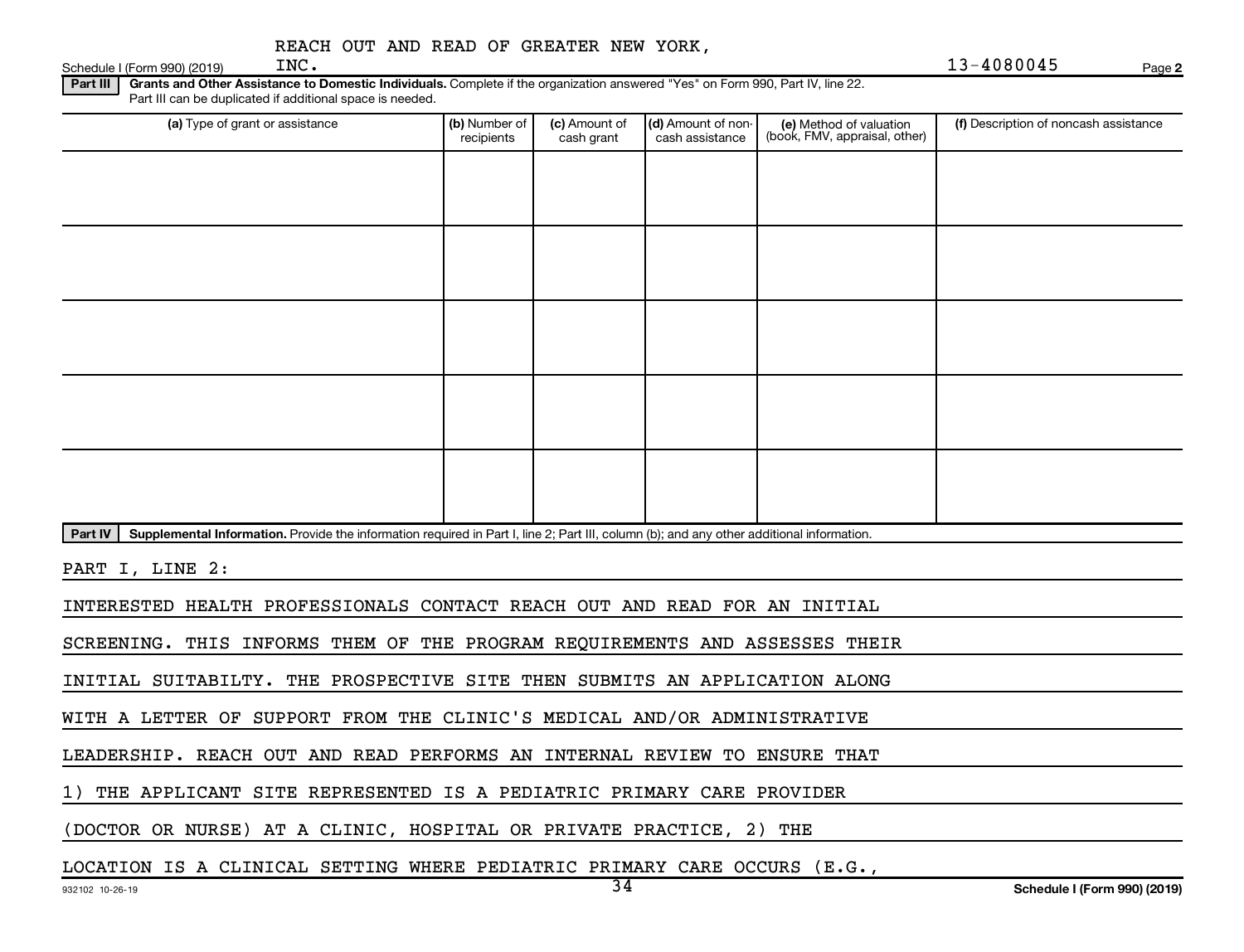| REACH OUT AND READ OF GREATER NEW YORK,                                                                |
|--------------------------------------------------------------------------------------------------------|
| $13 - 4080045$ Page 2<br>INC.<br>Schedule I (Form 990)<br><b>Supplemental Information</b><br>Part IV I |
|                                                                                                        |
| CANNOT BE AWIC ORGANIZATION OR HEAD START PROGRAM), 3) THE CLINICAL SITE                               |
| HAS DESIGNATED A MEDICAL CHAMPION AND PROGRAM COORDINATOR WHO WILL BE IN                               |
| CHARGE OF THE REACH OUT AND READ PROGRAM (MAY BE THE SAME PERSON), 4) AT                               |
| LEAST 30% OF THE PATIENT POPULATION AT THE SITE LIVES AT OR BELOW 200% OF                              |
| THE FEDERAL POVERTY LEVEL AND IS, THEREFORE, ELIGIBLE TO RECEIVE BOOKS FROM                            |
| REACH OUT AND READ. THIS CAN BE DEMONSTRATED BY INSURANCE DATA OR FEDERAL                              |
| OR STATE SUBSIDIZED HEALTH INSURANCE AND, 5) THE CLINICAL SITE HAS ITS OWN                             |
| FUNDRAISING CAPABILITY AND HAS SECURED 100% OF ITS FIRST ANNUAL BOOK                                   |
| COMMITMENT (ABC) THROUGH FUNDRAISING, OR COALITION SUPPORT IF ALL OTHER                                |
| REQUIREMENTS ARE MET, EXCLUDING THIS ONE, THIS SITE WILL BE WAIT-LISTED                                |
| UNTIL THIS REQUIREMENT IS MET. IF THE REACH OUT AND AND READ STAFF BELIEVES                            |
| THE SITE HAS MET THE ABOVE CRITERIA AND HAS THE ABILITY TO IMPLEMENT<br>THAT                           |
| THE REACH OUT AND READ PROGRAM, IT IS APPROVED. PROVIDERS AT THE SITE ARE                              |
| TRAINED IN THE REACH OUT AND READ MODEL. FINALLY, BOOKS WILL BE ORDERED.                               |
| PROGRAM PROVIDERS ARE REQUIRED TO SUBMIT PROGRESS REPORTS EVERY SIX MONTHS                             |
| TO REACH OUT AND READ. THESE PROGRESS REPORTS ARE REQUIRED FOR THE SITE TO                             |
| RECEIVE BOOKS FROM THE NATIONAL CENTER. THE REPORTS INCLUDE INFORMATION 1)                             |
| ABOUT THE CHILDREN THEY SERVE, 2) THE NUMBER OF BOOKS THEY PROVIDED, 3)                                |
| LITERACY ADVICE THEY OFFERED TO PARENTS, 4) THIER ABILITY TO FUNDRAISE, AND                            |
| 5) IF THEY PROVIDED LOCAL LITERACY RESOURCES TO THE PARENTS. PROGRESS                                  |
| REPORTS ARE INDIVIDUALLY REVIEWED TO ENSURE COMPLIANCE WITH THE REACH OUT                              |
| AND READ MODEL, AND TO DETERMINE IF SITES REQUIRE ADDITIONAL TECHNICAL                                 |
| SUPPORT TO THRIVE.                                                                                     |
|                                                                                                        |

**Schedule I (Form 990)**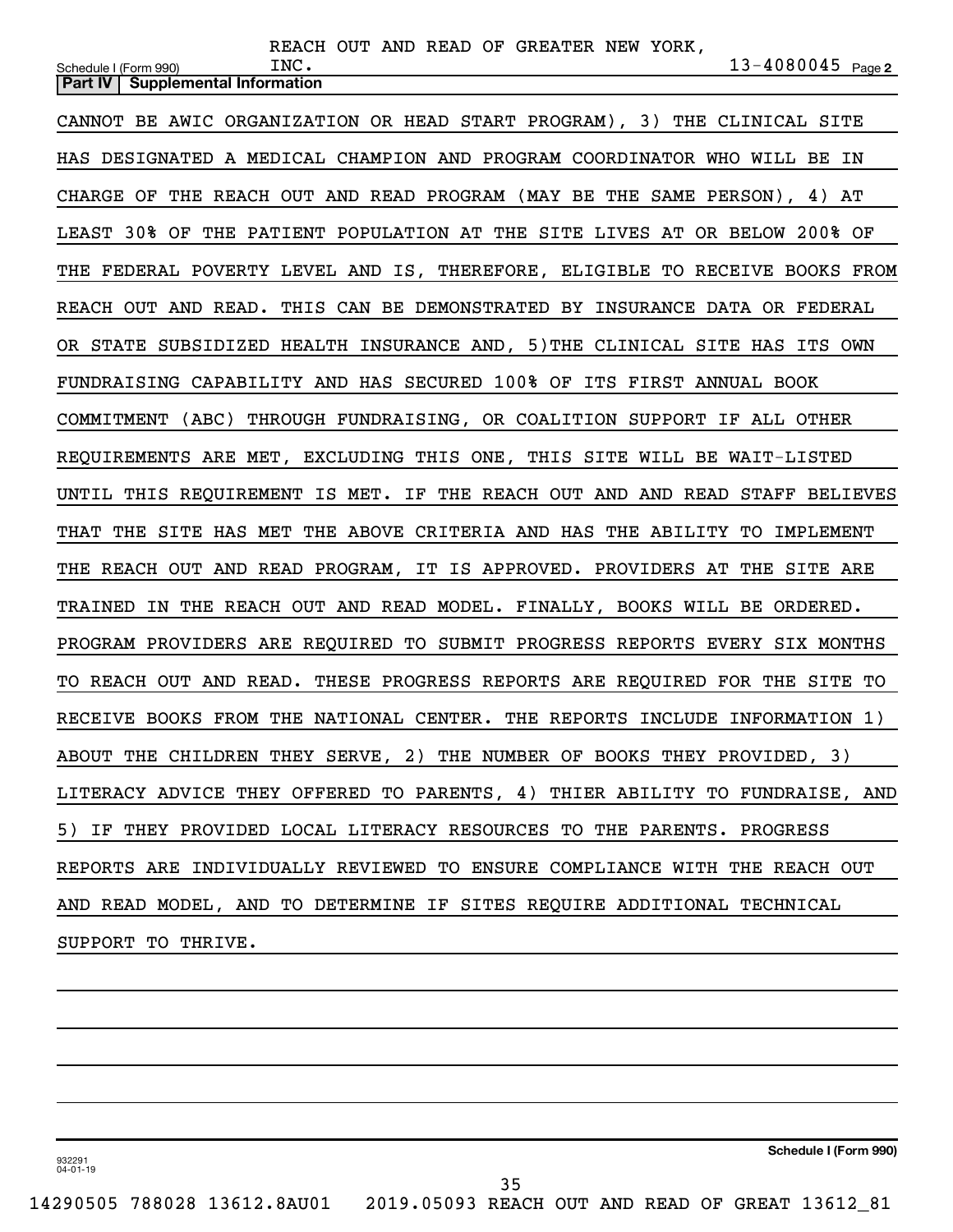| <b>Noncash Contributions</b><br><b>SCHEDULE M</b><br>(Form 990)<br>Complete if the organizations answered "Yes" on Form 990, Part IV, lines 29 or 30.<br>Attach to Form 990.<br>Department of the Treasury<br>Internal Revenue Service<br>Go to www.irs.gov/Form990 for instructions and the latest information.<br>REACH OUT AND READ OF GREATER NEW YORK,<br>Name of the organization<br>INC.<br><b>Types of Property</b><br>Part I |                                       |                                             |                        |                               |                                                                                               |  | OMB No. 1545-0047<br>2019<br><b>Open to Public</b><br>Inspection<br><b>Employer identification number</b><br>13-4080045 |  |
|---------------------------------------------------------------------------------------------------------------------------------------------------------------------------------------------------------------------------------------------------------------------------------------------------------------------------------------------------------------------------------------------------------------------------------------|---------------------------------------|---------------------------------------------|------------------------|-------------------------------|-----------------------------------------------------------------------------------------------|--|-------------------------------------------------------------------------------------------------------------------------|--|
|                                                                                                                                                                                                                                                                                                                                                                                                                                       |                                       |                                             | (a)                    | (b)                           | (c)                                                                                           |  | (d)                                                                                                                     |  |
|                                                                                                                                                                                                                                                                                                                                                                                                                                       |                                       |                                             | Check if<br>applicable | Number of<br>contributions or | Noncash contribution<br>amounts reported on<br>items contributed Form 990, Part VIII, line 1g |  | Method of determining<br>noncash contribution amounts                                                                   |  |
| 1                                                                                                                                                                                                                                                                                                                                                                                                                                     |                                       |                                             |                        |                               |                                                                                               |  |                                                                                                                         |  |
| 2                                                                                                                                                                                                                                                                                                                                                                                                                                     |                                       |                                             |                        |                               |                                                                                               |  |                                                                                                                         |  |
| 3                                                                                                                                                                                                                                                                                                                                                                                                                                     |                                       |                                             |                        |                               |                                                                                               |  |                                                                                                                         |  |
| 4                                                                                                                                                                                                                                                                                                                                                                                                                                     |                                       |                                             |                        |                               |                                                                                               |  |                                                                                                                         |  |
| 5                                                                                                                                                                                                                                                                                                                                                                                                                                     |                                       | Clothing and household goods                |                        |                               |                                                                                               |  |                                                                                                                         |  |
| 6                                                                                                                                                                                                                                                                                                                                                                                                                                     |                                       |                                             |                        |                               |                                                                                               |  |                                                                                                                         |  |
| 7                                                                                                                                                                                                                                                                                                                                                                                                                                     |                                       |                                             |                        |                               |                                                                                               |  |                                                                                                                         |  |
| 8                                                                                                                                                                                                                                                                                                                                                                                                                                     |                                       |                                             |                        |                               |                                                                                               |  |                                                                                                                         |  |
| 9                                                                                                                                                                                                                                                                                                                                                                                                                                     |                                       |                                             |                        |                               |                                                                                               |  |                                                                                                                         |  |
| 10                                                                                                                                                                                                                                                                                                                                                                                                                                    |                                       | Securities - Closely held stock             |                        |                               |                                                                                               |  |                                                                                                                         |  |
| 11                                                                                                                                                                                                                                                                                                                                                                                                                                    | Securities - Partnership, LLC, or     |                                             |                        |                               |                                                                                               |  |                                                                                                                         |  |
|                                                                                                                                                                                                                                                                                                                                                                                                                                       | trust interests                       |                                             |                        |                               |                                                                                               |  |                                                                                                                         |  |
| 12                                                                                                                                                                                                                                                                                                                                                                                                                                    | Qualified conservation contribution - | Securities - Miscellaneous                  |                        |                               |                                                                                               |  |                                                                                                                         |  |
| 13.                                                                                                                                                                                                                                                                                                                                                                                                                                   |                                       |                                             |                        |                               |                                                                                               |  |                                                                                                                         |  |
| 14                                                                                                                                                                                                                                                                                                                                                                                                                                    | Historic structures                   | Qualified conservation contribution - Other |                        |                               |                                                                                               |  |                                                                                                                         |  |
| 15                                                                                                                                                                                                                                                                                                                                                                                                                                    |                                       | Real estate - Residential                   |                        |                               |                                                                                               |  |                                                                                                                         |  |
| 16                                                                                                                                                                                                                                                                                                                                                                                                                                    |                                       |                                             |                        |                               |                                                                                               |  |                                                                                                                         |  |
| 17                                                                                                                                                                                                                                                                                                                                                                                                                                    |                                       |                                             |                        |                               |                                                                                               |  |                                                                                                                         |  |
| 18                                                                                                                                                                                                                                                                                                                                                                                                                                    |                                       |                                             |                        |                               |                                                                                               |  |                                                                                                                         |  |
|                                                                                                                                                                                                                                                                                                                                                                                                                                       |                                       |                                             |                        |                               |                                                                                               |  |                                                                                                                         |  |

| 28  | Other                                                                                                                          |  |    |     |     |
|-----|--------------------------------------------------------------------------------------------------------------------------------|--|----|-----|-----|
| 29  | Number of Forms 8283 received by the organization during the tax year for contributions                                        |  |    |     |     |
|     | for which the organization completed Form 8283, Part IV, Donee Acknowledgement                                                 |  | 29 |     |     |
|     |                                                                                                                                |  |    |     | Yes |
|     | 30a During the year, did the organization receive by contribution any property reported in Part I, lines 1 through 28, that it |  |    |     |     |
|     | must hold for at least three years from the date of the initial contribution, and which isn't required to be used for          |  |    |     |     |
|     | exempt purposes for the entire holding period?                                                                                 |  |    | 30a |     |
|     | <b>b</b> If "Yes," describe the arrangement in Part II.                                                                        |  |    |     |     |
| 31  | Does the organization have a gift acceptance policy that requires the review of any nonstandard contributions?                 |  |    | 31  |     |
| 32a | Does the organization hire or use third parties or related organizations to solicit, process, or sell noncash                  |  |    |     |     |
|     | contributions?                                                                                                                 |  |    | 32a |     |
| b   | If "Yes." describe in Part II.                                                                                                 |  |    |     |     |

Other  $\blacktriangleright$  (OFFICE SUPPLI)  $\mid$  X  $\mid$  1  $\mid$  1,384. COST OR SELLING PRIC

X 1 81,356.COST OR SELLING PRIC

**33** If the organization didn't report an amount in column (c) for a type of property for which column (a) is checked,

**For Paperwork Reduction Act Notice, see the Instructions for Form 990. Schedule M (Form 990) 2019** LHA

**Yes No**

X

X

X

932141 09-27-19

describe in Part II.

Food inventory ~~~~~~~~~~~~~~ Drugs and medical supplies ....................... Taxidermy ~~~~~~~~~~~~~~~~

Historical artifacts ~~~~~~~~~~~~ Scientific specimens .................................

………………………………

 $($  BOOKS  $)$ 

Archeological artifacts

Other  $\blacktriangleright$ Other  $\blacktriangleright$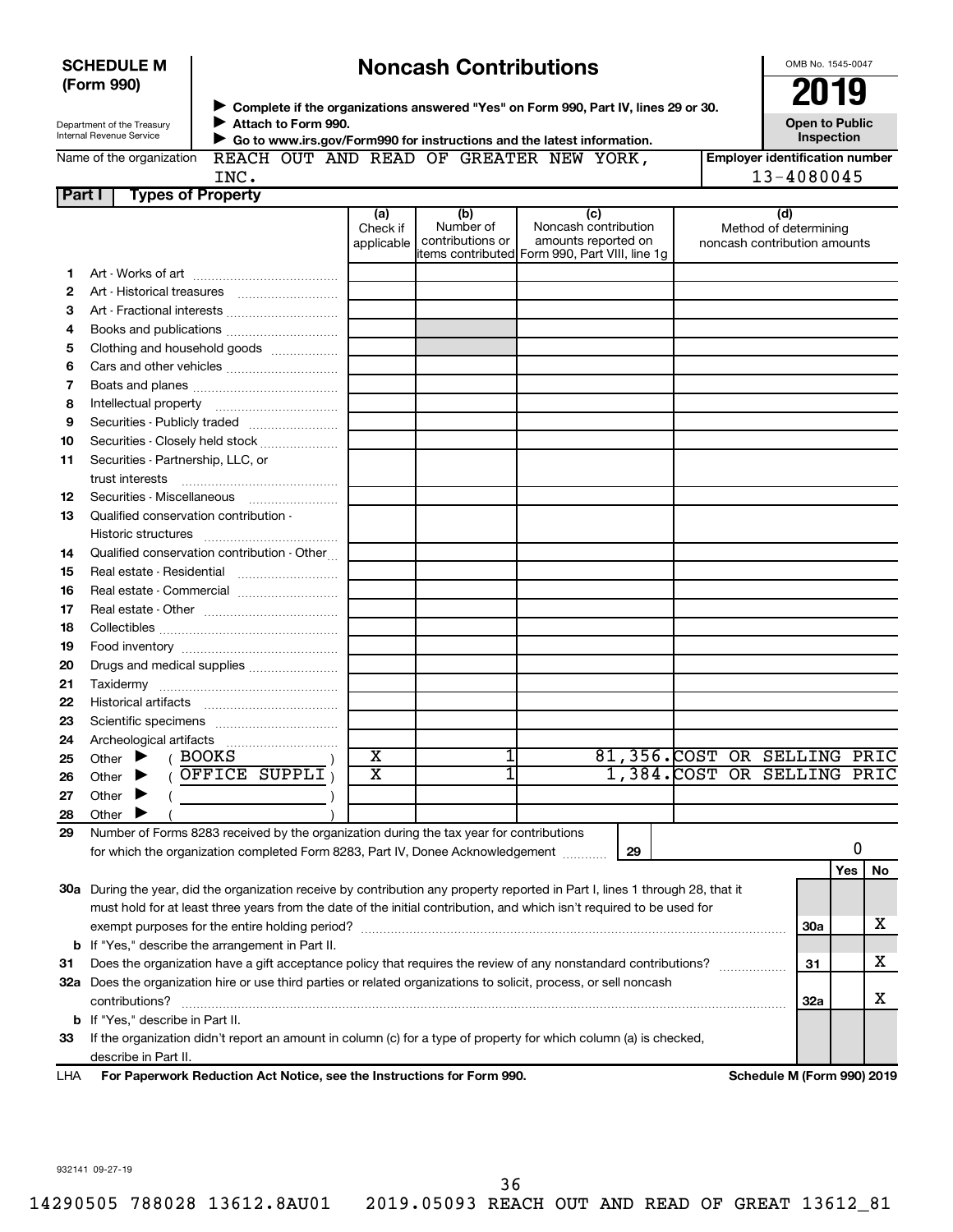| Schedule M (Form 990) 2019                                             | INC.                                      | REACH OUT AND READ OF GREATER NEW YORK, |    |  | 13-4080045                                                                                                                                                                                                                                                           | Page 2                     |
|------------------------------------------------------------------------|-------------------------------------------|-----------------------------------------|----|--|----------------------------------------------------------------------------------------------------------------------------------------------------------------------------------------------------------------------------------------------------------------------|----------------------------|
| Part II                                                                | this part for any additional information. |                                         |    |  | Supplemental Information. Provide the information required by Part I, lines 30b, 32b, and 33, and whether the organization<br>is reporting in Part I, column (b), the number of contributions, the number of items received, or a combination of both. Also complete |                            |
| SCHEDULE M, PART I, COLUMN (B):                                        |                                           |                                         |    |  |                                                                                                                                                                                                                                                                      |                            |
| THE ORGANIZATION IS REPORTING THE NUMBER OF CONTRIBUTIONS IN COLUMN B. |                                           |                                         |    |  |                                                                                                                                                                                                                                                                      |                            |
|                                                                        |                                           |                                         |    |  |                                                                                                                                                                                                                                                                      |                            |
|                                                                        |                                           |                                         |    |  |                                                                                                                                                                                                                                                                      |                            |
|                                                                        |                                           |                                         |    |  |                                                                                                                                                                                                                                                                      |                            |
|                                                                        |                                           |                                         |    |  |                                                                                                                                                                                                                                                                      |                            |
|                                                                        |                                           |                                         |    |  |                                                                                                                                                                                                                                                                      |                            |
|                                                                        |                                           |                                         |    |  |                                                                                                                                                                                                                                                                      |                            |
|                                                                        |                                           |                                         |    |  |                                                                                                                                                                                                                                                                      |                            |
|                                                                        |                                           |                                         |    |  |                                                                                                                                                                                                                                                                      |                            |
|                                                                        |                                           |                                         |    |  |                                                                                                                                                                                                                                                                      |                            |
|                                                                        |                                           |                                         |    |  |                                                                                                                                                                                                                                                                      |                            |
|                                                                        |                                           |                                         |    |  |                                                                                                                                                                                                                                                                      |                            |
|                                                                        |                                           |                                         |    |  |                                                                                                                                                                                                                                                                      |                            |
|                                                                        |                                           |                                         |    |  |                                                                                                                                                                                                                                                                      |                            |
|                                                                        |                                           |                                         |    |  |                                                                                                                                                                                                                                                                      |                            |
|                                                                        |                                           |                                         |    |  |                                                                                                                                                                                                                                                                      |                            |
|                                                                        |                                           |                                         |    |  |                                                                                                                                                                                                                                                                      |                            |
|                                                                        |                                           |                                         |    |  |                                                                                                                                                                                                                                                                      |                            |
|                                                                        |                                           |                                         |    |  |                                                                                                                                                                                                                                                                      |                            |
|                                                                        |                                           |                                         |    |  |                                                                                                                                                                                                                                                                      |                            |
|                                                                        |                                           |                                         |    |  |                                                                                                                                                                                                                                                                      |                            |
|                                                                        |                                           |                                         |    |  |                                                                                                                                                                                                                                                                      |                            |
|                                                                        |                                           |                                         |    |  |                                                                                                                                                                                                                                                                      |                            |
|                                                                        |                                           |                                         |    |  |                                                                                                                                                                                                                                                                      |                            |
| 932142 09-27-19                                                        |                                           |                                         |    |  |                                                                                                                                                                                                                                                                      | Schedule M (Form 990) 2019 |
|                                                                        |                                           |                                         | 37 |  |                                                                                                                                                                                                                                                                      |                            |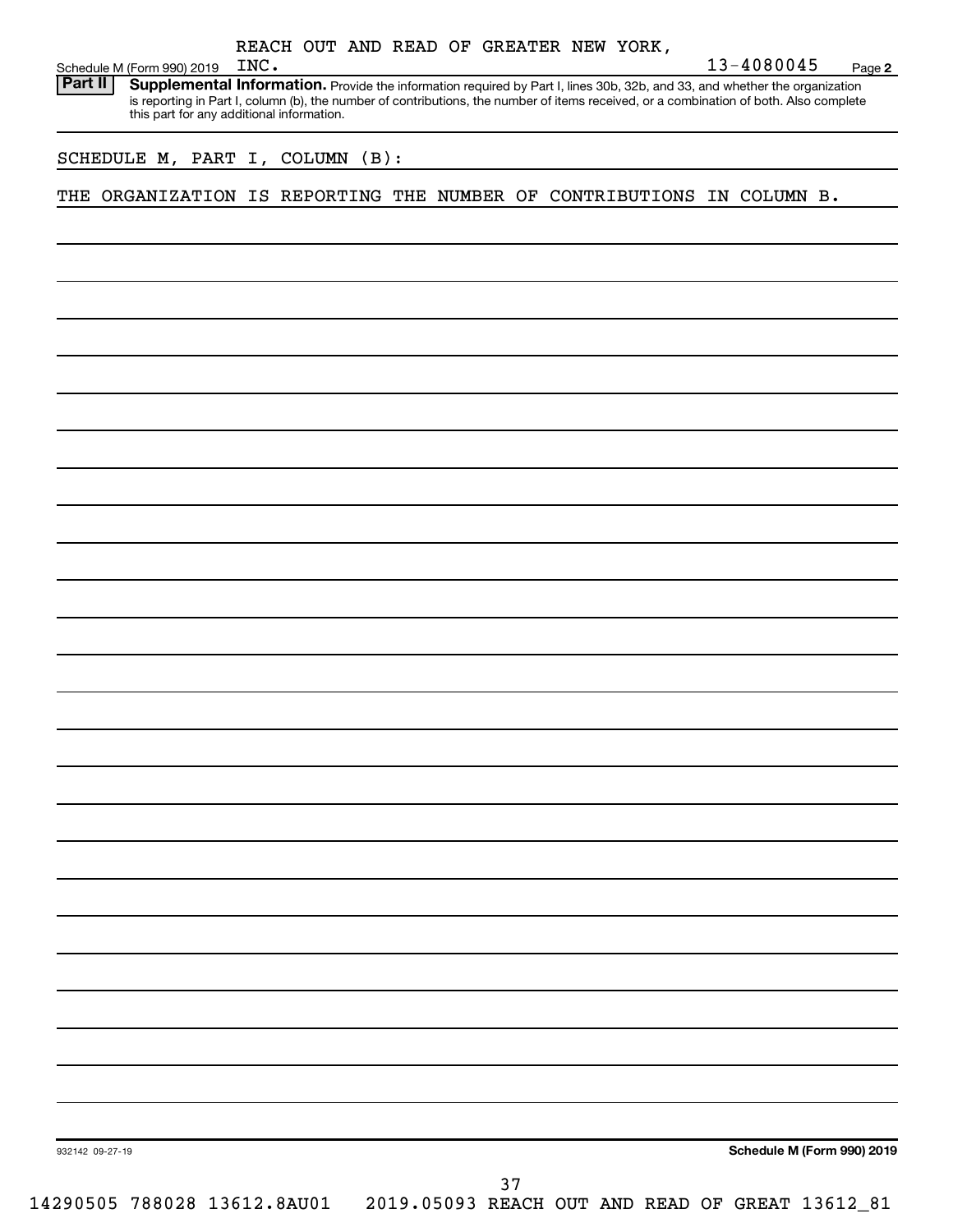| <b>SCHEDULE O</b><br>Supplemental Information to Form 990 or 990-EZ<br>Complete to provide information for responses to specific questions on<br>(Form 990 or 990-EZ)<br>Form 990 or 990-EZ or to provide any additional information.<br>Attach to Form 990 or 990-EZ.<br>Department of the Treasury<br>Go to www.irs.gov/Form990 for the latest information.<br>Internal Revenue Service | OMB No. 1545-0047<br><b>Open to Public</b><br>Inspection |
|-------------------------------------------------------------------------------------------------------------------------------------------------------------------------------------------------------------------------------------------------------------------------------------------------------------------------------------------------------------------------------------------|----------------------------------------------------------|
| REACH OUT AND READ OF GREATER NEW YORK,<br>Name of the organization<br>INC.                                                                                                                                                                                                                                                                                                               | <b>Employer identification number</b><br>13-4080045      |
| FORM 990, PART I, LINE 1, DESCRIPTION OF ORGANIZATION MISSION:                                                                                                                                                                                                                                                                                                                            |                                                          |
| IN NATIONAL PEDIATRIC EARLY LITERACY PROGRAM.<br>PARTICIPATING                                                                                                                                                                                                                                                                                                                            | TО                                                       |
| COOPERATE WITH COMMUNITY-BASED LITERACY PROGRAMS AND<br>OTHER                                                                                                                                                                                                                                                                                                                             |                                                          |
| THAT ARE OR PLAN TO BE<br><b>ENGAGED</b><br>ORGANIZATIONS<br>ΙN<br>PROMOTING                                                                                                                                                                                                                                                                                                              | <b>INTEREST</b><br>ΙN                                    |
| AWARENESS<br>THE BENEFITS OF<br>EARLY EXPOSURE<br><b>BOOKS</b><br>AND<br>OF<br>TО                                                                                                                                                                                                                                                                                                         | AND<br>THE                                               |
| TO WORK WITH LIBRARIES<br>TО<br><b>INCREASE</b><br>ENJOYMENT OF READING;                                                                                                                                                                                                                                                                                                                  | THE<br>NUMBER OF                                         |
| FAMILIES WITH LIBRARY CARDS AND<br><b>ENCOURAGE</b><br>TО<br>FAMILIES<br>TО                                                                                                                                                                                                                                                                                                               | TAKE ADVANTAGE                                           |
| TO ENGAGE<br>IN OR SPONSOR RESEARCH ON THE<br>LIBRARY FACILITIES;<br>ОF                                                                                                                                                                                                                                                                                                                   | EFFECTS                                                  |
| EARLY PEDIATRIC LITERACY INTERVENTION AND<br>TO COLLABORATE WITH THE<br>ОF                                                                                                                                                                                                                                                                                                                |                                                          |
| OTHERS IN<br>STUDYING THIS ISSUE;<br>ENCOURAGE PARTNERSHIPS<br>EFFORTS OF<br>TО                                                                                                                                                                                                                                                                                                           |                                                          |
| WITH<br>CORPORATIONS, FOUNDATIONS,<br>EMPLOYERS AND                                                                                                                                                                                                                                                                                                                                       | CHARITABLE ORGANIZATIONS                                 |
| SPONSORSHIP OF<br>THE<br>CORPORATION'S OR ITS MEMBER PROGRAMS'<br>THE<br>ΙN                                                                                                                                                                                                                                                                                                               |                                                          |
| ACTIVITIES AND<br>TO<br>SEEK AND OBTAIN FUNDING FROM THESE AND OTHER SOURCES,                                                                                                                                                                                                                                                                                                             |                                                          |
|                                                                                                                                                                                                                                                                                                                                                                                           |                                                          |
| INCLUDING GOVERNMENTAL ENTITIES; TO ENGAGE IN ANY AND ALL OTHER                                                                                                                                                                                                                                                                                                                           |                                                          |
| ACTIVITIES THAT WILL DIRE                                                                                                                                                                                                                                                                                                                                                                 |                                                          |
|                                                                                                                                                                                                                                                                                                                                                                                           |                                                          |
| FORM 990, PART III, LINE 1, DESCRIPTION OF ORGANIZATION MISSION:                                                                                                                                                                                                                                                                                                                          |                                                          |
| SKILLS IN YOUNG CHILDREN VIA THE EXISTING HEALTH INFRASTRUCTURE.                                                                                                                                                                                                                                                                                                                          |                                                          |
|                                                                                                                                                                                                                                                                                                                                                                                           |                                                          |
| FORM 990, PART VI, SECTION B, LINE 11B:                                                                                                                                                                                                                                                                                                                                                   |                                                          |
| BEFORE THE 990 IS FILED, IT WILL BE REVIEWED BY THE ORGANIZATION'S FINANCE                                                                                                                                                                                                                                                                                                                |                                                          |
| COMMITTEE AT THE NEXT BOARD MEETING (OR A SPECIALLY CALLED BOARD MEETING).                                                                                                                                                                                                                                                                                                                |                                                          |
| AFTER THE FINANCE COMMITTEE HAS REVIEWED THE 990, THE FINANCE COMMITTEE                                                                                                                                                                                                                                                                                                                   |                                                          |
| WILL GIVE A REVIEW OF THE 990 SECTION BY SECTION, WILL ENTERTAIN QUESTIONS                                                                                                                                                                                                                                                                                                                |                                                          |
| BY THE BOARD, AND WILL RECOMMEND TO THE BOARD WHETHER OR NOT THE 990 SHOULD                                                                                                                                                                                                                                                                                                               |                                                          |
|                                                                                                                                                                                                                                                                                                                                                                                           |                                                          |

932211 09-06-19 LHA For Paperwork Reduction Act Notice, see the Instructions for Form 990 or 990-EZ. Schedule O (Form 990 or 990-EZ) (2019) BE FILED AS IS. AS PART OF THEIR PRESENTATION TO THE BOARD, THE FINANCE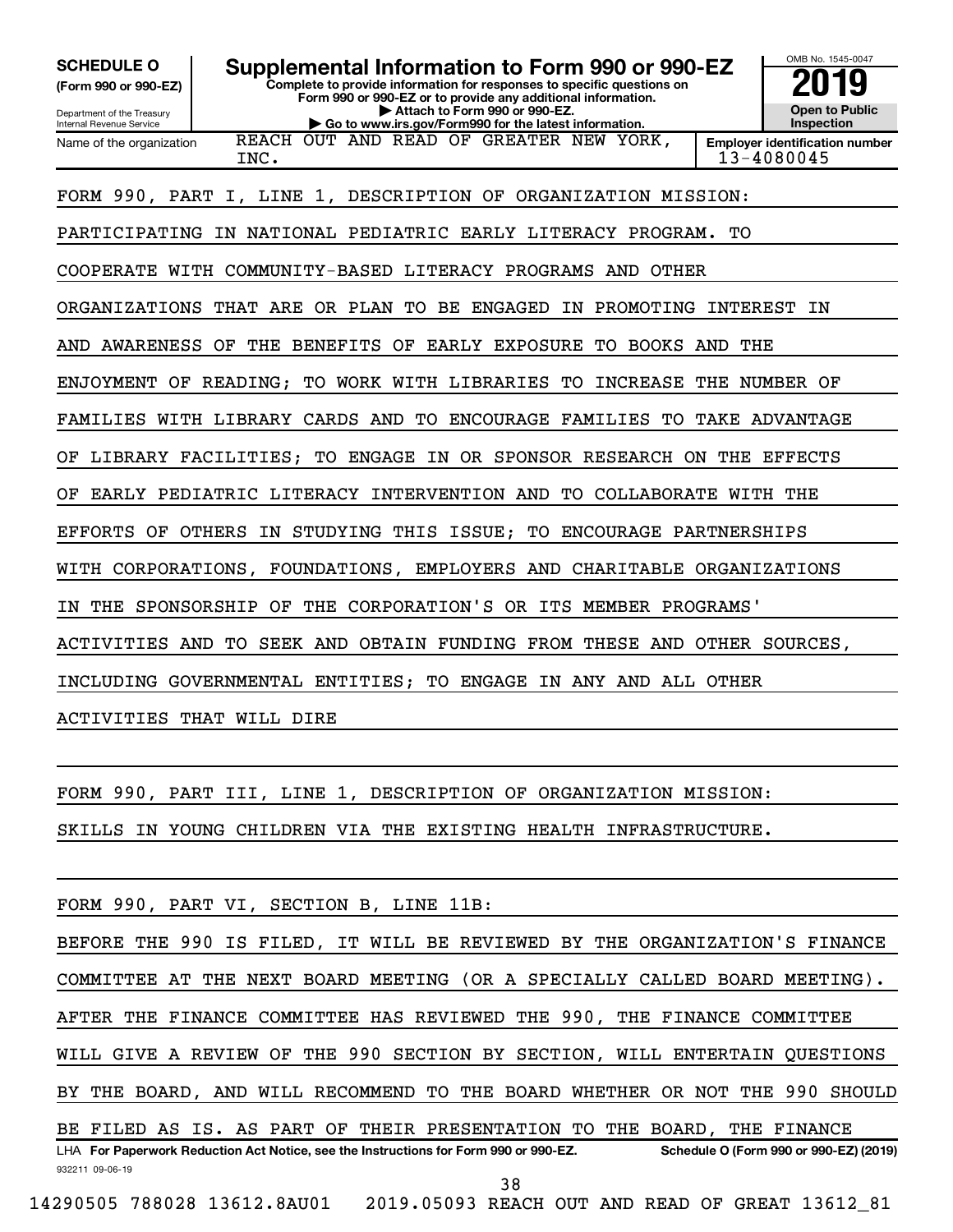| Schedule O (Form 990 or 990-EZ) (2019)                                               | Page 2                                              |
|--------------------------------------------------------------------------------------|-----------------------------------------------------|
| REACH OUT AND READ<br>OF<br>GREATER NEW YORK,<br>Name of the organization<br>INC.    | <b>Employer identification number</b><br>13-4080045 |
| WILL ALSO, BASED ON THEIR REVIEW OF THE 990, MAKE NECESSARY<br>COMMITTEE             |                                                     |
| RECOMMENDATIONS TO THE BOARD REGARDING GOVERNANCE, POLICIES, DISCLOSURES,            |                                                     |
| ETC.                                                                                 |                                                     |
|                                                                                      |                                                     |
| FORM 990, PART VI, SECTION B, LINE 12C:                                              |                                                     |
| THE ORGANIZATION MONITORS THE CONFLICT OF INTEREST POLICY AT EVERY ANNUAL            |                                                     |
| DIRECTORS WHERE EACH MEMBER IS REQUIRED TO DISCLOSE<br>BOARD OF<br>MEETING OF<br>THE |                                                     |
| WRITING. IF CONFLICTS EXIST, THE INDIVIDUAL MAY<br>ANY POTENTIAL<br>CONFLICT IN      |                                                     |
| BE PROHIBITED FROM PARTICIPATING IN THE GOVERNING BODY'S DELIBERATION IN             |                                                     |

THE TRANSACTION.

FORM 990, PART VI, SECTION B, LINE 15A:

COMPENSATION OF EXECUTIVE DIRECTOR, OFFICERS AND OTHER OFFICERS AND KEY EMPLOYEES IS REVIEWED BY BOARD MEMBERS. THE BOARD VERIFIES COMPENSATION BASED UPON COMPENSATION IN SIMILAR SIZE ORGANIZATION AND BACKGROUND AND ABILITIES OF EMPLOYEES. THIS EVALUATION WAS COMPLETED IN FISCAL YEAR 2019.

FORM 990, PART VI, SECTION C, LINE 19:

FINANCIAL STATEMENTS ARE AVAILABLE FOR VIEWING THROUGH GUIDESTAR AND NY ATTORNEY GENERAL'S WEBSITE. GOVERNING DOCUMENTS, CONFLICT OF INTEREST POLICY, AND FINANCIAL STATEMENTS ARE AVAILABLE UPON REQUEST FROM THE ORGANIZATION'S CENTRAL OFFICE.

FORM 990, PART IX, LINE 11G, OTHER FEES:

GRANT WRITING:

PROGRAM SERVICE EXPENSES **0.** 

MANAGEMENT AND GENERAL EXPENSES 0.

FUNDRAISING EXPENSES 3,781.

932212 09-06-19

**Schedule O (Form 990 or 990-EZ) (2019)**